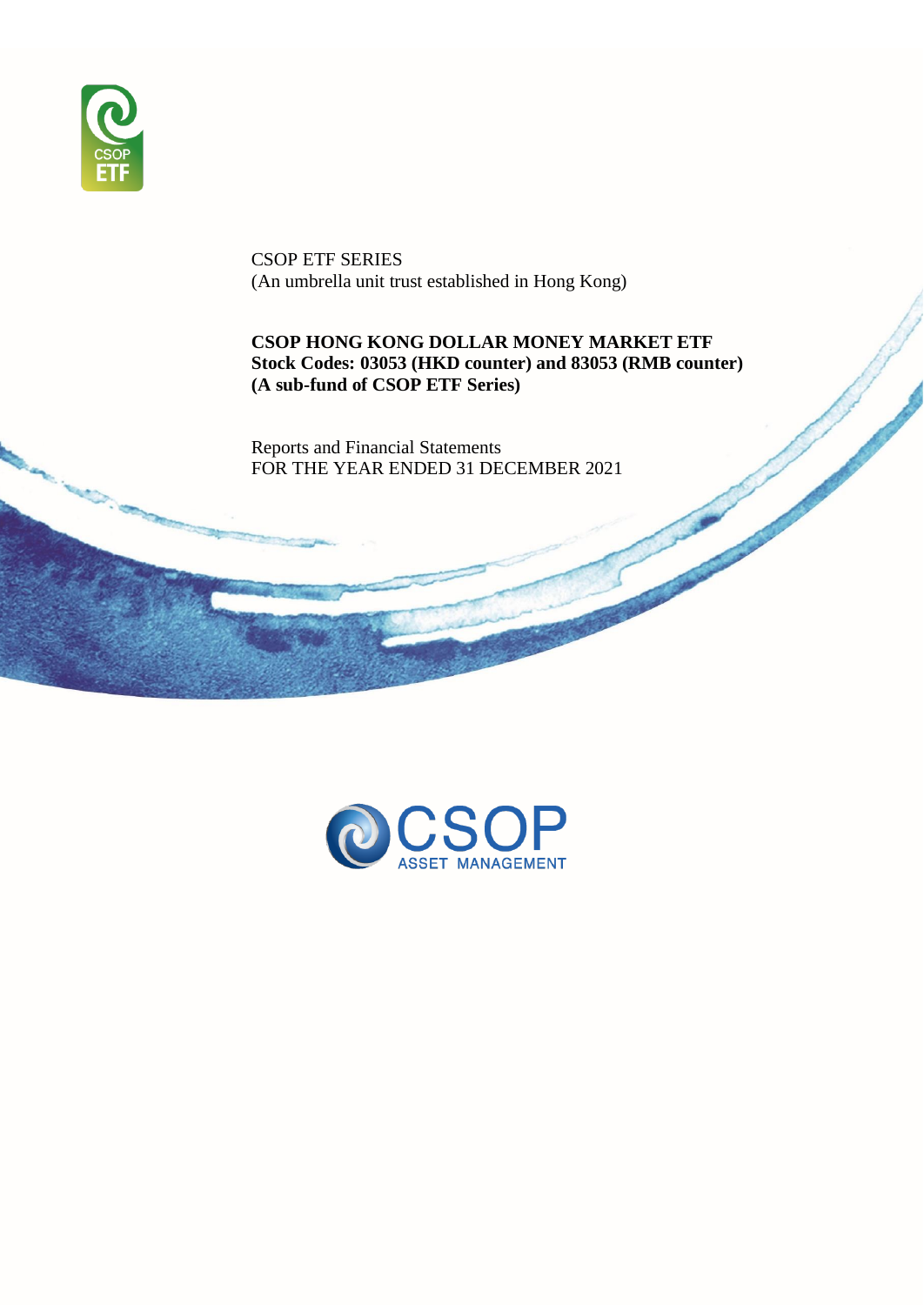# **CONTENTS**

|                                                                | Page           |
|----------------------------------------------------------------|----------------|
| Report of the Manager to the Unitholders                       | $\mathbf{1}$   |
| Report of the Trustee to the Unitholders                       | $\sqrt{2}$     |
| Statement of Responsibilities of the Manager and the Trustee   | $\mathfrak{Z}$ |
| <b>Independent Auditor's Report</b>                            | $4 - 7$        |
| <b>Statement of Financial Position</b>                         | 8              |
| Statement of Comprehensive Income                              | 9              |
| Statement of Changes in Net Assets Attributable to Unitholders | 10             |
| <b>Statement of Cash Flows</b>                                 | 11             |
| Notes to the Financial Statements                              | $12 - 31$      |
| Investment Portfolio (Unaudited)                               | 32             |
| Statement of Movements in Investment Portfolio (Unaudited)     | 33             |
| Performance Record (Unaudited)                                 | 34             |
| Management and Administration                                  | 35             |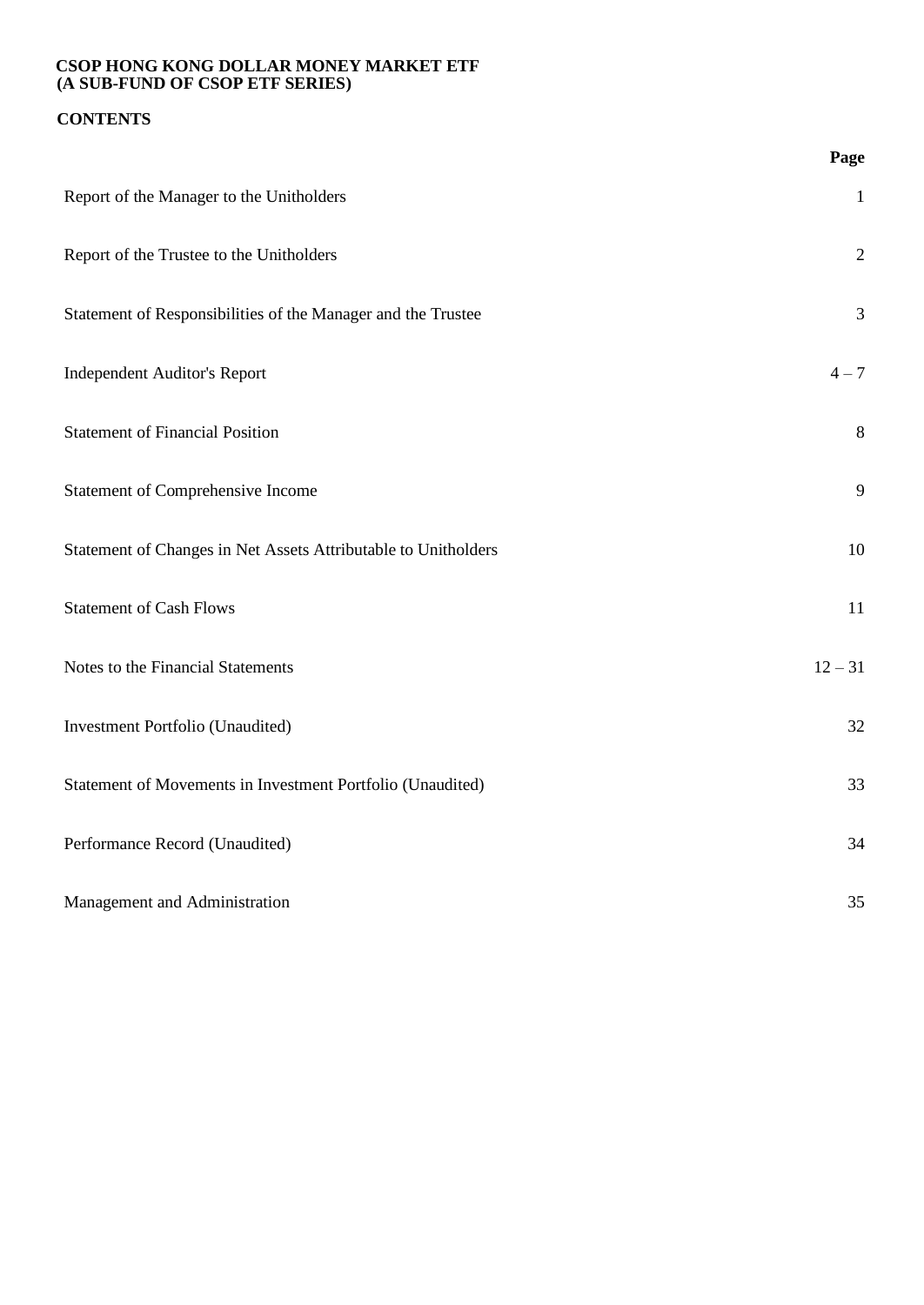# **REPORT OF THE MANAGER TO THE UNITHOLDERS**

Introduction

The CSOP Hong Kong Dollar Money Market ETF (the "CSOP HKD MMF ETF"), a sub-fund of the CSOP ETF Series, is a unit trust authorised under the Securities and Futures Ordinance (Cap. 571) of Hong Kong. It was launched on 12 July 2018, with trade commenced in HKD under the stock code 3053 and in RMB under the stock code 83053 on The Stock Exchange of Hong Kong Limited (the "SEHK") on 18 July 2018. Its unlisted class A was launched on 8 March 2019 and first investment was made on 31 July 2019. The Manager is CSOP Asset Management Limited (the "Manager"). The trustee is HSBC Institutional Trust Services (Asia) Limited (the "Trustee").

The CSOP HKD MMF ETF invests all, or substantially all, of the assets of the Sub-Fund in Hong Kong Dollardenominated and settled short-term deposits and money market instruments issued by Eligible Financial Institutions (including their group companies), and debt securities issued by governments, quasi-governments, international organisations and financial institutions.

The Sub-Fund Performance

The CSOP HKD MMF ETF invests in short-term deposits and high quality money market investments. It seeks to achieve a return in Hong Kong Dollars in line with prevailing money market rates. As of 31 December 2021, the dealing Net Asset Value ("NAV") per unit of the CSOP HKD MMF ETF was HKD 1034.5599 and there were 1,726,000 units outstanding. The dealing NAV of its unlisted class A was HKD 10.3455 and there were 193,494,000 units outstanding. The dealing NAV of its unlisted class P was HKD 10.3278 and there were 57,000 units outstanding. The total asset under management was approximately HKD 3.8 billion.

For the year ended 31 December 2021, the dealing NAV of CSOP HKD MMF ETF performed 0.07%. YTD Price return of the HKD counter (stock code 3053) was 0.02%. The dealing NAV of its unlisted class A performed 0.07%.

## Exchange Liquidity

The trading value of the HKD counter (stock code: 3053) has at an average daily turnover of HKD 4.1 million in December 2021.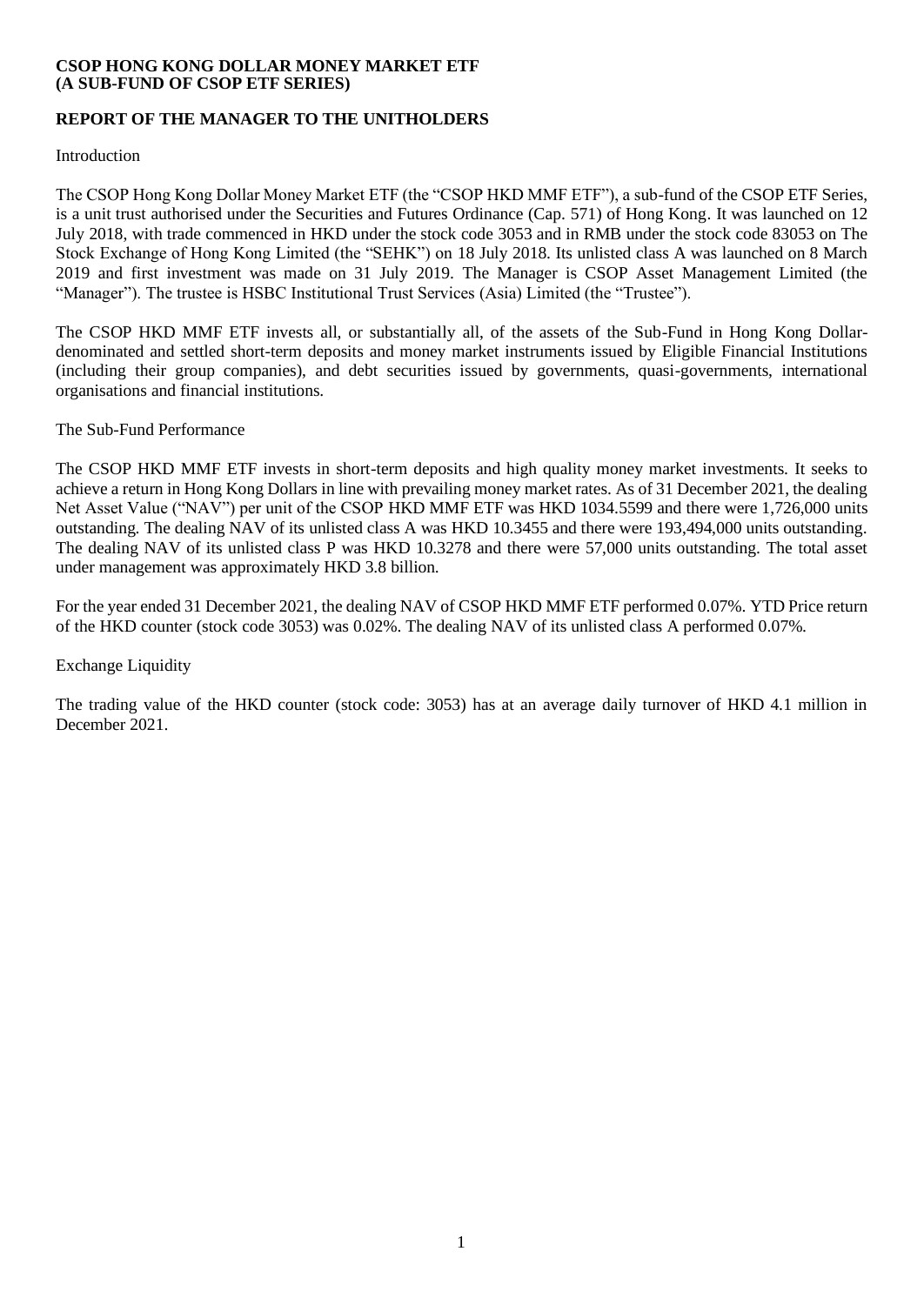# **REPORT OF THE TRUSTEE TO THE UNITHOLDERS**

We hereby confirm that, in our opinion, the Manager of the CSOP Hong Kong Dollar Money Market ETF (the "Sub-Fund"), a sub-fund of CSOP ETF Series, has, in all material respects, managed the Sub-Fund in accordance with the provisions of the Trust Deed dated 25 July 2012, as amended, for the year ended 31 December 2021.

HSBC Institutional Trust Services (Asia) Limited 28 April 2022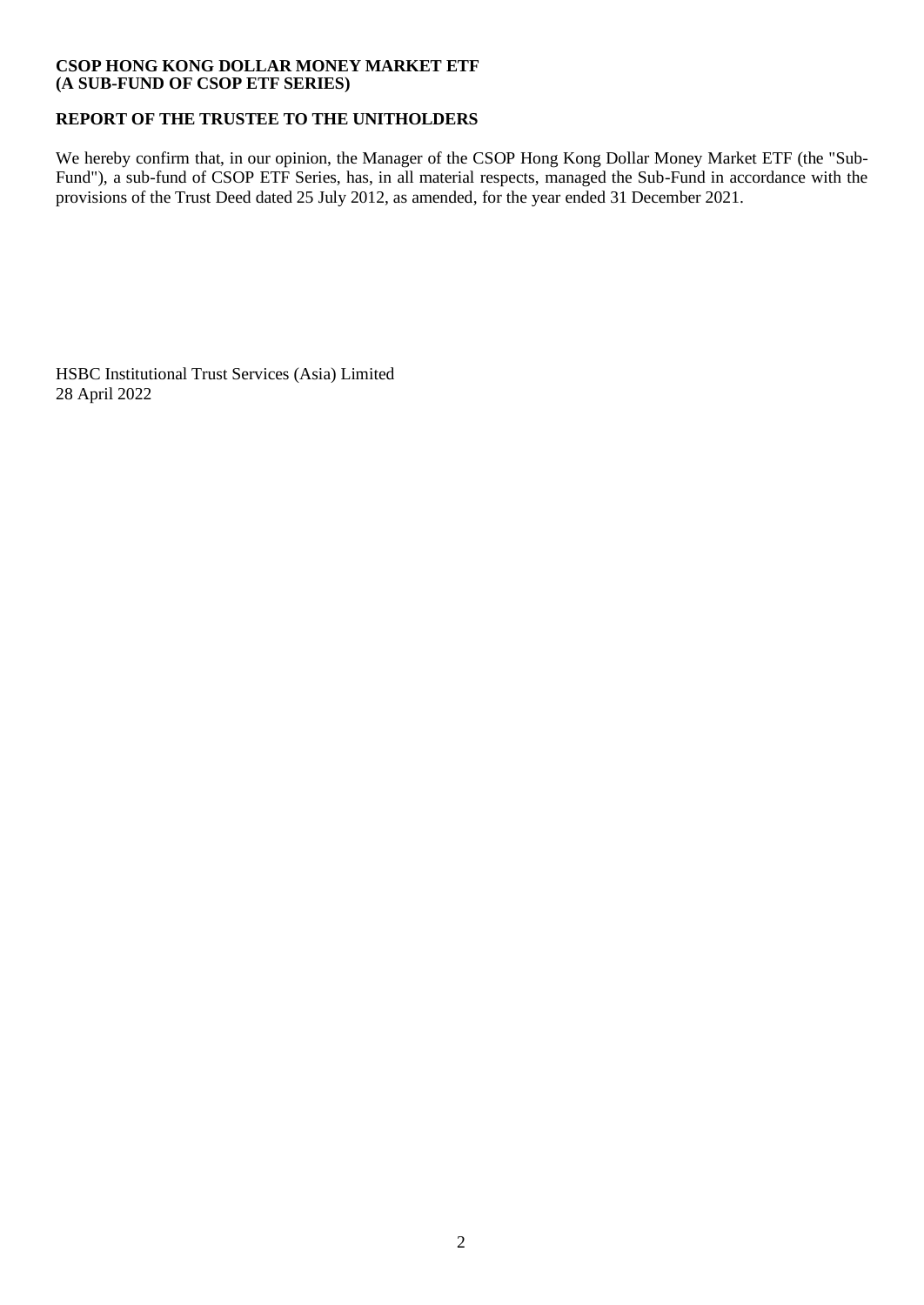# **STATEMENT OF RESPONSIBILITIES OF THE MANAGER AND THE TRUSTEE**

# **MANAGER'S RESPONSIBILITIES**

The Manager of the CSOP Hong Kong Dollar Money Market ETF (the "Sub-Fund"), a sub-fund of CSOP ETF Series, is required by the Code on Unit Trusts and Mutual Funds established by the Securities and Futures Commission of Hong Kong and the Trust Deed dated 25 July 2012, as amended, (the "Trust Deed") to prepare financial statements for each annual accounting period which give a true and fair view of the financial position of the Sub-Fund at the end of the year and of the transactions for the year ended 31 December 2021. In preparing these financial statements the Manager is required to:

- select suitable accounting policies and then apply them consistently;
- make judgments and estimates that are prudent and reasonable; and
- prepare the financial statements on the basis that the Sub-Fund will continue in operation unless it is inappropriate to presume this.

The Manager is also required to manage the Sub-Fund in accordance with the Trust Deed and take reasonable steps for the prevention and detection of fraud and other irregularities.

CSOP ETF Series (the "Trust") is an umbrella unit trust governed by its Trust Deed. As at 31 December 2021, the Trust has established nine sub-funds, namely, CSOP Hong Kong Dollar Money Market ETF (the "Sub-Fund"), CSOP FTSE China A50 ETF, CSOP SZSE ChiNext ETF, CSOP MSCI China A Inclusion Index ETF, ICBC CSOP S&P New China Sectors ETF, CSOP US Dollar Money Market ETF, CSOP CSI 500 ETF, CSOP Hang Seng TECH Index ETF and CSOP Yinhua CSI 5G Communications Theme ETF.

# **TRUSTEE'S RESPONSIBILITIES**

The Trustee of the Sub-Fund is required to:

- ensure that the Sub-Fund in all material respects is managed in accordance with the Trust Deed and that the investment and borrowing powers are complied with;
- satisfy itself that sufficient accounting and other records have been maintained;
- safeguard the property of the Sub-Fund and rights attaching thereto; and
- report to the unitholders for each annual accounting period should the Manager not managing the Sub-Fund in accordance to the Trust Deed.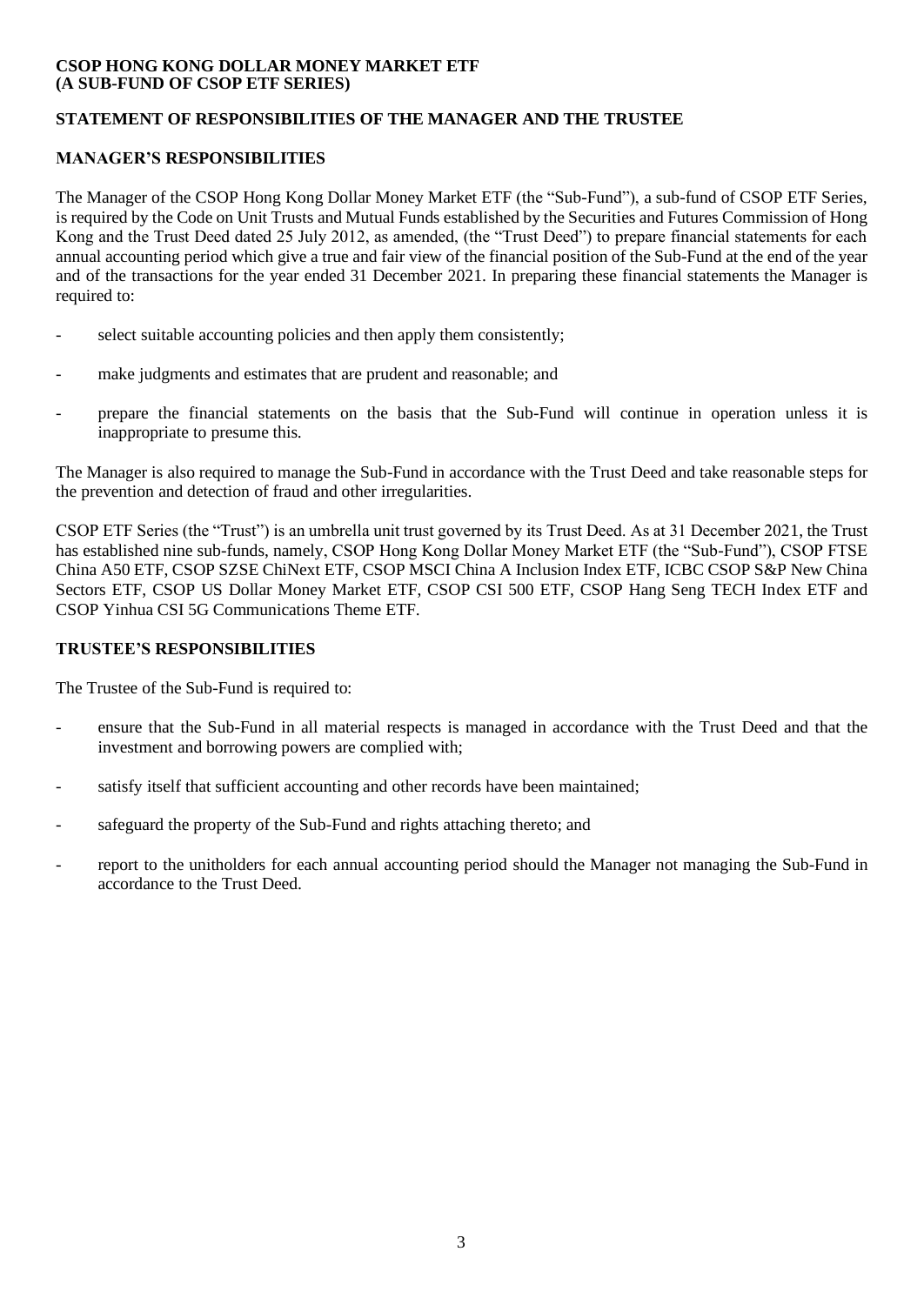#### **INDEPENDENT AUDITOR'S REPORT TO THE UNITHOLDERS OF CSOP HONG KONG DOLLAR MONEY MARKET ETF (A SUB-FUND OF CSOP ETF SERIES, AN UMBRELLA UNIT TRUST ESTABLISHED IN HONG KONG)**

## **Report on the Audit of the Financial Statements**

## **Opinion**

## *What we have audited*

The financial statements of CSOP Hong Kong Dollar Money Market ETF (the "Sub-Fund"), a sub-fund of CSOP ETF Series, which are set out on pages 8 to 31, comprise:

- the statement of financial position as at 31 December 2021;
- the statement of comprehensive income for the year then ended;
- the statement of changes in net assets attributable to unitholders for the year then ended;
- the statement of cash flows for year then ended; and
- the notes to the financial statements, which include significant accounting policies and other explanatory information.

#### *Our opinion*

In our opinion, the financial statements give a true and fair view of the financial position of the Sub-Fund as at 31 December 2021, and of its financial transactions and its cash flows for the year then ended in accordance with Hong Kong Financial Reporting Standards ("HKFRSs") issued by the Hong Kong Institute of Certified Public Accountants ("HKICPA").

#### **Basis for Opinion**

We conducted our audit in accordance with Hong Kong Standards on Auditing ("HKSAs") issued by the HKICPA. Our responsibilities under those standards are further described in the Auditor's Responsibilities for the Audit of the Financial Statements section of our report.

We believe that the audit evidence we have obtained is sufficient and appropriate to provide a basis for our opinion.

#### *Independence*

We are independent of the Sub-Fund in accordance with the HKICPA's Code of Ethics for Professional Accountants (the "Code"), and we have fulfilled our other ethical responsibilities in accordance with the Code.

## **Key Audit Matters**

Key audit matters are those matters that, in our professional judgment, were of most significance in our audit of the financial statements of the current period. These matters were addressed in the context of our audit of the financial statements as a whole, and in forming our opinion thereon, and we do not provide a separate opinion on these matters.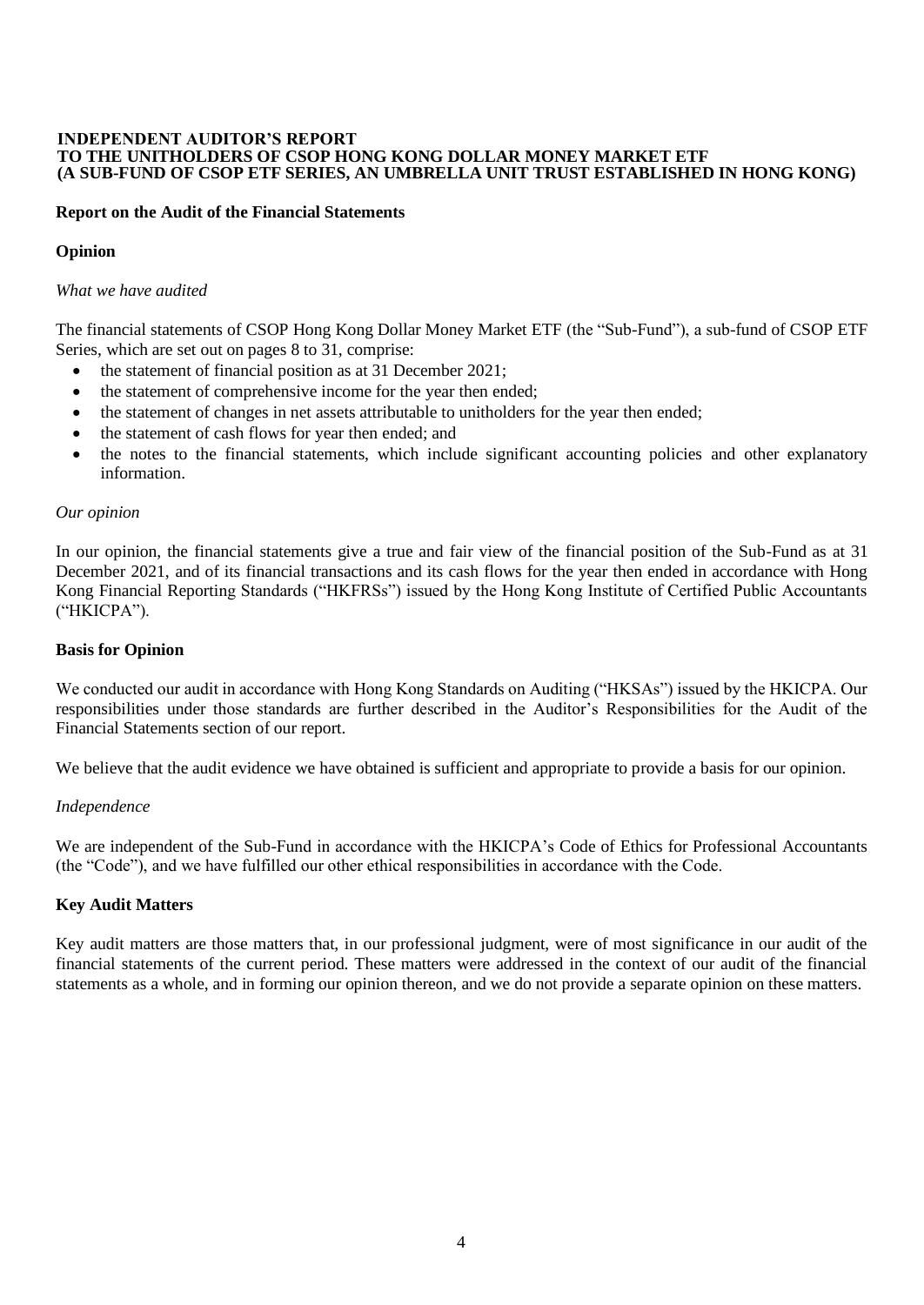## **INDEPENDENT AUDITOR'S REPORT TO THE UNITHOLDERS OF CSOP HONG KONG DOLLAR MONEY MARKET ETF (CONTINUED) (A SUB-FUND OF CSOP ETF SERIES, AN UMBRELLA UNIT TRUST ESTABLISHED IN HONG KONG)**

# **Key Audit Matters (Continued)**

Key audit matters identified in our audit are summarised as follows:

| <b>Key Audit Matters</b>                                                                                         | How our audit addressed the Key Audit Matters                                                                           |
|------------------------------------------------------------------------------------------------------------------|-------------------------------------------------------------------------------------------------------------------------|
| Existence and valuation of investments and existence of                                                          | Our work included an assessment of the key controls over                                                                |
| short-term deposits                                                                                              | the existence and valuation of the investment and the<br>existence of the short-term deposits, which included the       |
| The Sub-Fund's investments as of 31 December 2021                                                                | following:                                                                                                              |
| were comprised of unquoted debt securities in Hong                                                               |                                                                                                                         |
| Kong, valued at HKD610,000,000.                                                                                  | 1. We developed an understanding of the control                                                                         |
|                                                                                                                  | objectives and related controls relevant to our audit of                                                                |
| As at 31 December 2021, the Sub-Fund had short-term                                                              | the Sub-Fund by obtaining the service organisation                                                                      |
| deposits with a number of banks for an aggregate value                                                           | internal control reports provided by the trustee setting                                                                |
| of HKD3,054,000,000, which are presented as "Cash and                                                            | out the controls in place, and the independent service                                                                  |
| cash equivalents" and are measured at amortised cost.                                                            | auditor's assurance reports over the design and                                                                         |
|                                                                                                                  | operating effectiveness of those controls.                                                                              |
| We focused on the existence and valuation of investments<br>and existence of the short-term deposits because the |                                                                                                                         |
| investments and short-term deposits represented the                                                              | 2. We evaluated the tests undertaken by the service auditor<br>and the results of the tests undertaken and the opinions |
| principal element of the Sub-Fund's net asset value.                                                             | formed by the service auditor on the design and                                                                         |
|                                                                                                                  | operating effectiveness of the controls, to the extent                                                                  |
| Refer to note 7 to the financial statements.                                                                     | relevant to our audit of the Sub-Fund.                                                                                  |
|                                                                                                                  |                                                                                                                         |
|                                                                                                                  | We tested the existence of investments and short-term                                                                   |
|                                                                                                                  | deposits by obtaining direct confirmations from the                                                                     |
|                                                                                                                  | custodian and corresponding banks and agreeing the Sub-                                                                 |
|                                                                                                                  | Fund's holdings of investments and short-term deposits to                                                               |
|                                                                                                                  | the confirmations.                                                                                                      |
|                                                                                                                  | We tested the valuation of the Sub-Fund's investments by                                                                |
|                                                                                                                  | comparing the pricing used by the Sub-Fund to the                                                                       |
|                                                                                                                  | corresponding terms of unquoted debt securities as at 31                                                                |
|                                                                                                                  | December 2021.                                                                                                          |
|                                                                                                                  | Based on the procedures we performed, we found no                                                                       |
|                                                                                                                  | material exceptions from our testing.                                                                                   |
|                                                                                                                  |                                                                                                                         |

## **Other Information**

The manager and the trustee (the "Management") of the Sub-Fund are responsible for the other information. The other information comprises all of the information included in the annual report other than the financial statements and our auditor's report thereon.

Our opinion on the financial statements does not cover the other information and we do not express any form of assurance conclusion thereon.

In connection with our audit of the financial statements, our responsibility is to read the other information and, in doing so, consider whether the other information is materially inconsistent with the financial statements or our knowledge obtained in the audit or otherwise appears to be materially misstated.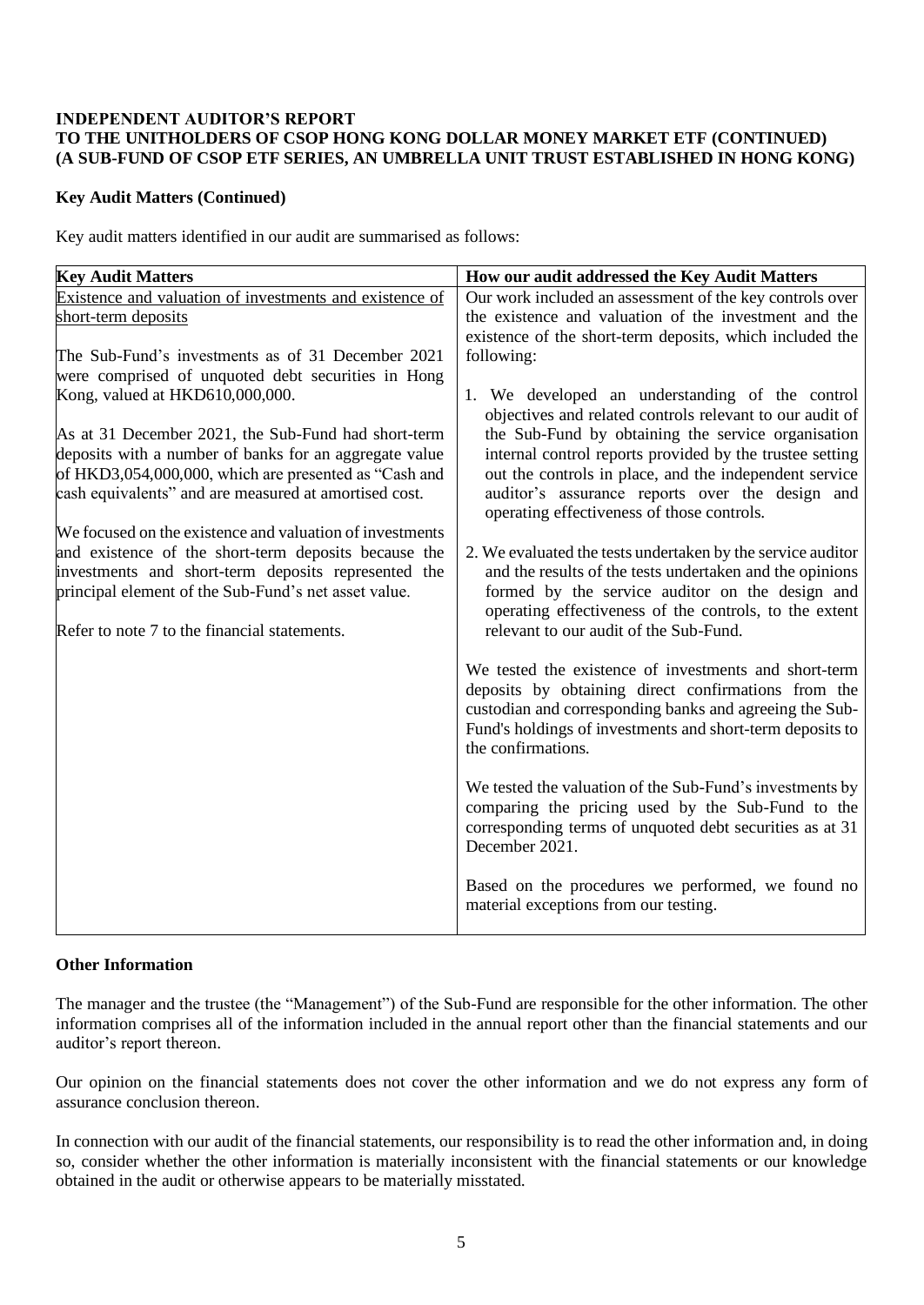# **INDEPENDENT AUDITOR'S REPORT TO THE UNITHOLDERS OF CSOP US DOLLAR MONEY MARKET ETF (CONTINUED) (A SUB-FUND OF CSOP ETF SERIES, AN UMBRELLA UNIT TRUST ESTABLISHED IN HONG KONG)**

# **Key Audit Matters (Continued)**

Key audit matters identified in our audit are summarised as follows:

| <b>Key Audit Matters</b>                                                                                                                                                                                                                                                                                                                                                                                                                                                                                                                                                                                                                                                                                                                                                       | How our audit addressed the Key Audit Matters                                                                                                                                                                                                                                                                                                                                                                                                                                                                                                                                                                                                                                                                                                                                                                                                                                                                                                                                                                        |
|--------------------------------------------------------------------------------------------------------------------------------------------------------------------------------------------------------------------------------------------------------------------------------------------------------------------------------------------------------------------------------------------------------------------------------------------------------------------------------------------------------------------------------------------------------------------------------------------------------------------------------------------------------------------------------------------------------------------------------------------------------------------------------|----------------------------------------------------------------------------------------------------------------------------------------------------------------------------------------------------------------------------------------------------------------------------------------------------------------------------------------------------------------------------------------------------------------------------------------------------------------------------------------------------------------------------------------------------------------------------------------------------------------------------------------------------------------------------------------------------------------------------------------------------------------------------------------------------------------------------------------------------------------------------------------------------------------------------------------------------------------------------------------------------------------------|
| Existence and valuation of investments and existence<br>of short-term deposits                                                                                                                                                                                                                                                                                                                                                                                                                                                                                                                                                                                                                                                                                                 | Our work included an assessment of the key controls over<br>the existence and valuation of the investments and the                                                                                                                                                                                                                                                                                                                                                                                                                                                                                                                                                                                                                                                                                                                                                                                                                                                                                                   |
| The Sub-Fund's investments as at 31 December 2021<br>were comprised of unquoted debt securities in Hong<br>Kong, valued at USD27,000,000.<br>As at 31 December 2021, the Sub-Fund had short-term<br>deposits with a number of banks for an aggregate value<br>of USD48,500,000 and USD152,900,000, which are<br>presented as "Term deposits with original maturity of<br>more than three months" and "Cash and cash<br>equivalents", respectively and are measured at<br>amortised cost.<br>We focused on the existence and valuation of<br>investments and existence of the short-term deposits<br>because the investments and short-term deposits<br>represented the principal element of the Sub-Fund's<br>net asset value.<br>Refer to note 7 to the financial statements. | existence of the short-term deposits, which included the<br>following:<br>1. We developed an understanding of the control objectives<br>and related controls relevant to our audit of the Sub-<br>Fund by obtaining the service organisation internal<br>control reports provided by the trustee setting out the<br>controls in place, and the independent service auditor's<br>assurance reports over the design and operating<br>effectiveness of those controls.<br>2. We evaluated the tests undertaken by the service auditor<br>and the results of the tests undertaken and the opinions<br>formed by the service auditor on the design and<br>operating effectiveness of the controls, to the extent<br>relevant to our audit of the Sub-Fund.<br>We tested the existence of investments and short-term<br>deposits by obtaining direct confirmations from the<br>custodians and corresponding banks and agreeing the Sub-<br>Fund's holdings of investments and short-term deposits to<br>the confirmations. |
|                                                                                                                                                                                                                                                                                                                                                                                                                                                                                                                                                                                                                                                                                                                                                                                | We tested the valuation of the Sub-Fund's investments by<br>comparing the pricing used by the Sub-Fund to the<br>corresponding terms of unquoted debt securities as at 31<br>December 2021.                                                                                                                                                                                                                                                                                                                                                                                                                                                                                                                                                                                                                                                                                                                                                                                                                          |
|                                                                                                                                                                                                                                                                                                                                                                                                                                                                                                                                                                                                                                                                                                                                                                                | Based on the procedures we performed, we found no<br>material exceptions from our testing.                                                                                                                                                                                                                                                                                                                                                                                                                                                                                                                                                                                                                                                                                                                                                                                                                                                                                                                           |

# **Other Information**

The manager and the trustee (the "Management") of the Sub-Fund are responsible for the other information. The other information comprises all of the information included in the annual report other than the financial statements and our auditor's report thereon.

Our opinion on the financial statements does not cover the other information and we do not express any form of assurance conclusion thereon.

In connection with our audit of the financial statements, our responsibility is to read the other information and, in doing so, consider whether the other information is materially inconsistent with the financial statements or our knowledge obtained in the audit or otherwise appears to be materially misstated.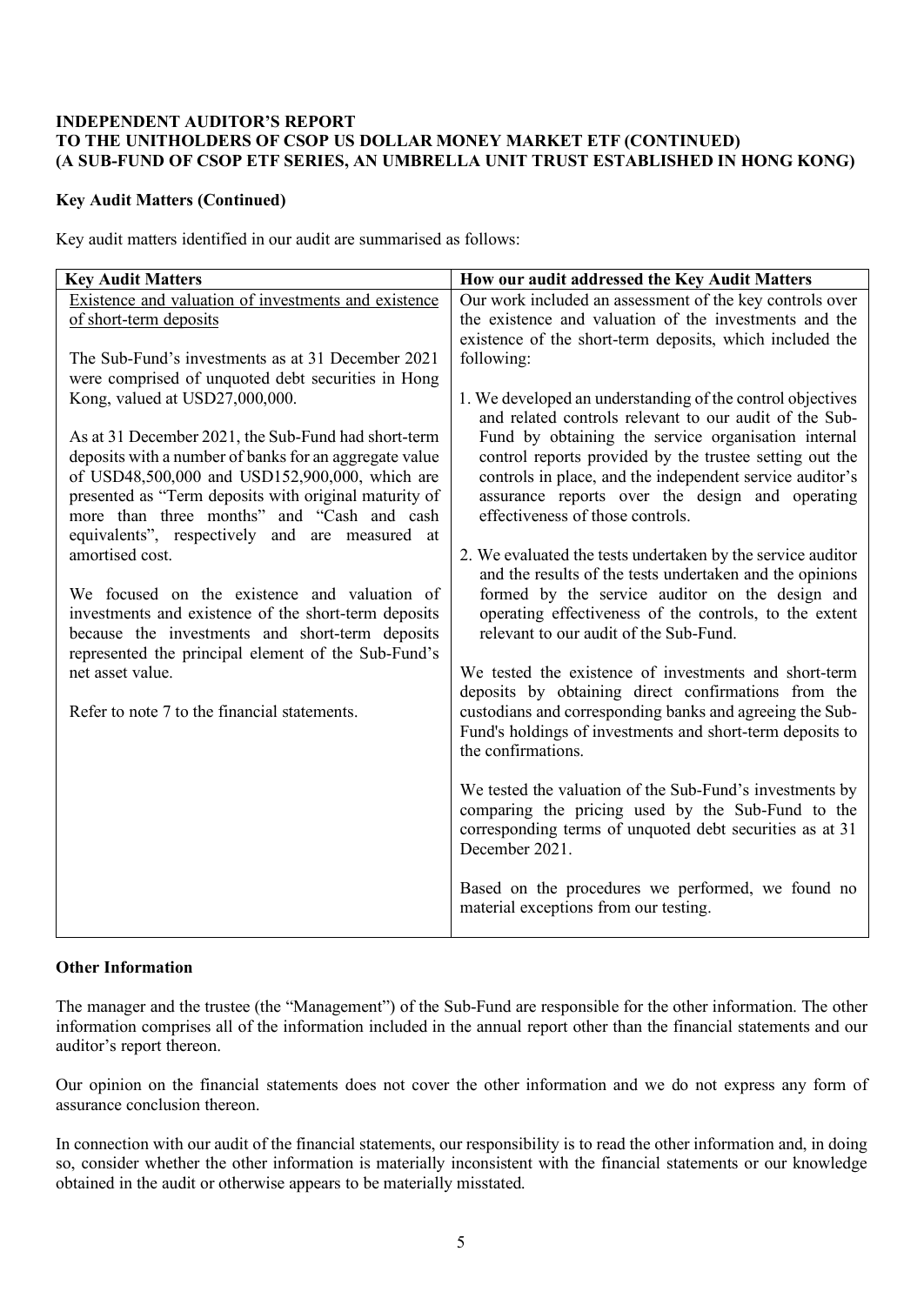# **INDEPENDENT AUDITOR'S REPORT TO THE UNITHOLDERS OF CSOP HONG KONG DOLLAR MONEY MARKET ETF (CONTINUED) (A SUB-FUND OF CSOP ETF SERIES, AN UMBRELLA UNIT TRUST ESTABLISHED IN HONG KONG)**

# **Other Information (Continued)**

If, based on the work we have performed, we conclude that there is a material misstatement of this other information, we are required to report that fact. We have nothing to report in this regard.

## **Responsibilities of Management for the Financial Statements**

The Management of the Sub-Fund is responsible for the preparation of the financial statements that give a true and fair view in accordance with HKFRSs issued by the HKICPA, and for such internal control as the Management determines is necessary to enable the preparation of financial statements that are free from material misstatement, whether due to fraud or error.

In preparing the financial statements, the Management of the Sub-Fund is responsible for assessing the Sub-Fund's ability to continue as a going concern, disclosing, as applicable, matters related to going concern and using the going concern basis of accounting unless the Management either intends to liquidate the Sub-Fund or to cease operations, or has no realistic alternative but to do so.

In addition, the Management of the Sub-Fund is required to ensure that the financial statements have been properly prepared in accordance with the relevant disclosure provisions of the Trust Deed dated 25 July 2012 as amended, ("Trust Deed") and the Appendix E of the Code on Unit Trusts and Mutual Funds issued by the Hong Kong Securities and Futures Commission (the "SFC Code").

# **Auditor's Responsibilities for the Audit of the Financial Statements**

Our objectives are to obtain reasonable assurance about whether the financial statements as a whole are free from material misstatement, whether due to fraud or error, and to issue an auditor's report that includes our opinion. We report our opinion solely to you, as a body, and for no other purpose. We do not assume responsibility towards or accept liability to any other person for the contents of this report. Reasonable assurance is a high level of assurance, but is not a guarantee that an audit conducted in accordance with HKSAs will always detect a material misstatement when it exists. Misstatements can arise from fraud or error and are considered material if, individually or in the aggregate, they could reasonably be expected to influence the economic decisions of users taken on the basis of these financial statements. In addition, we are required to assess whether the financial statements of the Sub-Fund have been properly prepared, in all material respects, in accordance with the relevant disclosure provisions of the Trust Deed and the Appendix E of the SFC Code.

As part of an audit in accordance with HKSAs, we exercise professional judgment and maintain professional scepticism throughout the audit. We also:

- Identify and assess the risks of material misstatement of the financial statements, whether due to fraud or error, design and perform audit procedures responsive to those risks, and obtain audit evidence that is sufficient and appropriate to provide a basis for our opinion. The risk of not detecting a material misstatement resulting from fraud is higher than for one resulting from error, as fraud may involve collusion, forgery, intentional omissions, misrepresentations, or the override of internal control.
- Obtain an understanding of internal control relevant to the audit in order to design audit procedures that are appropriate in the circumstances, but not for the purpose of expressing an opinion on the effectiveness of the Sub-Fund's internal control.
- Evaluate the appropriateness of accounting policies used and the reasonableness of accounting estimates and related disclosures made by the Management.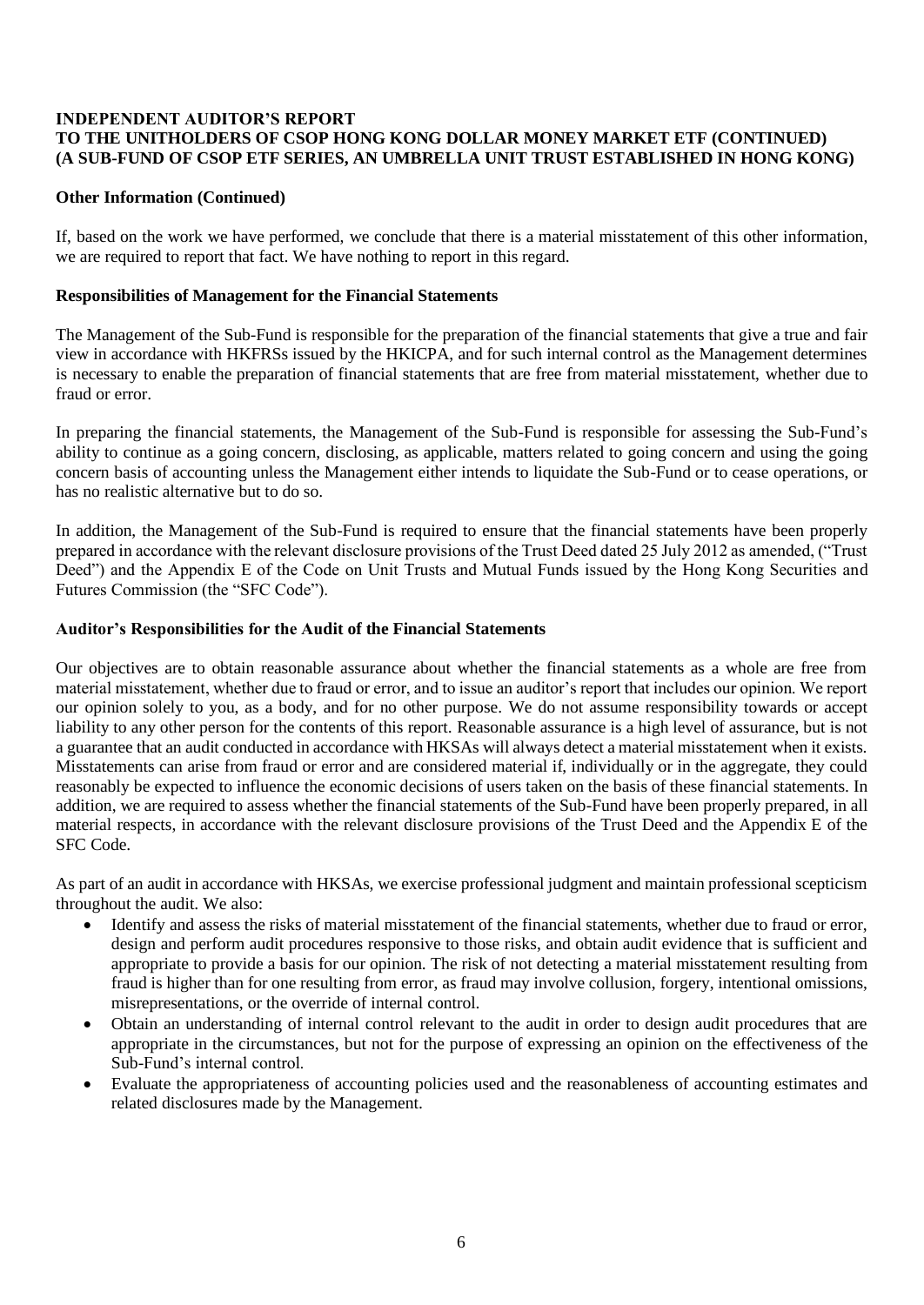# **INDEPENDENT AUDITOR'S REPORT**

# **TO THE UNITHOLDERS OF CSOP HONG KONG DOLLAR MONEY MARKET ETF (CONTINUED) (A SUB-FUND OF CSOP ETF SERIES, AN UMBRELLA UNIT TRUST ESTABLISHED IN HONG KONG)**

## **Auditor's Responsibilities for the Audit of the Financial Statements (Continued)**

- Conclude on the appropriateness of the Management's use of the going concern basis of accounting and, based on the audit evidence obtained, whether a material uncertainty exists related to events or conditions that may cast significant doubt on the Sub-Fund's ability to continue as a going concern. If we conclude that a material uncertainty exists, we are required to draw attention in our auditor's report to the related disclosures in the financial statements or, if such disclosures are inadequate, to modify our opinion. Our conclusions are based on the audit evidence obtained up to the date of our auditor's report. However, future events or conditions may cause the Sub-Fund to cease to continue as a going concern.
- Evaluate the overall presentation, structure and content of the financial statements, including the disclosures, and whether the financial statements represent the underlying transactions and events in a manner that achieves fair presentation.

We communicate with the Management regarding, among other matters, the planned scope and timing of the audit and significant audit findings, including any significant deficiencies in internal control that we identify during our audit.

We also provide the Management with a statement that we have complied with relevant ethical requirements regarding independence, and to communicate with them all relationships and other matters that may reasonably be thought to bear on our independence, and where applicable, actions taken to eliminate threats or safeguards applied.

From the matters communicated with the Management, we determine those matters that were of most significance in the audit of the financial statements of the current period and are therefore the key audit matters. We describe these matters in our auditor's report unless law or regulation precludes public disclosure about the matter or when, in extremely rare circumstances, we determine that a matter should not be communicated in our report because the adverse consequences of doing so would reasonably be expected to outweigh the public interest benefits of such communication.

# **Report on Matters under the Relevant Disclosure Provisions of the Trust Deed and the Appendix E of the SFC Code**

In our opinion, the financial statements have been properly prepared, in all material respects, in accordance with the relevant disclosure provisions of the Trust Deed and the Appendix E of the SFC Code.

The engagement partner on the audit resulting in this independent auditor's report is Josephine W.T. Kwan.

**PricewaterhouseCoopers**  Certified Public Accountants

Hong Kong, 28 April 2022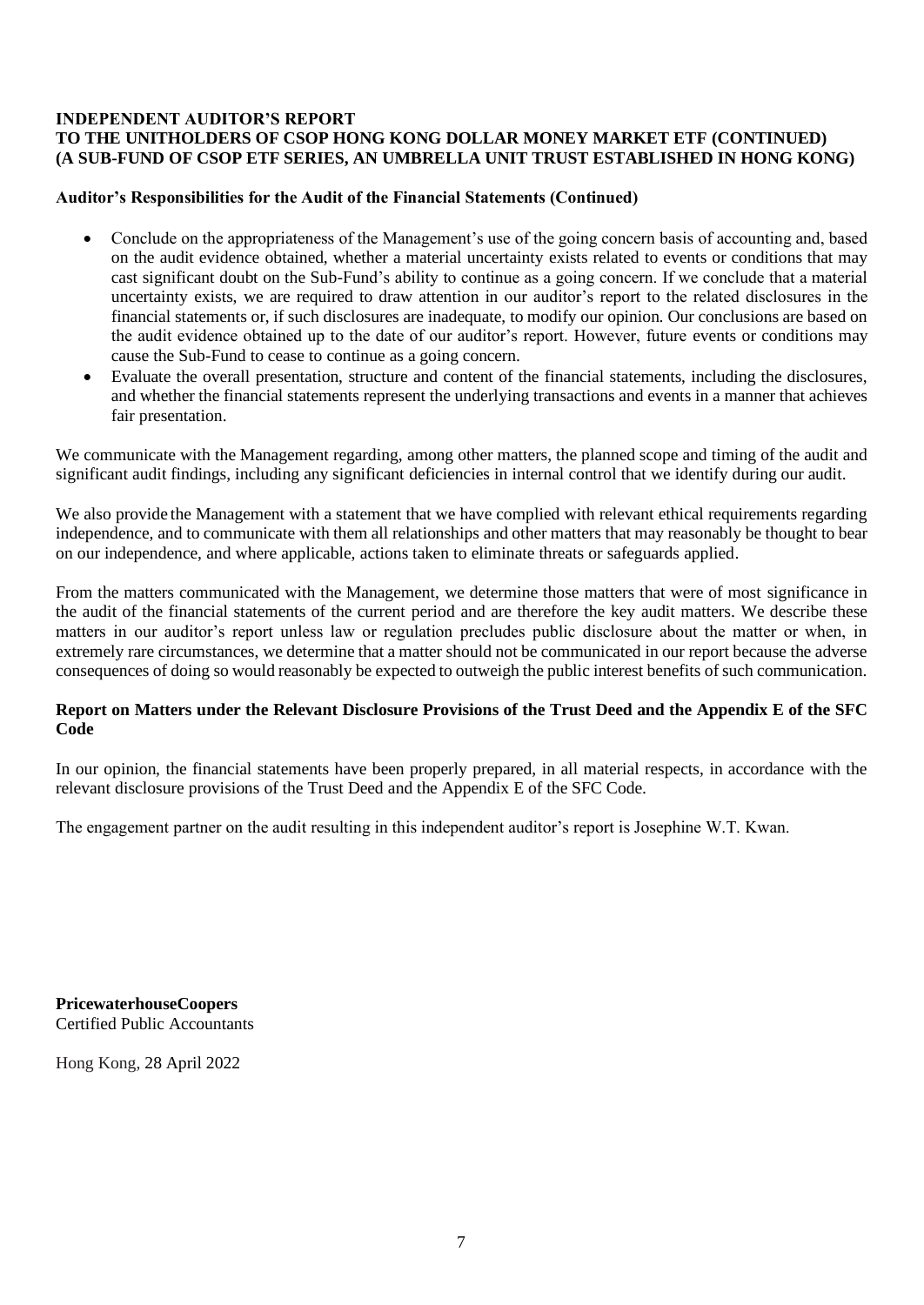# **STATEMENT OF FINANCIAL POSITION**

*As at 31 December 2021*

|                                                   |                 | 2021          | 2020          |
|---------------------------------------------------|-----------------|---------------|---------------|
|                                                   | <b>Note</b>     | <b>HKD</b>    | <b>HKD</b>    |
| <b>ASSETS</b>                                     |                 |               |               |
| <b>CURRENT ASSETS</b>                             |                 |               |               |
| Investments                                       | $7(a)$ , $7(d)$ | 610,000,000   |               |
| Bank interest receivable                          |                 | 1,308,385     | 1,712,897     |
| Interest receivable on debt securities            |                 | 759,473       |               |
| Other receivables                                 |                 |               | 19,638        |
|                                                   | 6(c)            |               |               |
| Cash and cash equivalents                         | $7(a)$ , $7(b)$ | 3,177,843,462 | 2,615,345,743 |
| <b>Total assets</b>                               |                 | 3,789,911,320 | 2,617,078,278 |
| <b>LIABILITIES</b><br><b>CURRENT LIABILITIES</b>  |                 |               |               |
| Management fee payable                            | $6(a)$ , $6(b)$ | 945,165       | 600,015       |
| Other accounts payable                            |                 | 213,951       | 136,598       |
| Liabilities (excluding net assets attributable to |                 |               |               |
| unitholders)                                      |                 | 1,159,116     | 736,613       |
| Net assets attributable to unitholders            | $\mathfrak{Z}$  | 3,788,752,204 | 2,616,341,665 |
| Adjustments for unamortised establishment costs   |                 |               | 133,736       |
| Net assets attributable to unitholders            |                 | 3,788,752,204 | 2,616,475,401 |
|                                                   |                 |               |               |

The financial statements on pages 8 to 31 were approved by the Trustee and the Manager on 28 April 2022 and were signed on their behalf.

For and on behalf of Form on behalf of Form on behalf of Form on behalf of Form on behalf of Form on behalf of

as the Manager

CSOP Asset Management Limited<br>
as the Manager<br>
as the Trustee<br>
Asset Manager<br>
Asset Manager<br>
Asset Manager<br>
Asset Manager<br>
Asset Manager<br>
Asset Manager<br>
Asset Manager<br>
Asset Manager<br>
Asset Manager<br>
Asset Manager<br>
Asset Man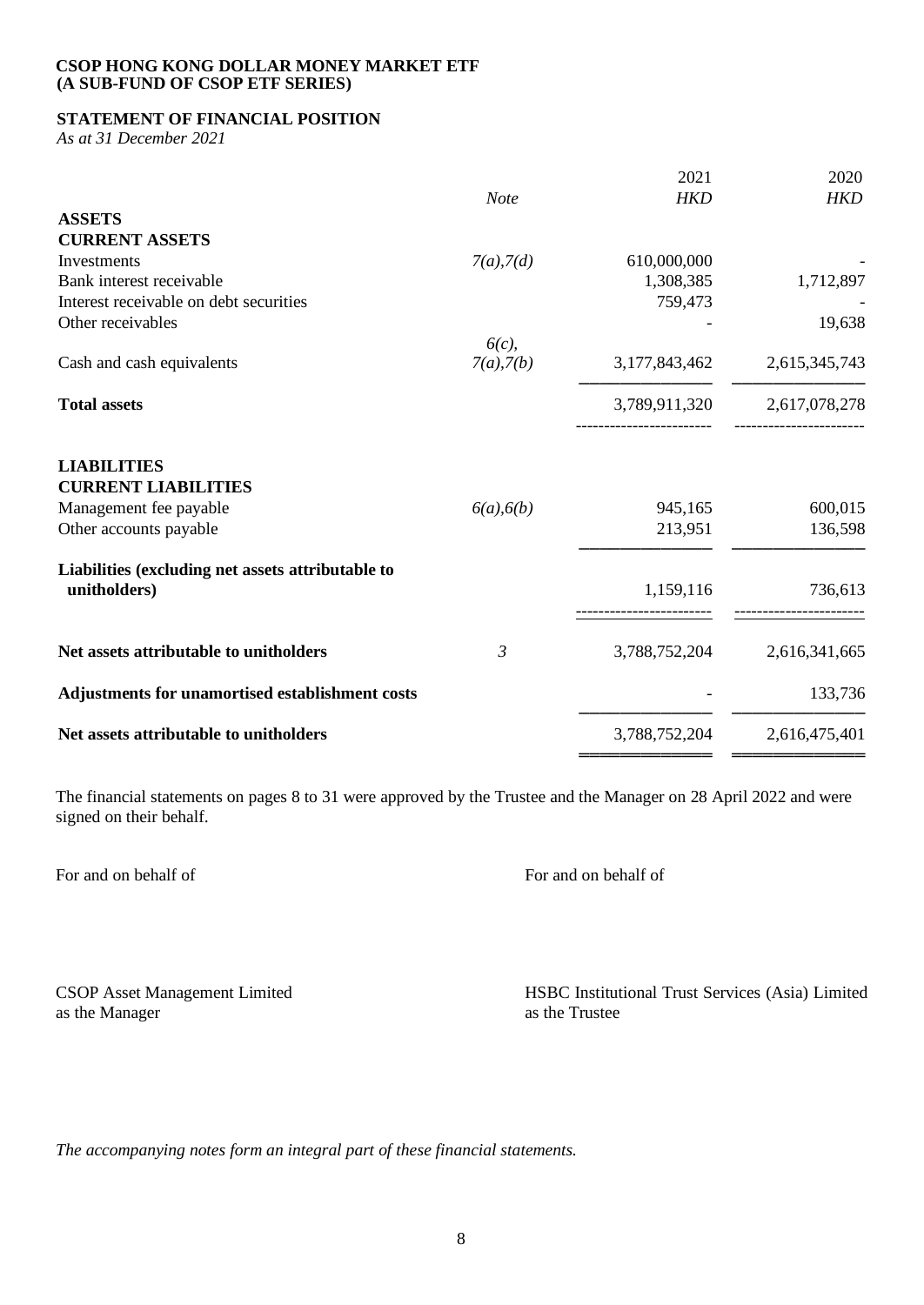# **STATEMENT OF COMPREHENSIVE INCOME**

*For the year ended 31 December 2021*

|                | Year ended<br>31 December | Year ended<br>31 December |
|----------------|---------------------------|---------------------------|
|                | 2021                      | 2020                      |
| <b>Notes</b>   | <b>HKD</b>                | <b>HKD</b>                |
|                |                           |                           |
|                |                           | 41,720,445                |
|                | 1,722,993                 |                           |
| 5              | 59                        |                           |
|                | 11,997,926                | 41,720,445                |
|                |                           |                           |
| $6(a)$ , $(b)$ | (9,266,578)               | (8,718,927)               |
|                | (14, 549)                 | (25, 648)                 |
|                | (1,650)                   | (1,450)                   |
|                | (51, 101)                 | (214, 814)                |
| 6(f)           | (411, 925)                | (391, 623)                |
|                | (9,745,803)               | (9,352,462)               |
|                | 2,252,123                 | 32,367,983                |
|                |                           |                           |
|                |                           | (49, 850)                 |
|                | 2,252,123                 | 32,318,133                |
|                | 6(c)                      | 10,274,874                |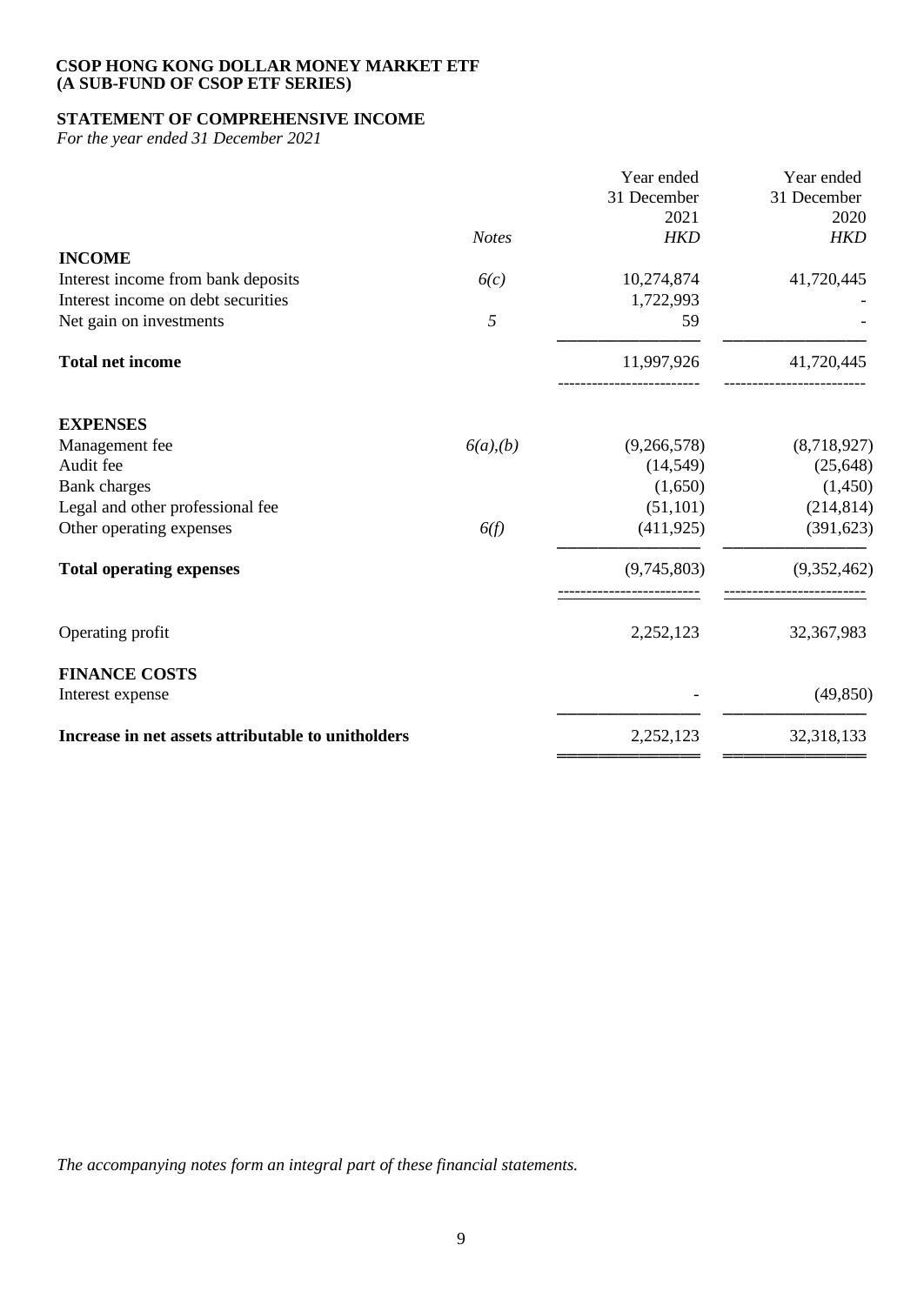# **STATEMENT OF CHANGES IN NET ASSETS ATTRIBUTABLE TO UNITHOLDERS**

*For the year ended 31 December 2021*

|                                                                        | Year ended<br>31 December<br>2021<br>HKD | Year ended<br>31 December<br>2020<br><b>HKD</b> |
|------------------------------------------------------------------------|------------------------------------------|-------------------------------------------------|
| Net assets attributable to unitholders at the beginning of<br>the year | 2,616,341,665                            | 2,608,359,413                                   |
| Proceeds on issue of units<br>Payments on redemption of units          | 7,008,097,484<br>(5,837,939,068)         | 6,809,272,586<br>(6,833,608,467)                |
| Net increase/(decrease) from unit transactions                         | 1,170,158,416                            | (24, 335, 881)                                  |
| Increase in net assets attributable to unitholders                     | 2,252,123                                | 32,318,133                                      |
| Net assets attributable to unitholders at the end of<br>the year       | 3,788,752,204                            | 2,616,341,665                                   |

The movements of the redeemable units for the year ended 31 December 2021 and 2020 are as follows:

|                                                       |      | Year ended<br>31 December 2021 | Year ended<br>31 December 2020 |
|-------------------------------------------------------|------|--------------------------------|--------------------------------|
|                                                       | Note | Units                          | Units                          |
| <b>Listed Class</b>                                   |      |                                |                                |
| Number of units in issue at the beginning of the year |      | 1,925,010                      | 2,517,000                      |
| Units issued                                          |      | 2,561,000                      | 4,588,000                      |
| Units redeemed                                        |      | (2,760,000)                    | (5,179,990)                    |
| Number of units in issue at the end of the year       | 3    | 1,726,010                      | 1,925,010                      |
| <b>Unlisted Class A</b>                               |      |                                |                                |
| Number of units in issue at the beginning of the year |      | 60,261,856                     | 3,256,119                      |
| Units issued                                          |      | 420, 243, 758                  | 191,089,316                    |
| Units redeemed                                        |      | (286, 943, 725)                | (134, 083, 579)                |
| Number of units in issue at the end of the year       | 3    | 193,561,889                    | 60,261,856                     |
| <b>Unlisted Class P</b>                               |      |                                |                                |
| Number of units in issue at the beginning of the year |      | 331,746                        |                                |
| Units issued                                          |      | 1,274,455                      | 11,679,271                     |
| Units redeemed                                        |      | (1,549,156)                    | (11, 347, 525)                 |
| Number of units in issue at the end of the year       | 3    | 57,045                         | 331,746                        |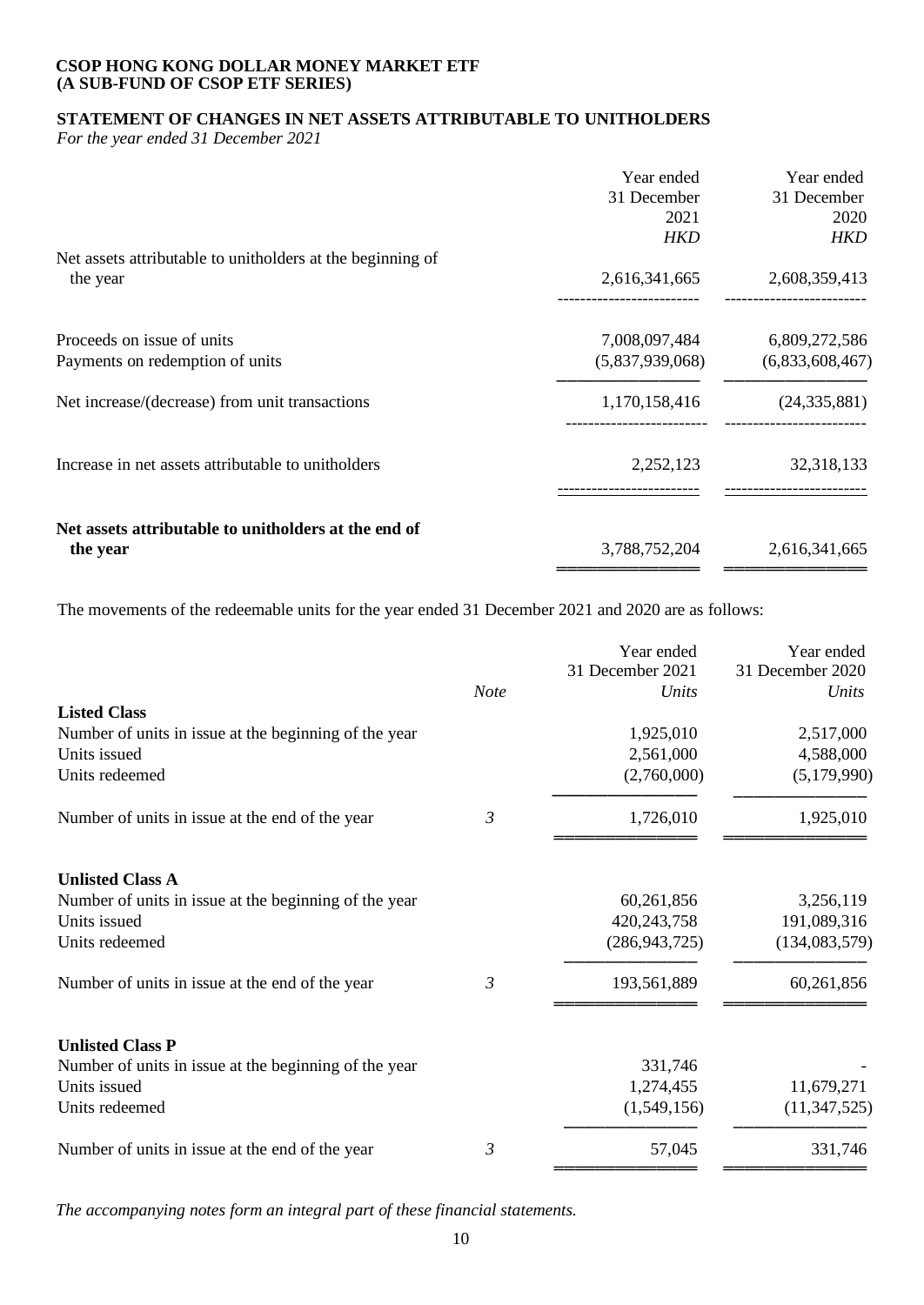# **STATEMENT OF CASH FLOWS**

*For the year ended 31 December 2021*

|                                                        | Year ended      | Year ended      |
|--------------------------------------------------------|-----------------|-----------------|
|                                                        | 31 December     | 31 December     |
|                                                        | 2021            | 2020            |
|                                                        | <b>HKD</b>      | <b>HKD</b>      |
| <b>OPERATING ACTIVITIES</b>                            |                 |                 |
| Payments for purchase of investments                   | (909, 999, 941) |                 |
| Proceeds from sale of investments                      | 300,000,000     |                 |
| Interest income from bank deposits received            | 10,679,386      | 45,422,360      |
| Interest income from certificate of deposits           | 963,520         |                 |
| Receipt of other receivables                           | 19,638          | 231,726         |
| Management fee paid                                    | (8,921,428)     | (8,783,779)     |
| Other operating expenses paid                          | (401, 872)      | (615, 870)      |
| Net cash (used in)/generated from operating activities | (607, 660, 697) | 36,254,437      |
| <b>FINANCING ACTIVITIES</b>                            |                 |                 |
| Interest expense paid                                  |                 | (49, 850)       |
| Proceeds on issue of units                             | 7,008,097,484   | 6,809,272,586   |
| Payments on redemption of units                        | (5,837,939,068) | (6,833,608,467) |
| Net cash generated from/(used in) financing activities | 1,170,158,416   | (24, 385, 731)  |
| Net increase in cash and cash equivalents              | 562,497,719     | 11,868,706      |
| Cash and cash equivalents at the beginning of the year | 2,615,345,743   | 2,603,477,037   |
| Cash and cash equivalents at the end of the year       | 3,177,843,462   | 2,615,345,743   |
| Analysis of balances of cash and cash equivalents      |                 |                 |
| <b>Bank</b> balances                                   | 123,843,462     | 1,345,743       |
| Short-term deposits                                    | 3,054,000,000   | 2,614,000,000   |
|                                                        | 3,177,843,462   | 2,615,345,743   |
|                                                        |                 |                 |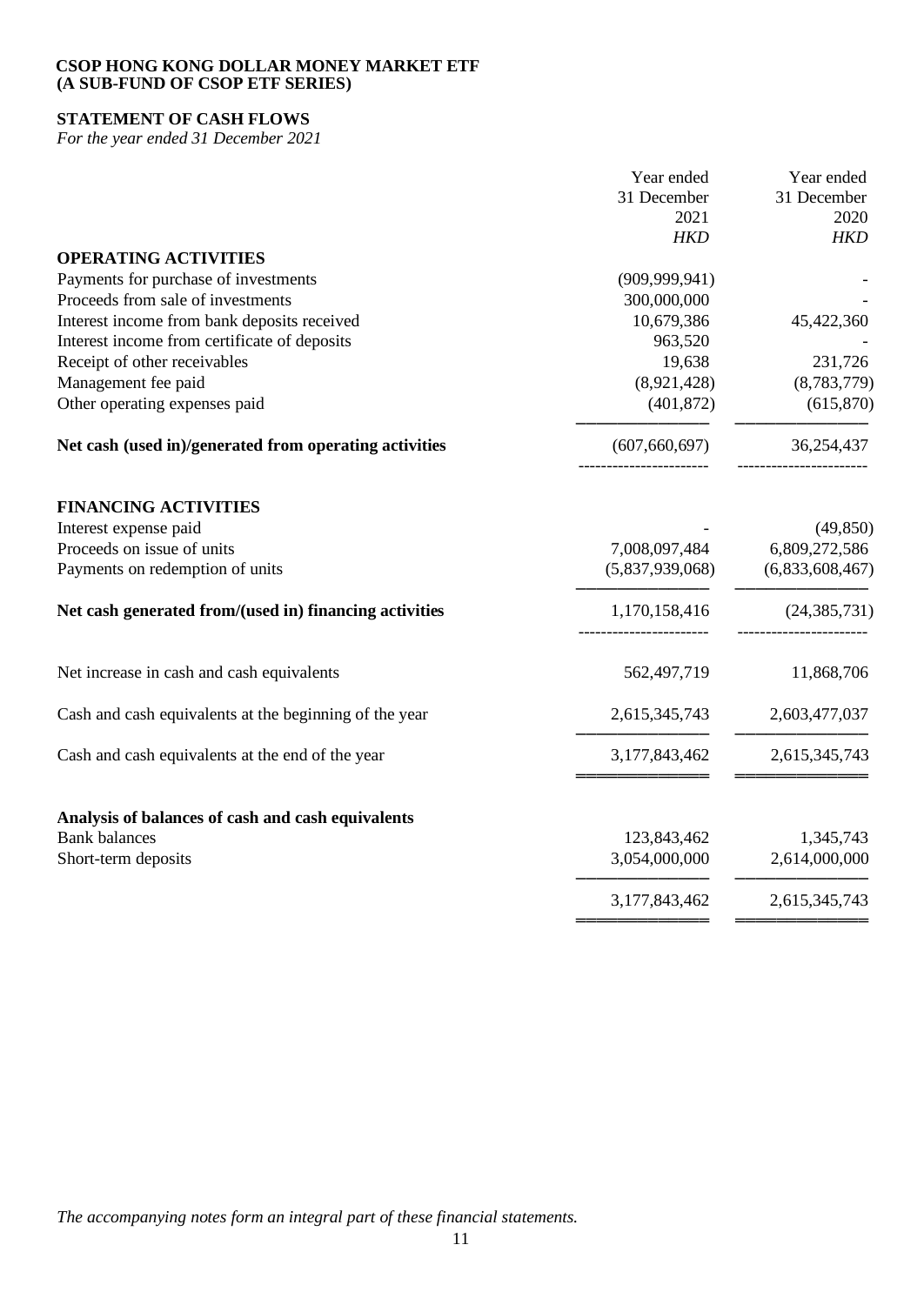## **NOTES TO THE FINANCIAL STATEMENTS**

## **1. GENERAL INFORMATION**

CSOP ETF Series (the "Trust") is an umbrella unit trust governed by its trust deed dated 25 July 2012, as amended, (the "Trust Deed") and authorised by the Securities and Futures Commission of Hong Kong (the "SFC") pursuant to Section 104(1) of the Securities and Futures Ordinance. The terms of the Trust Deed are governed by the laws of Hong Kong. As at 31 December 2021, the Trust has nine sub-funds which are CSOP Hong Kong Dollar Money Market ETF (the "Sub-Fund"), CSOP FTSE China A50 ETF, CSOP SZSE ChiNext ETF, CSOP MSCI China A Inclusion Index ETF, ICBC CSOP S&P New China Sectors ETF, CSOP US Dollar Money Market ETF, CSOP CSI 500 ETF, CSOP Hang Seng TECH Index ETF and CSOP Yinhua CSI 5G Communications Theme ETF. The date of inception of the Sub-Fund was 12 July 2018. The Sub-Fund is listed on The Stock Exchange of Hong Kong Limited.

#### *Prior to 15 June 2021*

The investment objective of the Sub-Fund was to provide investment results that, before deduction of fees and expenses, closely correspond to the performance of the benchmark, namely, 3-month HIBOR. In order to achieve the investment objective of the Sub-Fund, the Manager will invest all, or substantially all, of the assets of the Sub-Fund in Hong Kong Dollar-denominated and settled short-term deposits and certificates of deposits issued by eligible financial institutions (including their group companies). the Manager will adopt a passive tracking strategy. A passive tracking strategy involves constructing portfolio of the Sub-Fund from time to time based on credit rating, liquidity and target maturity.

## *Effective from 15 June 2021*

On 15 June 2021, the investment strategy of the Sub-Fund changed from a passive tracking investment strategy, tracking the respective Benchmark (the "Former Benchmark"), to an actively managed investment strategy, which means the Sub-Fund no longer seeks to track any index or benchmark (the "Active Strategy"). The rebalancing of assets held by the Sub-Fund's as a result of the change of investment strategy is anticipated to take place over a period of 30 trading days (the "Rebalancing Period"). During the Rebalancing Period, holdings of the Sub-Fund would be rebalanced from constituents of the Former Benchmark to constituents that correspond to the Active Strategy.

The investment objective of the Sub-Fund is to invest in short-term deposits and high quality money market investments. It seeks to achieve a return in Hong Kong Dollars in line with prevailing money market rates. In order to achieve the investment objective of the Sub-Fund, The Manager will invest all, or substantially all (i.e. at least 70%), of the assets of the HKD Money Market ETF in Hong Kong Dollar ("HKD") -denominated and settled short-term deposits and short-term and high quality money market instruments issued by governments, quasi-governments, international organisations and financial institutions, including debt securities, commercial papers, short-term notes, certificates of deposits and commercial bills. Short-term and high quality debt securities invested by the HKD Money Market ETF include but are not limited to government bonds and fixed and floating rate bonds, with the maximum level for up to 80% of the Net Asset Value of the HKD Money Market ETF (any debt securities invested with a remaining maturity of no more than 397 days, or two years in the case of Government and other Public Securities).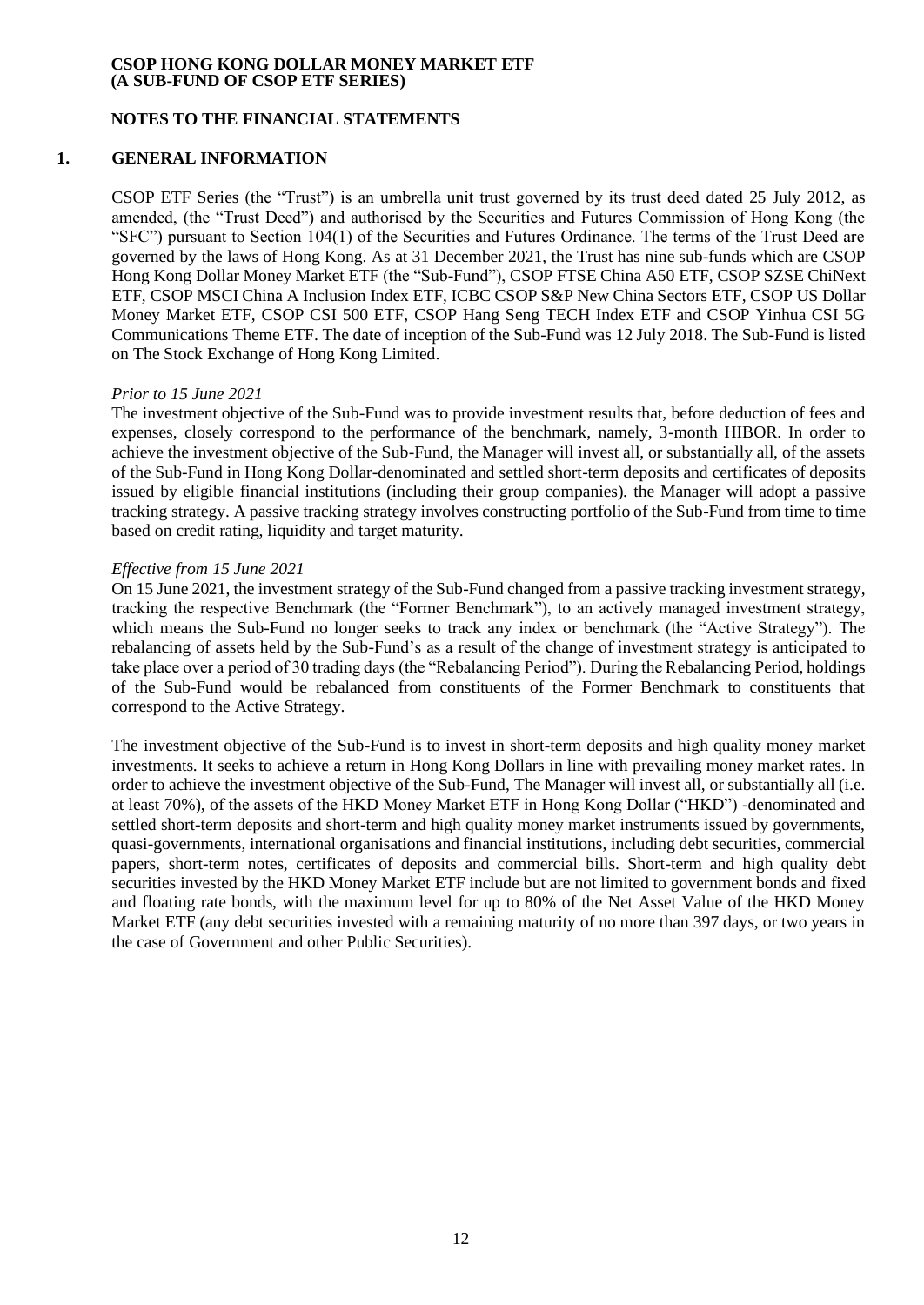# **NOTES TO THE FINANCIAL STATEMENTS**

# **1. GENERAL INFORMATION (Continued)**

The Sub-Fund will invest less than 30% of its Net Asset Value into non-HKD-denominated and settled shortterm deposits and short-term and high quality money market instruments. The Manager may hedge any non-HKD-denominated and settled investments into HKD to manage any material currency risk.

For debt securities issued by governments, quasi-governments, international organisations or financial institutions, the debt securities or their issuer must be rated investment grade or above by Fitch, Moody's or S&P or other international credit rating agencies. A short-term debt security is considered investment grade if its credit rating is. A-3 or higher by S&P or F3 or higher by Fitch or P-3 or higher by Moody's or equivalent rating as rated by one of the international credit rating agencies. For this purpose, if the relevant debt security does not itself have a credit rating, then reference can be made to the credit rating of the issuer of such debt security. The Manager will adopt an actively managed investment strategy.

These financial statements are prepared for the Sub-Fund only. The financial statements for CSOP FTSE China A50 ETF, CSOP SZSE ChiNext ETF, CSOP MSCI China A Inclusion Index ETF, ICBC CSOP S&P New China Sectors ETF, CSOP US Dollar Money Market ETF, CSOP CSI 500 ETF, CSOP Hang Seng TECH Index ETF and CSOP Yinhua CSI 5G Communications Theme ETF have been prepared separately.

# **2. SUMMARY OF SIGNIFICANT ACCOUNTING POLICIES**

The principal accounting policies applied in the preparation of these financial statements are set out below. These policies have been consistently applied to all the years presented, unless otherwise stated.

#### **(a) Basis of preparation**

The financial statements of the Sub-Fund have been prepared in accordance with Hong Kong Financial Reporting Standards ("HKFRS") issued by the Hong Kong Institute of Certified Public Accountants ("HKICPA"). The financial statements have been prepared under the historical cost convention.

The preparation of financial statements in conformity with HKFRS requires the use of certain critical accounting estimates. It also requires the Trustee and the Manager (together the "Management") to exercise their judgment in the process of applying the Sub-Fund's accounting policies.

#### Standards and amendments to existing standards effective 1 January 2021

There are no standards, amendments to standards or interpretations that are effective for annual periods beginning on 1 January 2021 that have a material effect on the financial statements of the Sub- Fund.

New standards, amendments and interpretations effective after 1 January 2021 that are relevant to the Sub-Fund and have not been early adopted by the Sub-Fund

A number of new standards, amendments to standards and interpretations are effective for annual periods beginning after 1 January 2021, and have not been early adopted in preparing these financial statements. None of these are expected to have a material effect on the financial statements of the Sub-Fund.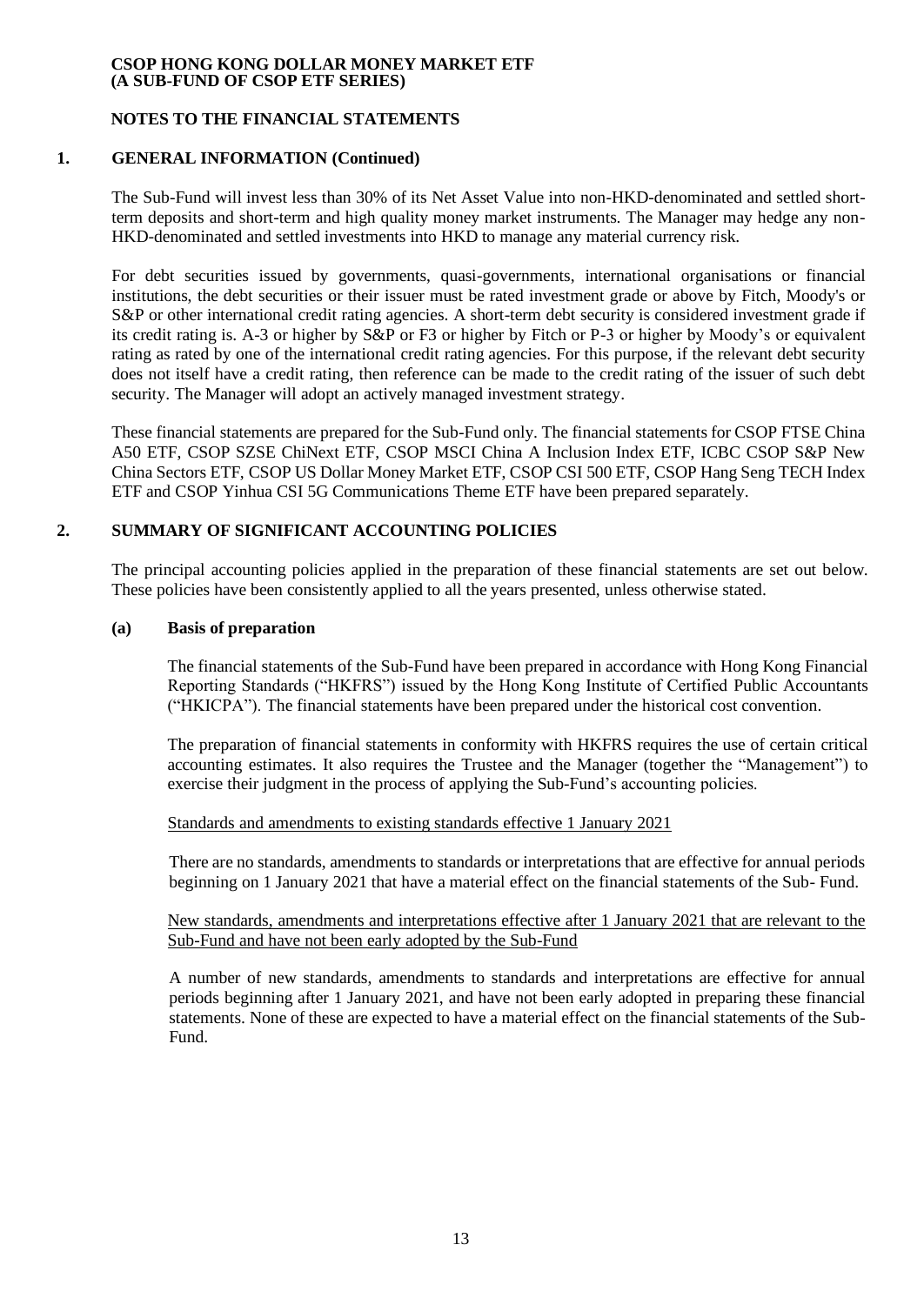## **NOTES TO THE FINANCIAL STATEMENTS**

#### **2. SUMMARY OF SIGNIFICANT ACCOUNTING POLICIES (Continued)**

## **(b) Investments**

(i) Classification

The Sub-Fund classifies its investments based on both the Sub-Fund's business model for managing those financial assets and the contractual cash flow characteristics of the financial assets. The portfolio of financial assets is managed and performance is evaluated on a fair value basis. The Sub-Fund is primarily focused on fair value information and uses that information to assess the assets' performance and to make decisions. The contractual cash flows of the Sub-Fund's debt securities are solely principal and interest, however, these securities are neither held for the purpose of collecting contractual cash flows nor held both for collecting contractual cash flows and for sale. The collection of contractual cash flows is only incidental to achieving the Sub-Fund's business model's objective. Consequently, all investments are measured at fair value through profit or loss**.**

(ii) Recognition/derecognition

Purchases and sales of investments are accounted for on the trade date basis - the date on which the Sub-Fund commits to purchase or sell the investments. Investments are derecognised when the rights to receive cash flows from the investments have expired or the Sub-Fund has transferred substantially all risks and rewards of ownership.

(iii) Measurement

Investments are initially recognised at fair value. Transaction costs are expensed as incurred in the statement of comprehensive income.

Subsequent to initial recognition, all investments are measured at fair value. Realised and unrealised gains and losses on investments are recognised in the statement of comprehensive income in the year in which they arise.

(iv) Fair value estimation

Fair value is the price that would be received to sell an asset or paid to transfer a liability in an orderly transaction between market participants at the measurement date. The fair value of financial assets and liabilities traded in active markets (such as publicly traded derivatives and trading securities) are based on quoted market prices at the close of trading on the reporting date. The Sub-Fund utilises the last traded market price for both listed financial assets and liabilities where the last traded price falls within the bid-ask spread. In circumstances where the last traded price is not within the bid-ask spread, the Management will determine the point within the bid-ask spread that is most representative of fair value.

The fair value of financial assets that are not traded in an active market (for example, over-thecounter derivatives) is determined by using broker quotes or valuation techniques.

(v) Transfers between levels of the fair value hierarchy

Transfers between levels of the fair value hierarchy are deemed to have occurred at the beginning of the reporting period.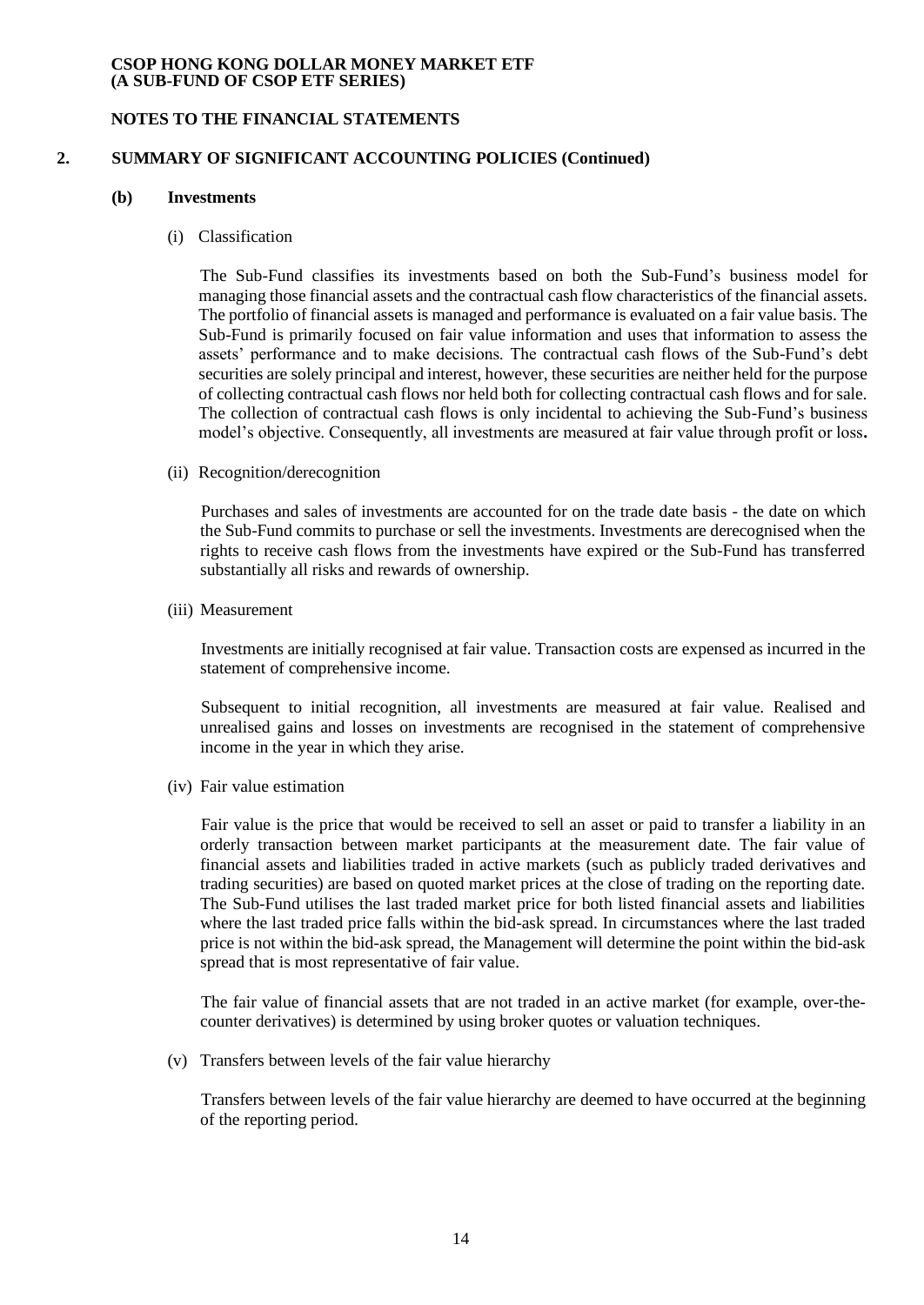## **NOTES TO THE FINANCIAL STATEMENTS**

# **2. SUMMARY OF SIGNIFICANT ACCOUNTING POLICIES (Continued)**

## **(b) Investments (Continued)**

## (vi) Offsetting financial instruments

Financial assets and liabilities are offset and the net amount reported in the statement of financial position when there is a legally enforceable right to offset the recognised amounts and there is an intention to settle on a net basis or realise the asset and settle the liability simultaneously. The legally enforceable right must not be contingent on future events and must be enforceable in the normal course of business and in the event of default, insolvency or bankruptcy of the company or the counterparty.

## **(c) Changes to presentation and comparative information**

When the presentation or classification of items in the financial statements is amended, comparative amounts have been updated to conform with the current year's presentation or classification.

#### **(d) Amounts due from participating dealers/brokers**

Amounts due from participating dealers represent the subscription receivable from the participating dealers at the end of the reporting period. The amounts are non-interest bearing and repayable on demand. Amounts due from brokers represent receivables for securities sold that have been contracted for but not yet settled on the statement of financial position date.

These amounts are recognised initially at fair value and subsequently measured at amortised cost. At each reporting date, the Sub-Fund shall measure the loss allowance on amounts due from participating dealers at an amount equal to the lifetime expected credit losses if the credit risk has increased significantly since initial recognition. If, at the reporting date, the credit risk has not increased significantly since initial recognition, the Sub-Fund shall measure the loss allowance at an amount equal to 12-month expected credit losses. Significant financial difficulties of the participating dealers, probability that the participating dealers will enter bankruptcy or financial reorganisation, and default in payments are all considered indicators that a loss allowance may be required. If the credit risk increases to the point that it is considered to be credit impaired, interest income will be calculated based on the gross carrying amount adjusted for the loss allowance. A significant increase in credit risk is defined by Management as any contractual payment which is more than 30 days past due. Any contractual payment which is more than 90 days past due is considered credit impaired.

## **(e) Amounts due to participating dealers/brokers**

Amounts due to participating dealers represent the redemption payable to the participating dealers at the end of the reporting period. The amounts are non-interest bearing and repayable on demand. Amounts due to brokers represent payables for securities purchased that have been contracted for but not yet delivered on the statement of financial position date.

These amounts are recognised initially at fair value and subsequently measured at amortised cost.

#### **(f) Interest income**

Interest income is recognised on a time-proportionate basis using the effective interest method.

#### **(g) Transaction costs on investments**

Transaction costs are costs incurred to acquire/dispose financial assets or liabilities at fair value through profit or loss. They include fees and commissions paid to agents, brokers and dealers. Transaction costs, when incurred, are immediately recognised in the statement of comprehensive income as an expense.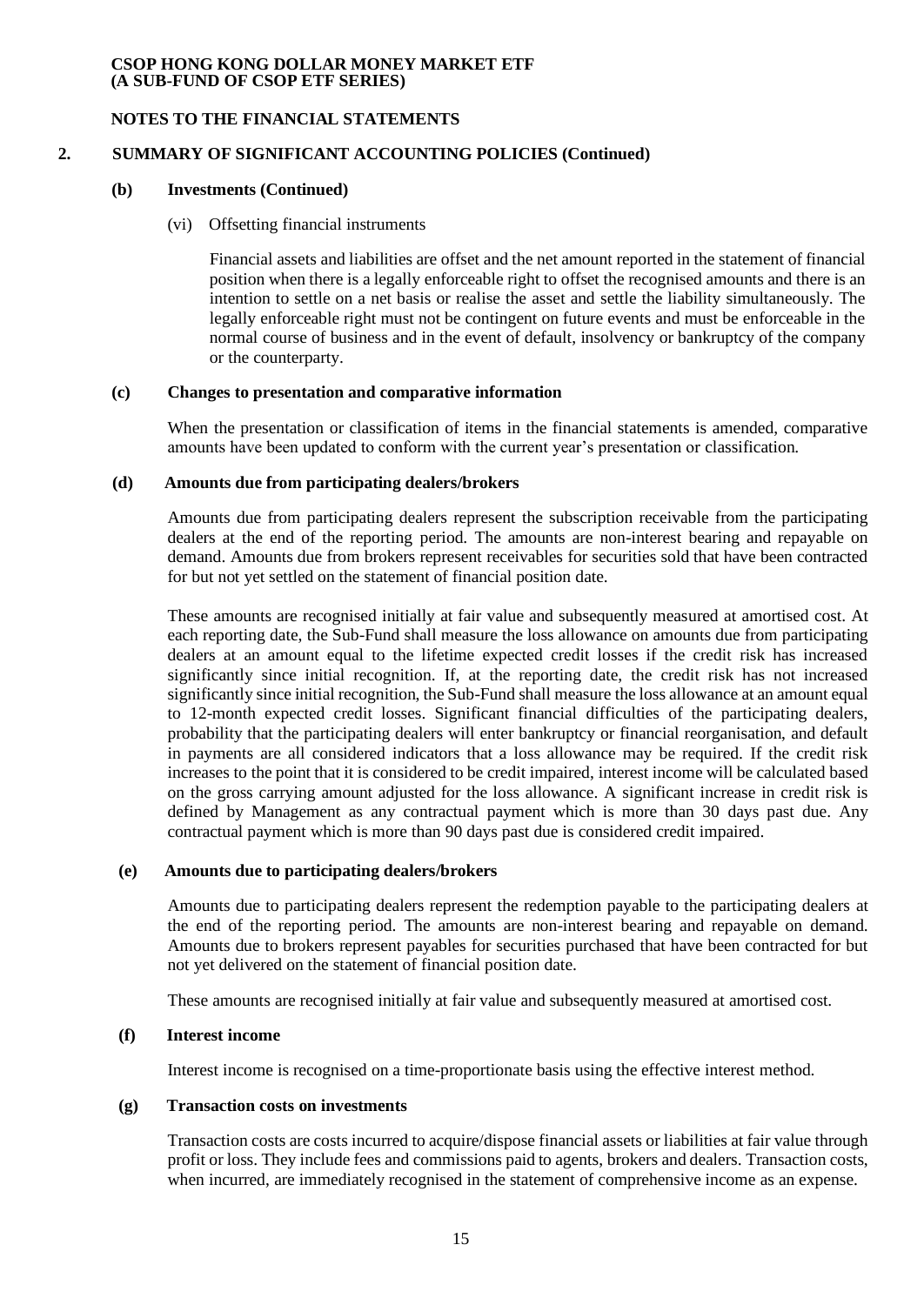## **NOTES TO THE FINANCIAL STATEMENTS**

# **2. SUMMARY OF SIGNIFICANT ACCOUNTING POLICIES (Continued)**

#### **(h) Expenses**

Expenses are accounted for on an accrual basis.

#### **(i) Cash and cash equivalents**

Cash and cash equivalents include cash in hand, cash at bank, demand deposits, other short-term highly liquid investments with original maturities of three months or less and bank overdrafts.

#### **(j) Foreign currencies translation**

#### Functional and presentation currency

Items included in the financial statements are measured using the currency of the primary economic environment in which the Sub-Fund operates (the "functional currency"). The Sub-Fund invests in Hong Kong Dollar-denominated and settled short-term deposits and certificates of deposits and the performance of the Sub-Fund is measured and reported to the unitholders in HKD. The Manager considers Hong Kong Dollar ("HKD") as the currency that most faithfully represents the economic effects of the underlying transactions, events and conditions. The financial statements are presented in HKD, which is the Sub-Fund's functional and presentation currency.

#### Transactions and balances

Foreign currency transactions are translated into the functional currency using the exchange rates prevailing at the dates of the transactions. Foreign currency assets and liabilities are translated into the functional currency using the exchange rate prevailing at the reporting date.

Foreign exchange gains and losses arising from translation are included in the statement of comprehensive income.

Foreign exchange gains and losses relating to cash and cash equivalents, if any, are presented in the statement of comprehensive income within "net exchange gains/(losses)".

#### **(k) Redeemable units**

The Sub-Fund issues redeemable units, which are redeemable at the holder's option. These units represent puttable financial instruments of the Sub-Fund.

The Sub-Fund currently offers both listed classes of units and unlisted classes of units. There are currently two unlisted classes of units namely, Class A and Class P. As at both 31 December 2020 and 2021, the Sub-Fund has issued listed class of units and two unlisted class of units namely Class A and Class P which have different terms and conditions as set out in the Sub-Fund's Prospectus, including dealing arrangements, fee structure and investment return/net asset value. As the different class of units do not have identical features, they are classified as financial liabilities.

Units are issued and redeemed at the holder's option at prices based on the Sub-Fund's net asset value per unit at the time of issue or redemption. The Sub-Fund's net asset value per unit is calculated by dividing the net assets attributable to unitholders with the total number of outstanding units of the respective classes.

In accordance with the Prospectus of the Sub-Fund, investment positions are valued based on the last traded market price for the purpose of determining the net asset value per unit for subscriptions and redemptions of the Sub-Fund.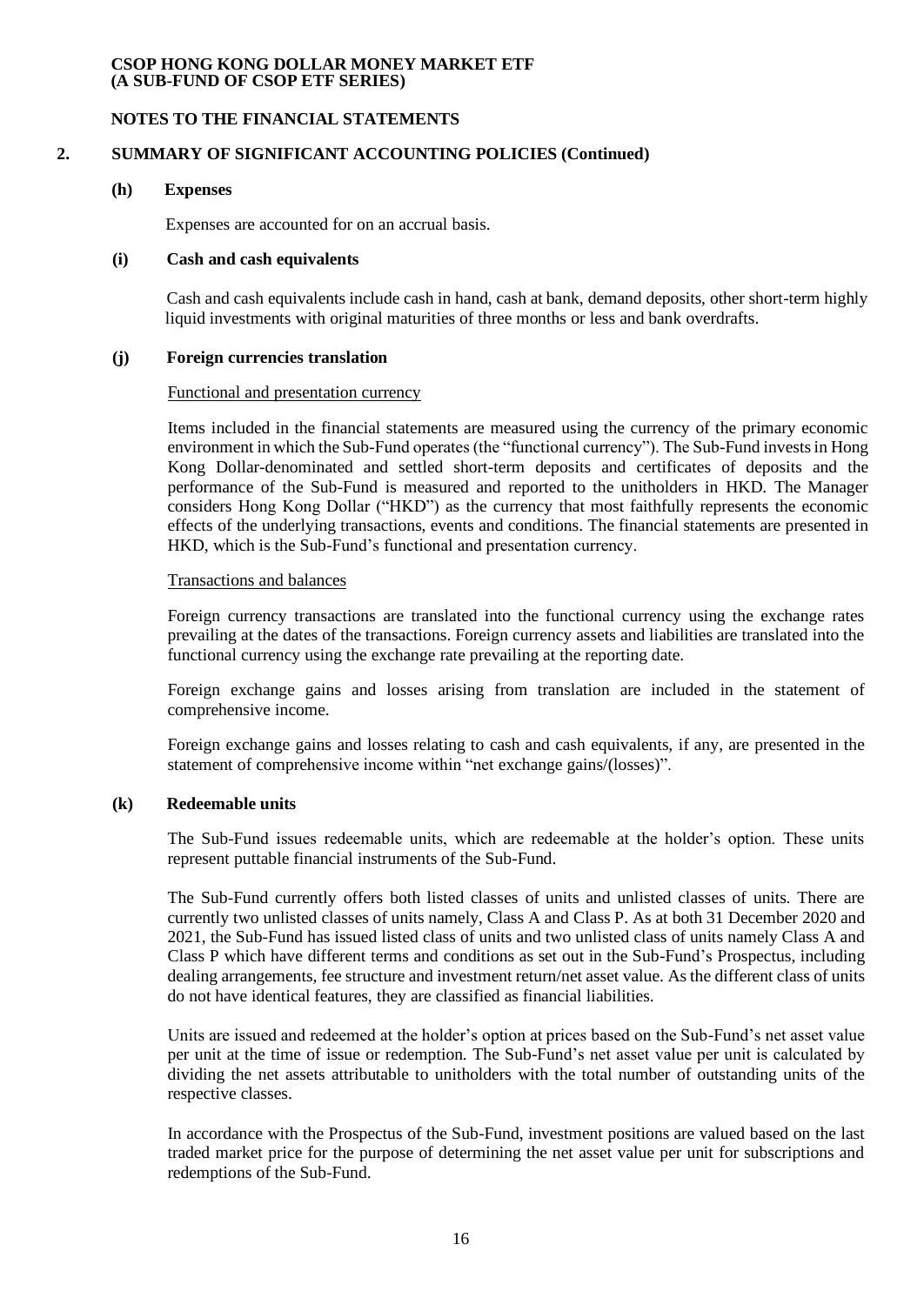## **NOTES TO THE FINANCIAL STATEMENTS**

# **2. SUMMARY OF SIGNIFICANT ACCOUNTING POLICIES (Continued)**

## **(l) Taxation**

No provision for Hong Kong profits tax has been made for the Sub-Fund as it is authorized as a collective investment scheme constituted as a unit trust under Section 104 of the Hong Kong Securities and Futures Ordinance and is therefore exempt from profits tax under Section 26A(1A) of the Hong Kong Inland Revenue Ordinance.

## **(m) Taxation (Continued)**

Deferred income tax is provided, using the liability method, on temporary differences arising between the tax bases of assets and liabilities and their carrying amounts in the financial statements. However, the deferred income tax is not accounted for if it arises from initial recognition of an asset or liability in a transaction that at the time of the transaction affects neither accounting nor taxable profit or loss. Deferred income tax is determined using tax rates (and laws) that have been enacted or substantially enacted by the statement of financial position date and are expected to apply when the related deferred income tax asset is realised or the deferred income tax liability is settled.

Deferred income tax assets are recognised to the extent that it is probable that future taxable profit will be available against which the temporary differences can be utilised.

Deferred income tax assets and liabilities are offset when there is a legally enforceable right to offset current tax assets against current tax liabilities and when the deferred income taxes assets and liabilities relate to income taxes levied by the same taxation authority on either the taxable entity or different taxable entities where there is an intention to settle the balances on a net basis.

#### **(n) Establishment costs**

Establishment costs are recognised as an expense in the year in which they are incurred.

## **3. NUMBER OF UNITS IN ISSUE AND NET ASSETS ATTRIBUTABLE TO UNITHOLDERS PER UNIT**

The Sub-Fund's capital is represented by the units in the Sub-Fund, and shown as "net assets attributable to unitholders" in the statement of financial position. Subscriptions and redemptions of units during the period are shown in the statement of changes in net assets attributable to unitholders. In order to achieve the investment objectives, the Sub-Fund endeavors to invest its capital in accordance with the investment policies, whilst maintaining sufficient liquidity to meet redemption requests.

In accordance with the provisions of the Trust Deed dated 25 July 2012, as amended, and the Prospectus of the Sub-Fund, investments are stated at the last traded price on the valuation day for the purpose of determining net asset value per unit for subscriptions and redemptions and for various fee calculations.

As stated in Note 2(k), redeemable units of the Sub-Fund are classified as financial liability and they are carried at the price based on the Sub-Fund's net asset value per unit at the reporting date if the unitholder exercised the right to redeem the units in the Sub-Fund.

|                                                                                          |                       | 2021                      |                                  |
|------------------------------------------------------------------------------------------|-----------------------|---------------------------|----------------------------------|
|                                                                                          | Listed Class<br>Units | Unlisted Class A<br>Units | <b>Unlisted Class P</b><br>Units |
| Number of units in issue at the end of the year                                          | 1,726,010             | 193,561,889               | 57,045                           |
| Net assets attributable to unitholders per<br>unit (per statement of financial position) | 1,034.5608            | 10.3455                   | 10.3278                          |
|                                                                                          |                       |                           |                                  |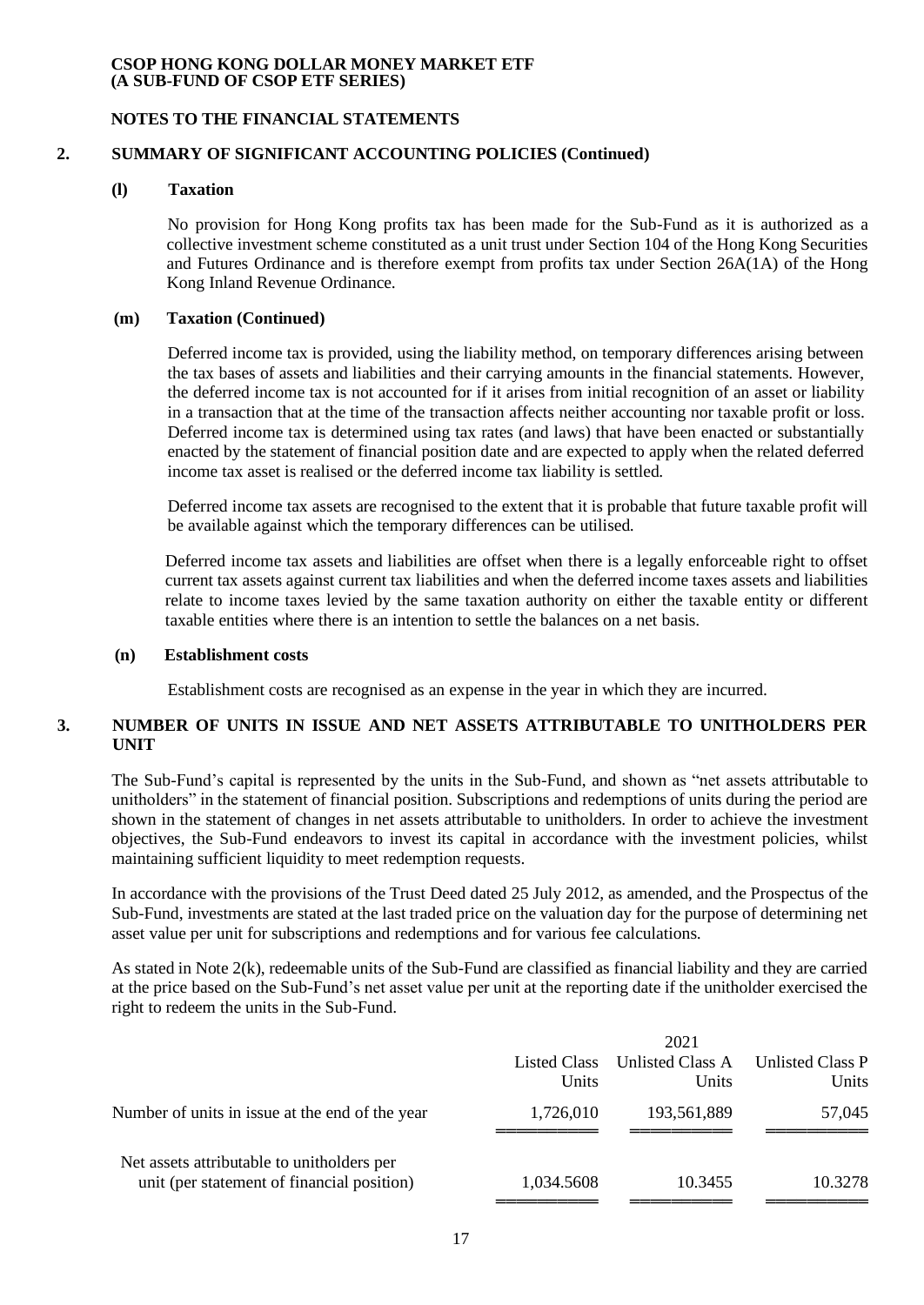# **NOTES TO THE FINANCIAL STATEMENTS**

# **3. NUMBER OF UNITS IN ISSUE AND NET ASSETS ATTRIBUTABLE TO UNITHOLDERS PER UNIT (Continued)**

|                                                                                          | Listed Class<br>Units | 2020<br>Unlisted Class A<br>Units | <b>Unlisted Class P</b><br>Units |
|------------------------------------------------------------------------------------------|-----------------------|-----------------------------------|----------------------------------|
| Number of units in issue at the end of the year                                          | 1,925,010             | 60,261,856                        | 331,746                          |
| Net assets attributable to unitholders per<br>unit (per statement of financial position) | 1,033.7426            | 10.3374                           | 10.3261                          |

As stated in Note 2(k), establishment costs are expensed as incurred. However, in accordance with the provisions of the Trust's Prospectus, establishment costs are recognised using the amortisation method to amortise over first 3 financial years. As at 31 December 2021 and 2020, the expensing of establishment costs as stated in the financial statements resulted in a decrease of net assets attributable to unitholders of HKDNil (2020: HKD133,736) when compared with the methodology indicated in the Trust's Prospectus and the amount HKDNil (2020: HKD133,736) is unamortised with remaining nil (2020: one) year amortisation.

|                                                                                              | 2021<br><b>HKD</b>       | 2020<br>HKD   |
|----------------------------------------------------------------------------------------------|--------------------------|---------------|
| Net assets attributable to unitholders as reported in the<br>statement of financial position | 3,788,752,204            | 2,616,341,665 |
| Adjustments for unamortised establishment costs                                              | $\overline{\phantom{0}}$ | 133,736       |
| Net asset value in accordance with the Trust's Prospectus                                    | 3,788,752,204            | 2,616,475,401 |
|                                                                                              |                          |               |

# **4. TAXATION**

No provision for Hong Kong profits tax has been made for the Sub-Fund as it is authorised as a collective investment scheme under Section 104 of the Hong Kong Securities and Futures Ordinance and is therefore exempt from profits tax under Section 26A(1A) of the Hong Kong Inland Revenue Ordinance.

There were no tax expenses for the Sub-Fund for the year ended 31 December 2021 and 2020.

# **5. NET GAIN ON INVESTMENTS**

|                                                       | 2021<br>HKD | 2020<br>HKD |
|-------------------------------------------------------|-------------|-------------|
| Net change in unrealised gain in value of investments | 59          |             |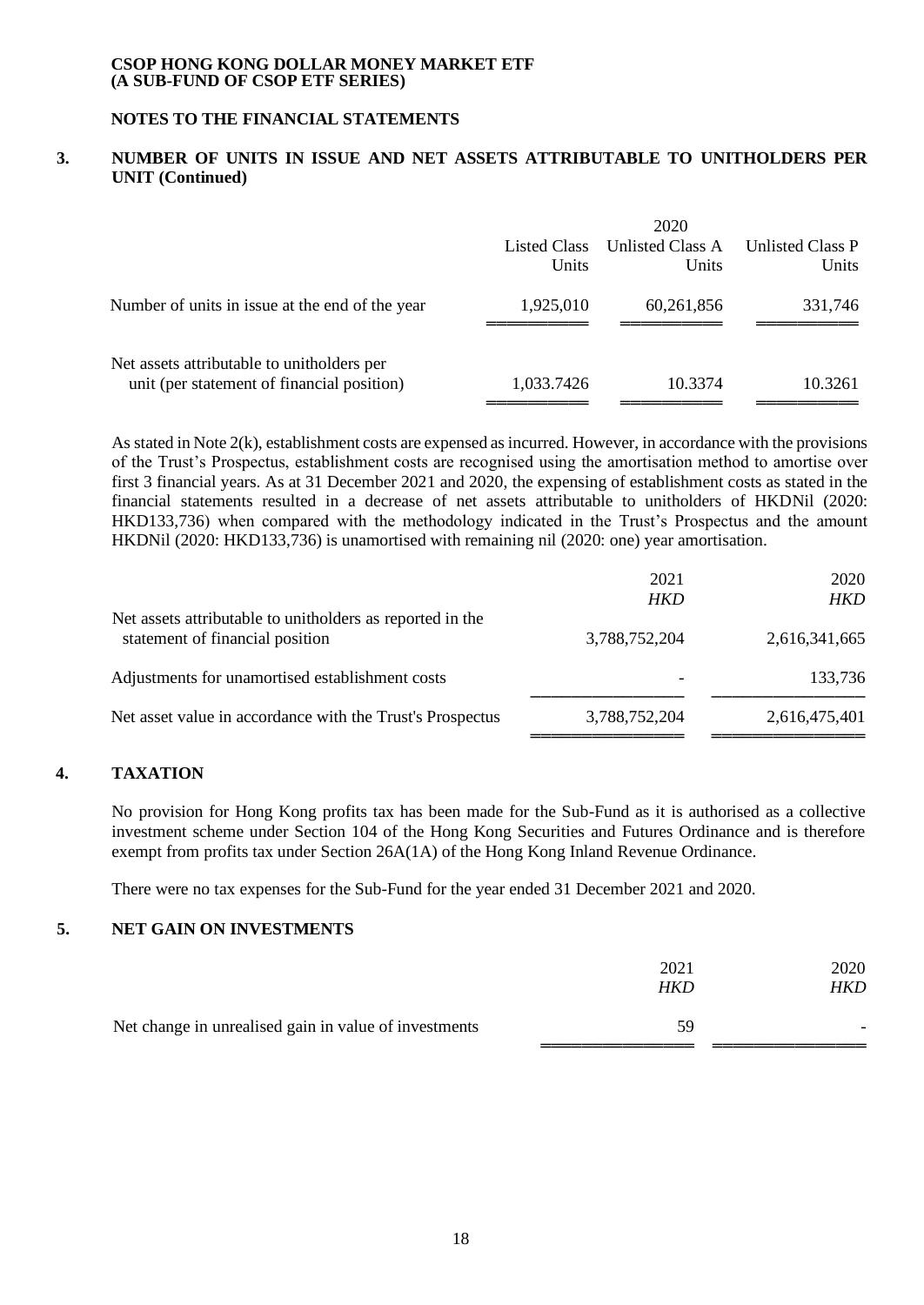## **NOTES TO THE FINANCIAL STATEMENTS**

## **6. TRANSACTIONS WITH THE TRUSTEE, MANAGER AND CONNECTED PERSONS**

The following is a summary of significant related party transactions and transactions entered into during the period between the Sub-Fund and the Trustee, the Manager and the Connected Persons of the Manager. Connected Persons of the Manager are those as defined in the Code on Unit Trusts and Mutual Funds established by the Securities & Futures Commission of Hong Kong (the "SFC Code"). All transactions entered into during the year ended 31 December 2021 and 2020, between the Sub-Fund and the Manager and its Connected Persons were carried out in the normal course of business and on normal commercial terms. To the best of the Manager's knowledge, the Sub-Fund does not have any other transactions with the Connected Persons of the Manager except for those disclosed below.

#### **(a) Management fee**

The Manager is entitled to receive a management fee, currently at the rate of 0.30% per annum of the net asset value of the relevant class for listed class and unlisted class A units, and effective from 17 September 2020, the management fee of unlisted class P units of the Sub-Fund will be calculated of 0.40% (Prior to 17 September 2020: 0.80%) per annum of the net asset value of unlisted class P units, inclusive of Trustee fee, Registrar's fee and Investment Adviser's fee accrued daily and calculated as at each dealing day and payable monthly in arrears.

#### **(b) Trustee fee and Registrar's fee**

The Trustee fee and Registrar's fee are included in the management fee and the Manager will pay the fees of the Trustee and Registrar out of the management fee. Refer to Note 6(a).

The Trustee's fee is inclusive of fees payable to The Hongkong and Shanghai Banking Corporation Limited (the "Custodian").

The Trustee shall also be entitled to be reimbursed from the Sub-Fund for all out-of-pocket expenses incurred.

### **(c) Financial assets**

The investments, bank balances and short-term deposits of the Sub-Fund held with related parties of the Trustee are as follows:

|                                                                            | 2021<br><b>HKD</b> | 2020<br><b>HKD</b> |
|----------------------------------------------------------------------------|--------------------|--------------------|
| Investment                                                                 |                    |                    |
| The Hongkong and Shanghai Banking Corporation<br>Limited                   | 610,000,000        |                    |
| Cash and cash equivalents<br>The Hongkong and Shanghai Banking Corporation |                    |                    |
| Limited                                                                    | 1,147,708          | 1,345,743          |
| PingAn Bank Co Limited                                                     | 122,695,754        |                    |
|                                                                            | 123,843,462        | 1,345,743          |

Interest income amounted to HKD1,697,183 (2020: HKD51,584) was earned on these bank balances placed with the connected person of the Trustee for the year ended 31 December 2021 and 2020.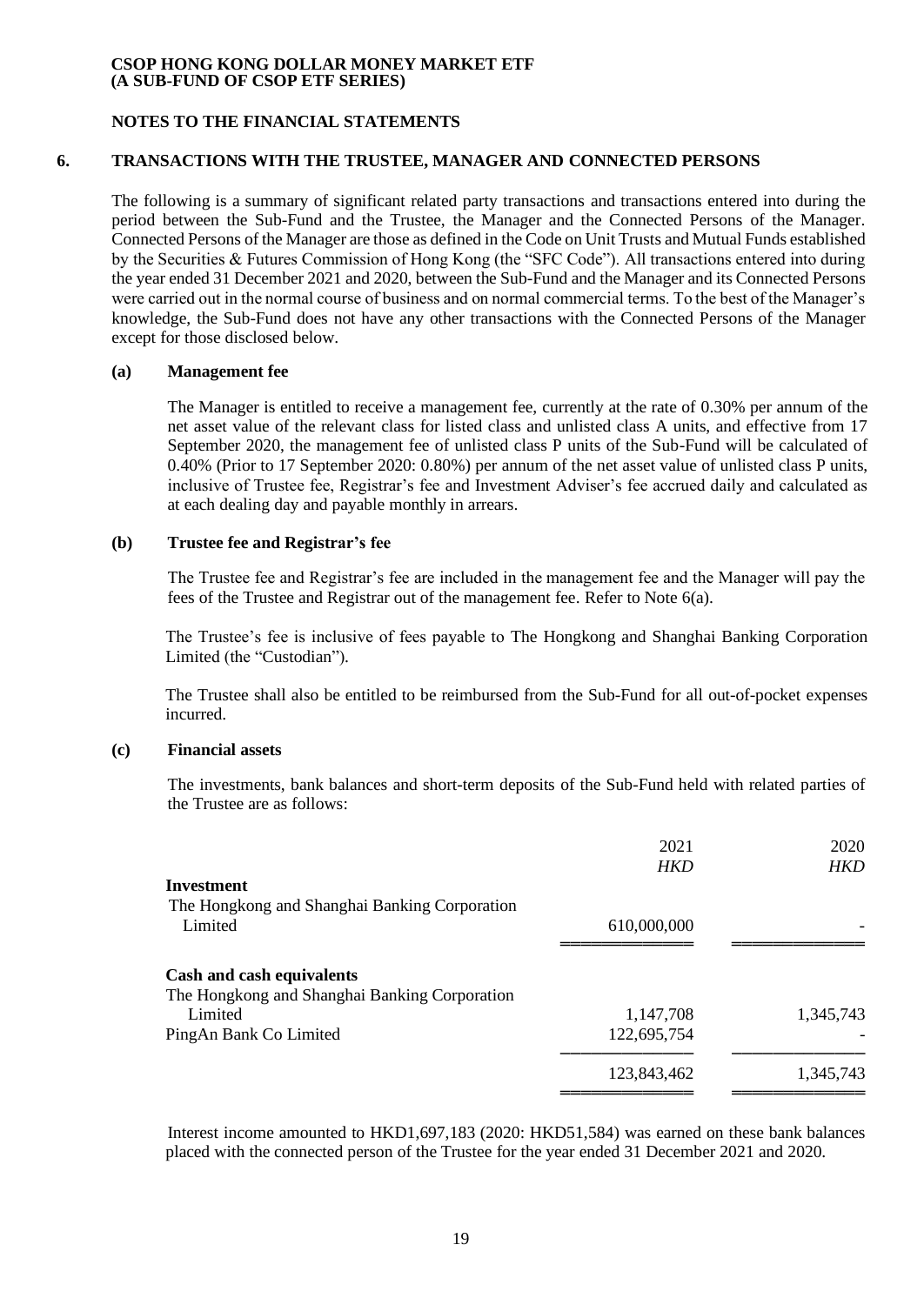#### **NOTES TO THE FINANCIAL STATEMENTS**

## **6. TRANSACTIONS WITH THE TRUSTEE, MANAGER AND CONNECTED PERSONS**

#### **(d) Manager's holdings**

The Manager of the Sub-Fund holds 33,000 (2020: 84,000) HKD counter units, which represents 1.91% (2020: 4.36%) of the net asset value of listed class units and 971 (2020: 971) unlisted class P units, which represents 1.70% (2020: 0.29%) of the net asset value of unlisted class P units of the Sub-Fund as at 31 December 2021 and 2020.

#### **(e) Investment adviser fee**

The management fee is inclusive of the Investment Adviser's fee and the Manager will pay the fees of the Investment Adviser (if any) out of the management fee. Refer Note 6(a).

### **(f) Other respective amounts paid to the Trustee and its connected persons**

The other respective amounts paid to the Trustee and its connected persons for the year ended 31 December 2021 and 2020, were as follows:

|                          | 2021<br>HKD | 2020<br>HKD |
|--------------------------|-------------|-------------|
| Other operating expenses | 79,978      | 80,006      |

## **7. FINANCIAL RISK MANAGEMENT**

The objective of the Sub-Fund is to invest in short-term deposits and high quality money market investments. It seeks to achieve a return in Hong Kong Dollars in line with prevailing money market rates. The Sub-Fund's activities may expose it to a variety of risks including but not limited to: market risk (including market price risk, interest rate risk and currency risk), credit and counterparty risk and liquidity risk which are associated with the markets in which the Sub-Fund invests.

The following is a summary of the main risks and risk management policies.

## **(a) Market risk**

## **(i) Market price risk**

Market price risk is the risk that the value of a financial instrument will fluctuate as a result of changes in market prices (other than those arising from interest rate risk or currency risk), whether those changes are caused by factors specific to the individual instrument or factors affecting all instruments in the market.

Prior to 15 June 2021, the Sub-Fund was designated to track the performance of the 3-month HIBOR, therefore the exposures to market risk in the Sub-Fund will be substantially the same as the tracked benchmark. The Manager managed the Sub-Fund's exposures to market risk by ensuring that the key characteristics of the portfolio, such as security weight and industry weight, are closely aligned with the characteristics of the tracked benchmark.

Effective from 15 June 2021, the Sub-Fund has changed from a passive tracking investment strategy, tracking the respective Benchmark (the "Former Benchmark"), to an actively managed investment strategy, which means that Sub-Fund has no longer seek to track any index or benchmark (the "Active Strategy"). Investments of the Sub-Fund will be based on the Manager's view of market conditions and international investment trends and environment.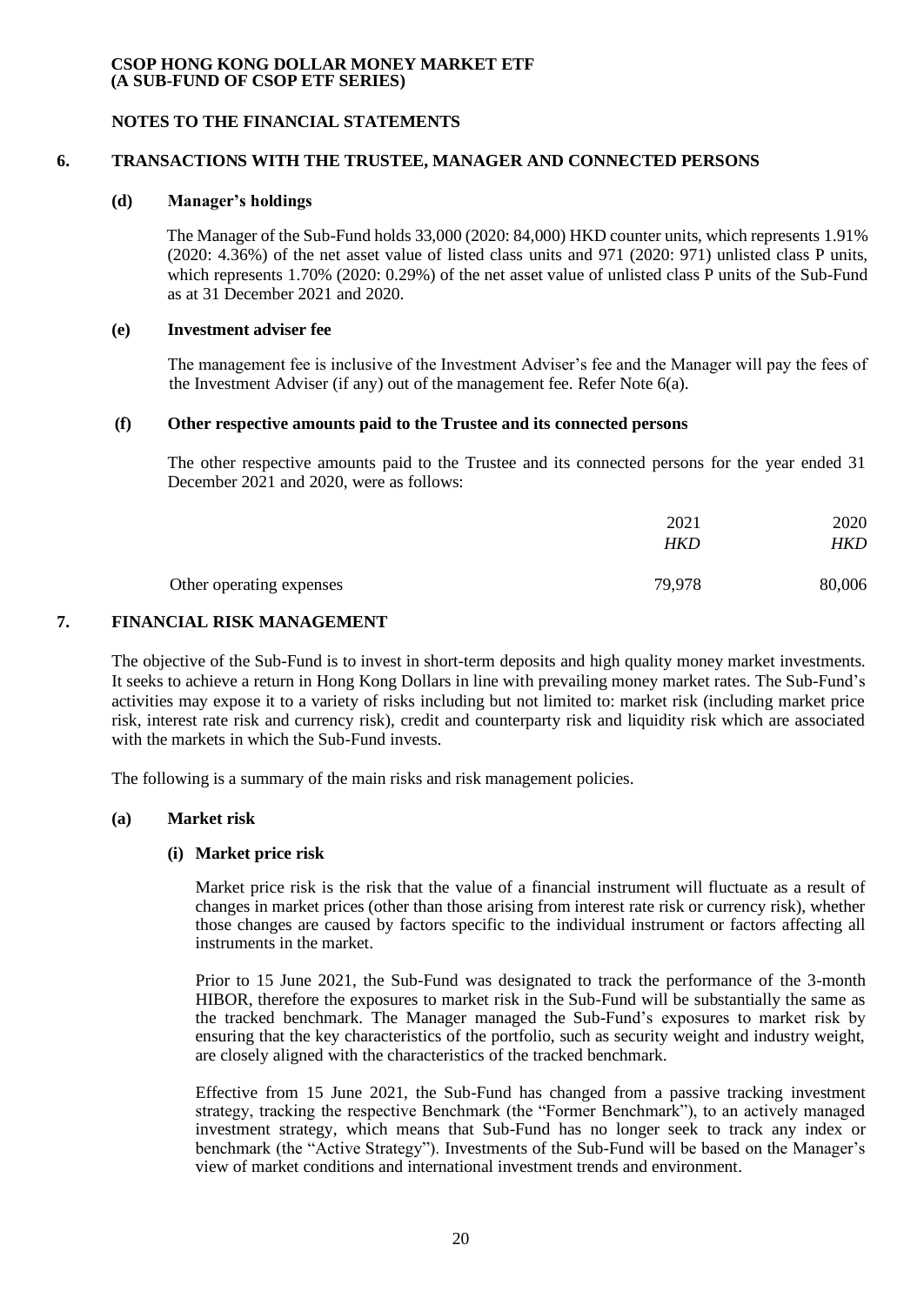### **NOTES TO THE FINANCIAL STATEMENTS**

#### **7. FINANCIAL RISK MANAGEMENT (Continued)**

#### **(a) Market risk (Continued)**

## **(i) Market price risk** (Continued)

As at 31 December 2021, the Sub-Fund's investments were concentrated in debt securities:

|                          | 2021              |                         |  |
|--------------------------|-------------------|-------------------------|--|
| Unquoted debt securities | Fair value<br>HKD | % of net<br>asset value |  |
| Short-term notes         | 610,000,000       | 16.10                   |  |

As at 31 December 2020, the Sub-Fund did not hold any investments and it only invested into shortterm deposits.

## **(ii) Interest rate risk**

Interest rate risk arises from the effects of fluctuations in the prevailing levels of market interest rates on the fair value of financial assets and liabilities and future cash flow.

As at 31 December 2021, the Sub-Fund invests in short-term deposits and fixed income securities and is subject to interest rate risk. Interest rate risk is the risk that the value of the Sub-Fund's portfolio will decline because of rising interest rates. Interest rate risk is generally lower for shorter term fixed income investments and higher for longer term fixed income investments.

The table below summarises the Sub-Fund's exposure to interest rate risks. It includes the Sub-Fund's assets and liabilities and is categorised by the earlier of contractual re-pricing or maturity dates.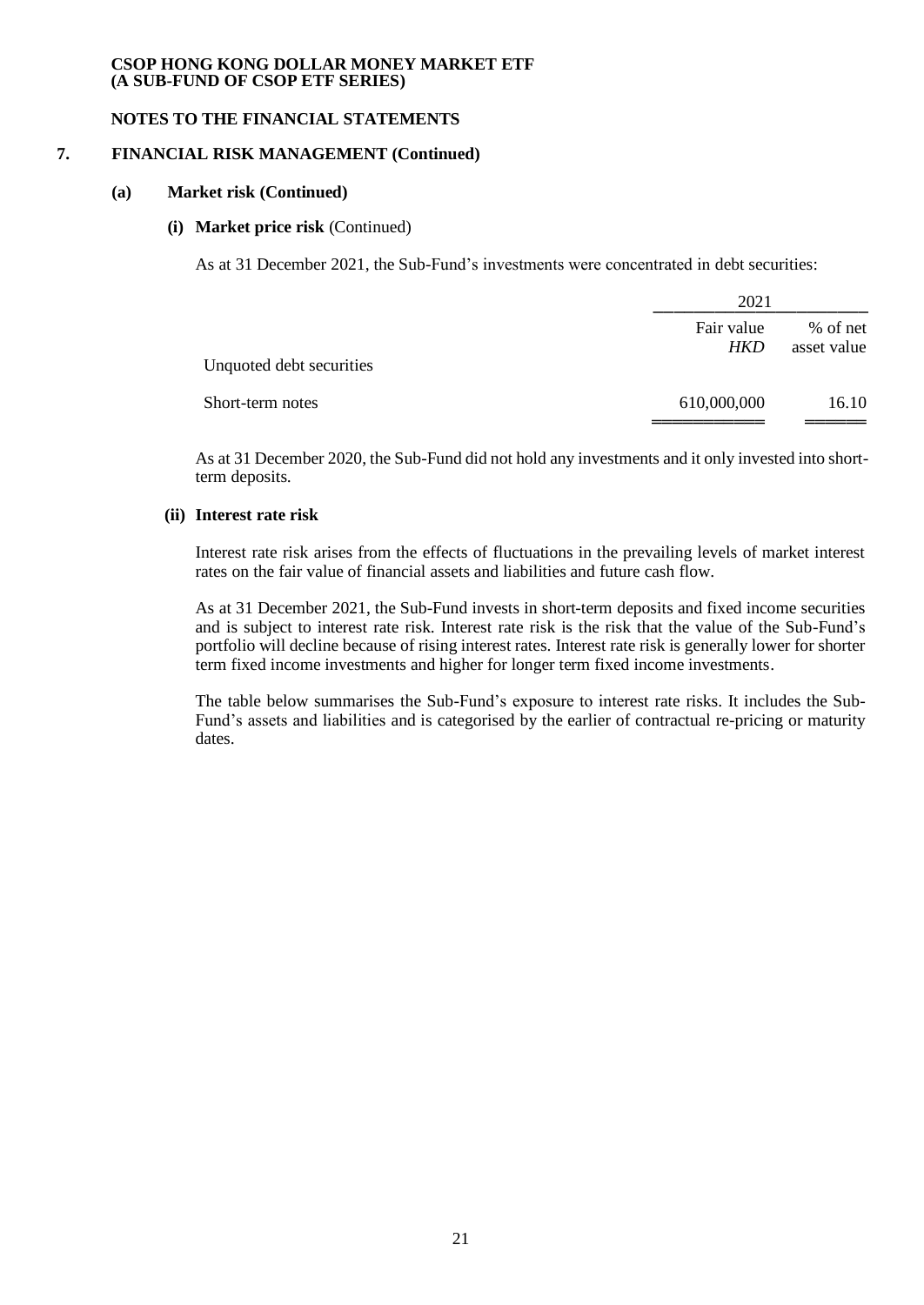# **NOTES TO THE FINANCIAL STATEMENTS**

# **7. FINANCIAL RISK MANAGEMENT (Continued)**

#### **(a) Market risk (Continued)**

# **(ii) Interest rate risk (Continued)**

## **As at 31 December 2021**

|                                    | Maturity<br>Less than<br>1 month | Maturity<br>1-3 months | Maturity<br>Over 3<br>months | Non-<br>interest<br>Bearing | Total         |
|------------------------------------|----------------------------------|------------------------|------------------------------|-----------------------------|---------------|
|                                    | <b>HKD</b>                       | <b>HKD</b>             | <b>HKD</b>                   | <b>HKD</b>                  | <b>HKD</b>    |
| <b>Assets</b>                      |                                  |                        |                              |                             |               |
| Investments                        | 120,000,000                      |                        | 490,000,000                  |                             | 610,000,000   |
| <b>Bank</b> interest<br>receivable |                                  |                        |                              | 1,308,385                   | 1,308,385     |
| Interest receivable<br>on debt     |                                  |                        |                              |                             |               |
| securities                         |                                  |                        |                              | 759,473                     | 759,473       |
| Cash and cash<br>equivalents       |                                  |                        |                              |                             |               |
| - Bank balances                    | 123,843,462                      |                        |                              |                             | 123,843,462   |
| - Bank deposits                    | 2,652,000,000                    | 402,000,000            |                              |                             | 3,054,000,000 |
| <b>Total assets</b>                | 2,895,843,462                    | 402,000,000            | 490,000,000                  | 2,067,858                   | 3,789,911,320 |
|                                    |                                  |                        |                              |                             |               |
| <b>Liabilities</b>                 |                                  |                        |                              |                             |               |
| Management fee<br>payable          |                                  |                        |                              | 945,165                     | 945,165       |
| Other accounts<br>payable          |                                  |                        |                              | 213,951                     | 213,951       |
|                                    |                                  |                        |                              |                             |               |
| <b>Total liabilities</b>           |                                  |                        |                              | 1,159,116                   | 1,159,116     |
|                                    |                                  |                        |                              |                             |               |
| <b>Total interest</b>              |                                  |                        |                              |                             |               |
| sensitivity gap                    | 2,895,843,462                    | 402,000,000            | 490,000,000                  |                             |               |
|                                    |                                  |                        |                              |                             |               |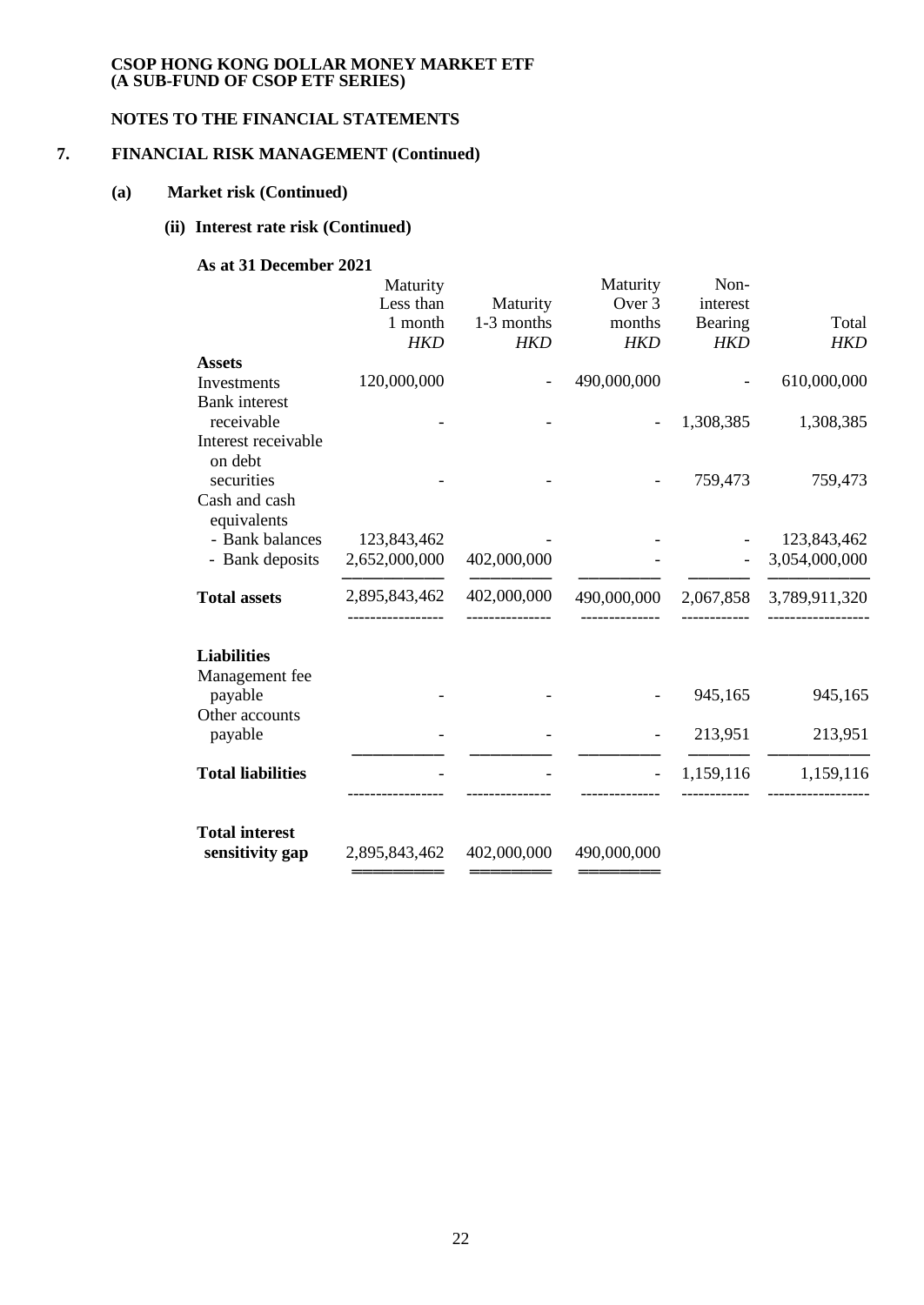# **NOTES TO THE FINANCIAL STATEMENTS**

#### **7. FINANCIAL RISK MANAGEMENT**

#### **(a) Market risk (Continued)**

#### **(ii) Interest rate risk (Continued)**

## **As at 31 December 2020**

|                           | Maturity      |             | Maturity   | Non-       |               |
|---------------------------|---------------|-------------|------------|------------|---------------|
|                           | Less than     | Maturity    | Over 3     | interest   |               |
|                           | 1 month       | 1-3 months  | months     | Bearing    | Total         |
|                           | <b>HKD</b>    | <b>HKD</b>  | <b>HKD</b> | <b>HKD</b> | <b>HKD</b>    |
| <b>Assets</b>             |               |             |            |            |               |
| <b>Bank</b> interest      |               |             |            |            |               |
| receivable                |               |             |            | 1,712,897  | 1,712,897     |
| Other receivables         |               |             |            | 19,638     | 19,638        |
| Cash and cash             |               |             |            |            |               |
| equivalents               |               |             |            |            |               |
| - Bank balances           | 1,345,743     |             |            |            | 1,345,743     |
| - Bank deposits           | 1,662,000,000 | 952,000,000 |            |            | 2,614,000,000 |
|                           |               |             |            |            |               |
| <b>Total assets</b>       | 1,663,345,743 | 952,000,000 |            | 1,732,535  | 2,617,078,278 |
|                           |               |             |            |            |               |
| <b>Liabilities</b>        |               |             |            |            |               |
| Management fee            |               |             |            |            |               |
|                           |               |             |            | 600,015    | 600,015       |
| payable<br>Other accounts |               |             |            |            |               |
|                           |               |             |            |            |               |
| payable                   |               |             |            | 136,598    | 136,598       |
| <b>Total liabilities</b>  |               |             |            | 736,613    | 736,613       |
|                           |               |             |            |            |               |
|                           |               |             |            |            |               |
| <b>Total interest</b>     |               |             |            |            |               |
| sensitivity gap           | 1,663,345,743 | 952,000,000 |            |            |               |
|                           |               |             |            |            |               |
|                           |               |             |            |            |               |

#### **Interest rate sensitivity**

At year end, should the relevant market interest rate have moved down by 10 basis points with all other variables held constant, the impact on the net assets attributable to unitholders of the Fund is shown at the table below. The same change in opposite direction would cause the opposite movement in the net assets attributable to unitholders by equal amounts.

|                      | 2021          |                     | 2020          |                      |  |
|----------------------|---------------|---------------------|---------------|----------------------|--|
|                      | Change in     | Effect on net       | Change in     | Effect on net assets |  |
|                      | interest rate | assets attributable | interest rate | attributable to the  |  |
|                      | (% )          | to the unitholders  | $(\% )$       | unitholders          |  |
|                      | HKD           | HKD                 | HKD           | HKD                  |  |
| Investments          | 0.1           | 610,000             |               |                      |  |
| <b>Bank</b> balances | 0.1           | 123,843             | 0.1           | 1,346                |  |
| Bank deposits        | 0.1           | 3,054,000           | 0.1           | 2,614,000            |  |
|                      |               | 3,787,843           |               | 2,615,346            |  |
|                      |               |                     |               |                      |  |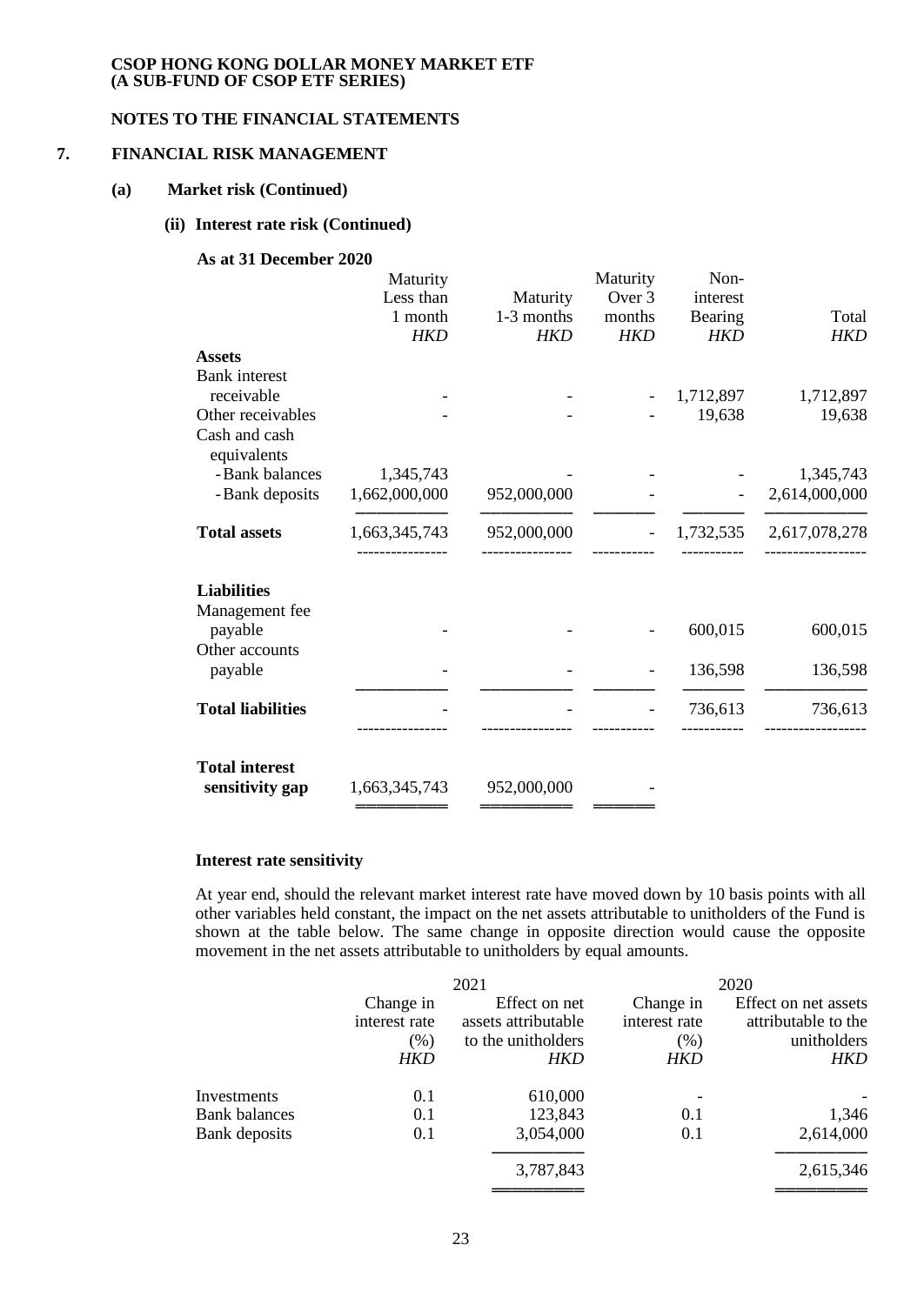## **NOTES TO THE FINANCIAL STATEMENTS**

### **7. FINANCIAL RISK MANAGEMENT (Continued)**

#### **(a) Market risk (Continued)**

## **(ii) Interest rate risk (Continued)**

The Manager monitor the overall interest rate sensitivity on daily basis.

The Manager has used their view of what would be a "reasonable possible shift" in the market interest rates to estimate the change for use in the interest rate risk sensitivity analysis above.

Disclosures above are shown in absolute terms, changes and impacts could be positive or negative. Changes in basis points are revised annually depending on the manager's current view of market interest rate sensitivity and other relevant factors.

#### **(iii) Currency risk**

Currency risk is the risk that the value of financial instruments will fluctuate due to changes in foreign exchange rates. The Sub-Fund is not exposed to currency risk arising from balances and transactions in foreign currencies as the majority of its assets and liabilities are denominated in HKD, the Sub-Fund's functional and presentation currency. As a result, Management considers sensitivity analysis of currency risk is not necessary to be presented.

#### **(b) Credit and counterparty risk**

Credit and counterparty risk is the risk that an issuer or counterparty will be unable or unwilling to meet a commitment that it has entered into with the Sub-Fund.

The Sub-Fund limits its exposure to credit and counterparty risk by carrying out the majority of its investment transactions and contractual commitment activities with well-established broker-dealers, banks and regulated exchanges with high credit ratings.

The Sub-Fund places bank balances with reputable financial institutions. As such, the Manager does not consider the Sub-Fund to be exposed to significant credit and counterparty risk.

The main concentration to which the Sub-Fund is exposed arises from the Sub-Fund's investments in short-term deposits, money market instruments and unquoted debt securities. The Sub-Fund does not have explicit restrictions on the minimum credit ratings of securities it may hold. The Manager will actively manage the portfolio of the Sub-Fund. In case of credit rating downgrading, the Manager will adjust the positions in the portfolio using its credit analysis and rating systems that are designed to manage credit risks.

The table below summarises the amount of Short-term deposits and bank balance of the Sub-Fund placed with the counterparties together with the credit rating of the relevant counterparties as at 31 December 2021 and 2020.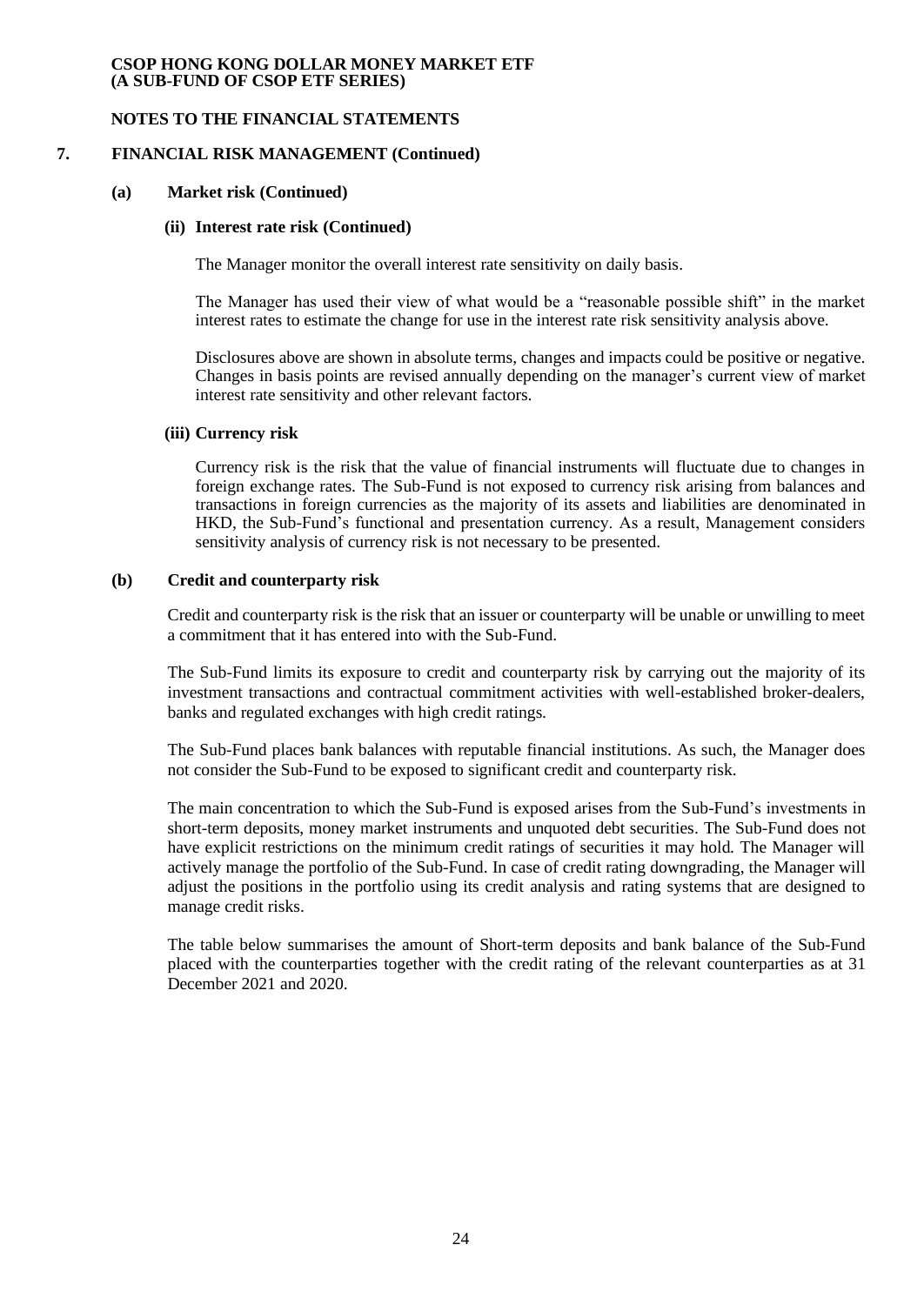# **NOTES TO THE FINANCIAL STATEMENTS**

# **7. FINANCIAL RISK MANAGEMENT (Continued)**

# **(b) Credit and counterparty risk (Continued)**

|                                                     | Short-term    |        |                         |
|-----------------------------------------------------|---------------|--------|-------------------------|
|                                                     |               |        | credit Source of credit |
| As at 31 December 2021                              | <b>HKD</b>    | rating | rating                  |
| <b>Short-term deposits</b>                          |               |        |                         |
| Agricultural Bank of China Limited Hong Kong Branch | 226,000,000   | $P-1$  | Moody's                 |
| Bank of Shanghai Hong Kong Limited                  | 159,000,000   | $P-2$  | Moody's                 |
| China Everbright Bank Co., Ltd                      | 870,000,000   | $P-2$  | Moody's                 |
| China Minsheng Banking Corporation Limited          | 323,000,000   | $P-3$  | Moody's                 |
| Chiyu Banking Corp Ltd, Hong Kong Branch            | 82,000,000    | $P-2$  | Moody's                 |
| Industrial Bank Co., LTD. Hong Kong Branch          | 869,000,000   | $P-2$  | Moody's                 |
| Maybank, HK Branch                                  | 50,000,000    | $P-2$  | Moody's                 |
| The Bank of East Asia, Limited, Hong Kong           | 475,000,000   | $P-2$  | Moody's                 |
|                                                     | 3,054,000,000 |        |                         |
| <b>Bank balances</b>                                |               |        |                         |
| The Hongkong and Shanghai Banking Corporation       |               |        |                         |
| Limited ("HSBC")                                    | 1,147,708     | $A-$   | $S\&P$                  |
| PingAn Bank Co Limited                              | 122,695,754   | $P-2$  | Moody's                 |
|                                                     | 3,177,843,462 |        |                         |
|                                                     |               |        |                         |
| <b>Investments</b>                                  |               |        |                         |
| China Merchants Securities Investment Management    |               |        |                         |
| (HK) Co., Limited                                   | 290,000,000   | $P-2$  | Moody's                 |
| <b>CMB</b> International Global Products Limited    | 50,000,000    | $P-2$  | Moody's                 |
| Guotai Junan Financial Products Limited             | 270,000,000   | $P-2$  | Moody's                 |
|                                                     | 610,000,000   |        |                         |
|                                                     |               |        |                         |
|                                                     |               |        |                         |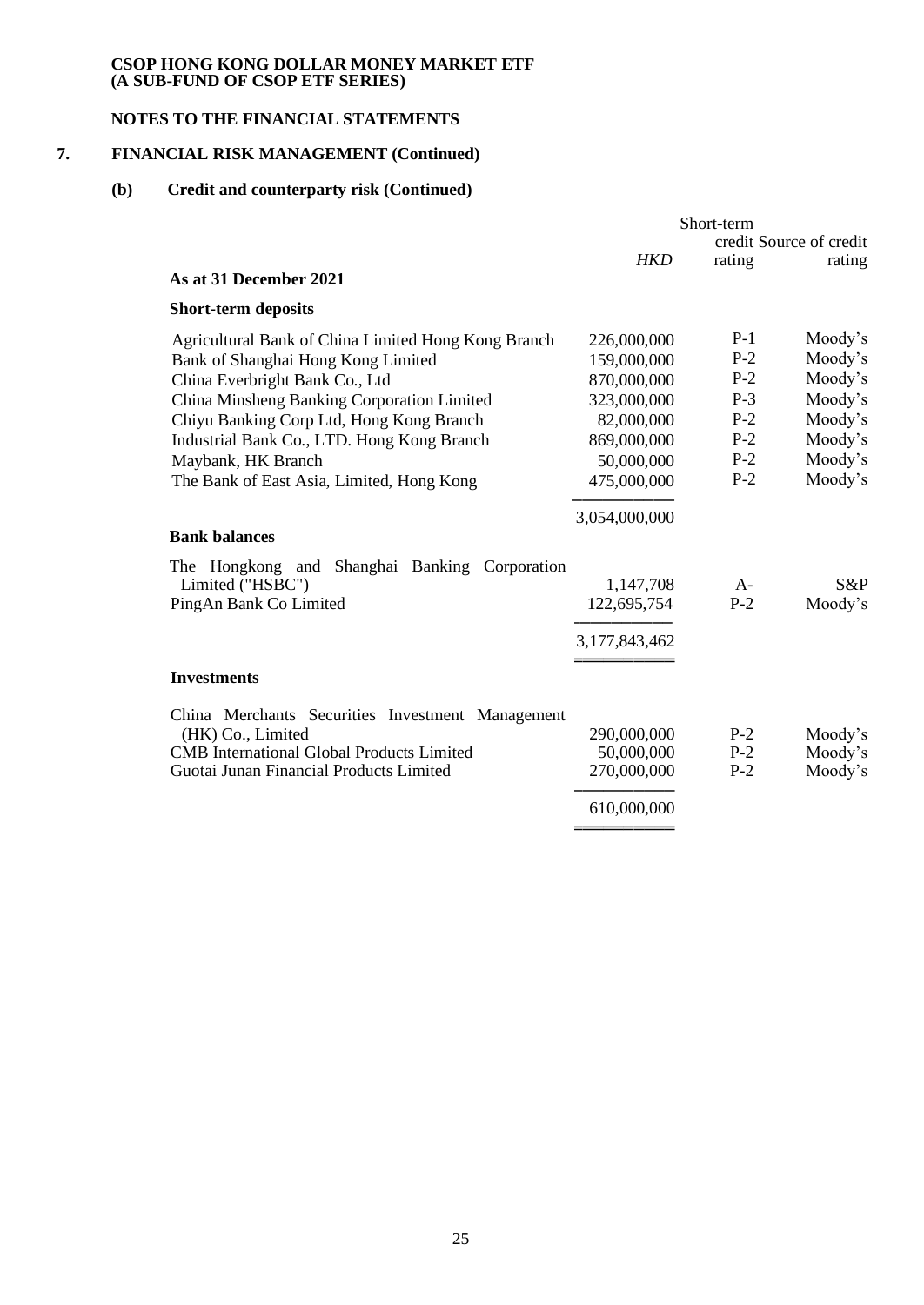## **NOTES TO THE FINANCIAL STATEMENTS**

# **7. FINANCIAL RISK MANAGEMENT (Continued)**

## **(b) Credit and counterparty risk (Continued)**

|                                                     | Short-term    |        |                         |
|-----------------------------------------------------|---------------|--------|-------------------------|
|                                                     |               |        | credit Source of credit |
|                                                     | HKD           | rating | rating                  |
| As at 31 December 2020                              |               |        |                         |
| <b>Short-term deposits</b>                          |               |        |                         |
| Agricultural Bank of China Limited Hong Kong Branch | 160,000,000   | $P-1$  | Moody's                 |
| China Citic Bank International Ltd                  | 216,000,000   | $P-2$  | Moody's                 |
| China Everbright Bank Co., Ltd                      | 566,000,000   | $P-2$  | Moody's                 |
| Chiyu Banking Corp Ltd, Hong Kong Branch            | 191,000,000   | $P-2$  | Moody's                 |
| Dah Sing Bank                                       | 130,000,000   | $P-2$  | Moody's                 |
| Fubon Bank (Hong Kong) Ltd                          | 150,000,000   | $P-2$  | Moody's                 |
| Industrial Bank Co., LTD. Hong Kong Branch          | 523,000,000   | $P-2$  | Moody's                 |
| Maybank, HK Branch                                  | 108,000,000   | $P-2$  | Moody's                 |
| Shanghai Pudong Development Bank co LTD, Hong       |               | $P-2$  | Moody's                 |
| Kong Branch                                         | 242,000,000   |        |                         |
| The Bank of East Asia, Limited, Hong Kong           | 328,000,000   | $P-2$  | Moody's                 |
|                                                     | 2,614,000,000 |        |                         |
| <b>Bank balances</b>                                |               |        |                         |
| The Hongkong and Shanghai Banking Corporation       |               |        |                         |
| Limited ("HSBC")                                    | 1,345,743     | $A -$  | S&P                     |
|                                                     | 2,615,345,743 |        |                         |
|                                                     |               |        |                         |

The maximum exposure to credit risk as at 31 December 2021 and 2020 is the carrying amount of the financial assets as shown on the statement of financial position.

## **(c) Liquidity risk**

Liquidity risk is the risk that the Sub-Fund may not be able to generate sufficient cash resources to settle its obligations in full as they fall due or can only do so on terms that are materially disadvantageous.

The Sub-Fund is exposed to daily redemptions of units in the Sub-Fund. The Sub-Fund invests the majority of its assets in short-term deposits that are matured in less than three months.

The table below analyses the Sub-Fund's financial liabilities into relevant maturity groupings based on the remaining period at the reporting date to the contractual maturity date. The amounts in the table are the contractual undiscounted cash flows. Balances due within 12 months equal their carrying balances, as the impact of discounting is not significant.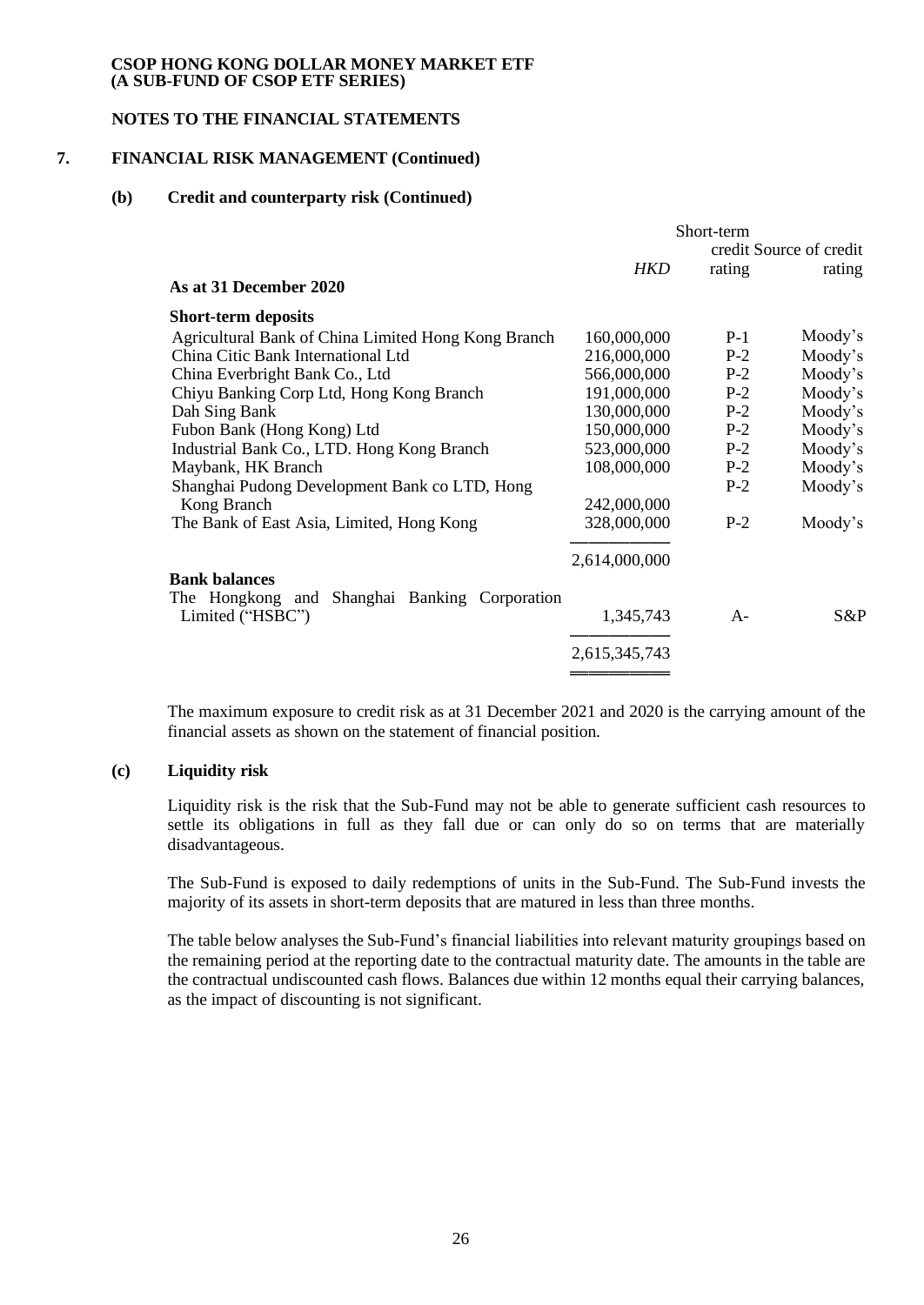# **NOTES TO THE FINANCIAL STATEMENTS**

# **7. FINANCIAL RISK MANAGEMENT (Continued)**

# **(b) Credit and counterparty risk (Continued)**

|                                                                                | Less than<br>1 month<br><b>HKD</b> | 1 month to less<br>than 3 months<br><b>HKD</b> | Over<br>3 months<br><b>HKD</b> | Total<br><b>HKD</b> |
|--------------------------------------------------------------------------------|------------------------------------|------------------------------------------------|--------------------------------|---------------------|
| As at 31 December 2021                                                         |                                    |                                                |                                |                     |
| Management fee payable<br>Other accounts payable<br>Net assets attributable to | 945,165                            | 213,951                                        |                                | 945,165<br>213,951  |
| unitholders                                                                    | 3,788,752,204                      |                                                |                                | 3,788,752,204       |
| <b>Contractual cash outflow</b>                                                | 3,789,697,369                      | 213,951                                        |                                | 3,789,911,320       |
|                                                                                | Less than<br>1 month<br><b>HKD</b> | 1 month to less<br>than 3 months<br><b>HKD</b> | Over<br>3 months<br><b>HKD</b> | Total<br><b>HKD</b> |
| As at 31 December 2020                                                         |                                    |                                                |                                |                     |
| Management fee payable<br>Other accounts payable<br>Net assets attributable to | 600,015                            | 136,598                                        |                                | 600,015<br>136,598  |
| unitholders                                                                    | 2,616,341,665                      |                                                |                                | 2,616,341,665       |
| <b>Contractual cash outflow</b>                                                | 2,616,941,680                      | 136,598                                        |                                | 2,617,078,278       |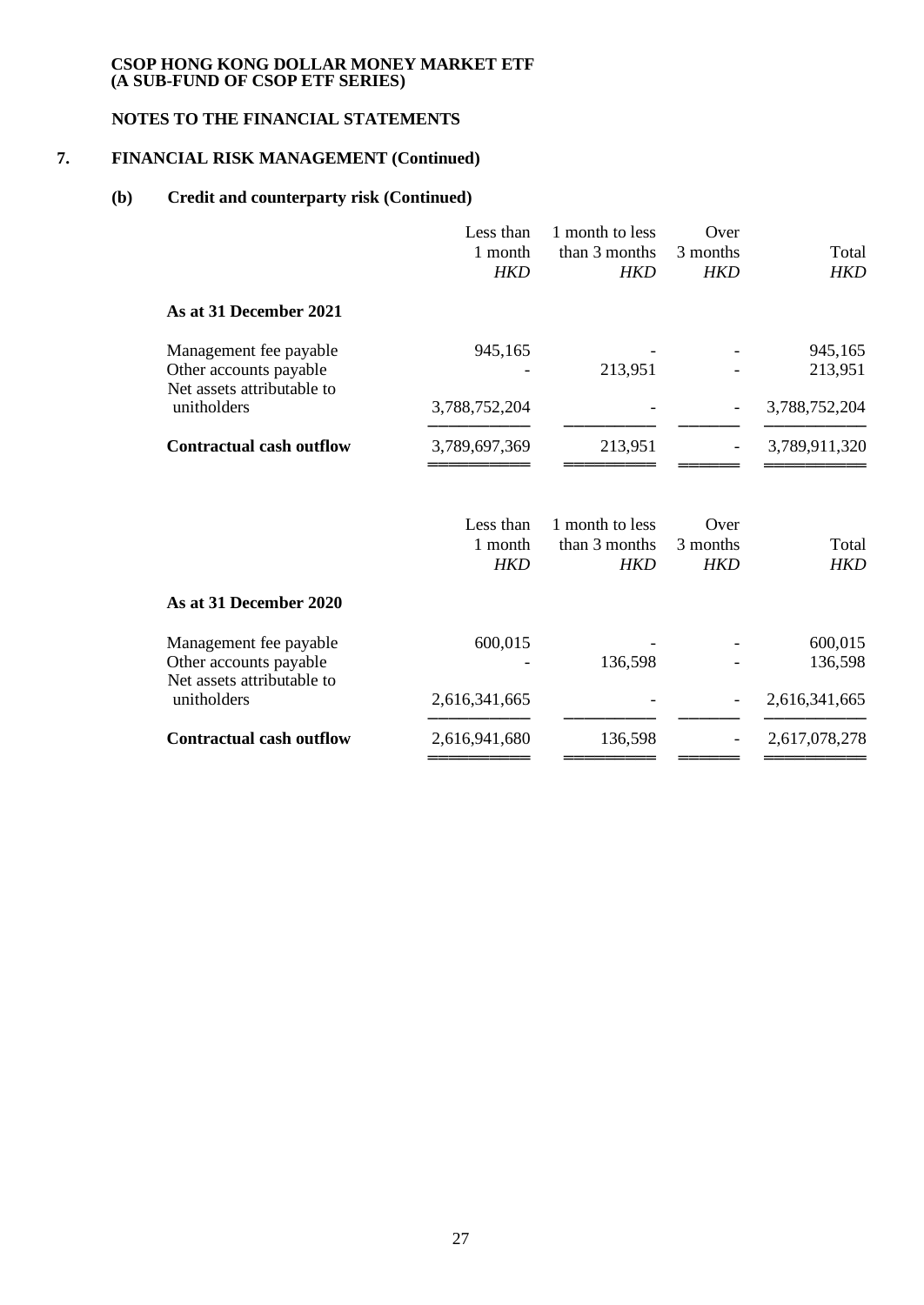## **NOTES TO THE FINANCIAL STATEMENTS**

### **7. FINANCIAL RISK MANAGEMENT (Continued)**

#### **(c) Liquidity risk (Continued)**

Units are redeemed on demand at the unitholder's option. As at 31 December 2021, there were three (2020: four) unitholders who individually held more than 10% of the listed class units, representing in aggregate 90.71% (2020: 91.40%), there was three (2020: three) unitholders who individually held more than 10% of the unlisted class A units and one (2020: one) unitholder who individually held more than 10% of the unlisted class P units, representing in aggregate 78.04% (2020: 93.65%) and 98.30% (2020: 99.71) respectively.

The Manager is entitled to limit the number of unlisted class of units redeemed on any dealing day to 10% of the total number of units of the Sub-Fund then in issue.

Investors should note that switching between unlisted class of units and listed class of units on the secondary market is not available. Distributors who wish to switch between unlisted class of units and listed class of units should do so in accordance with the procedures as agreed with the Manager and the Trustee.

The Manager has assessed the liquidity of the instruments based on historical liquidity of similar money market instruments, by assessing the days to liquidate for such instruments. Only instruments or deposits with high liquidity are included in the portfolio of the Sub-Fund. The following table illustrates the expected liquidity of assets held

|                        | Less than<br>1 month<br><b>HKD</b> | 1 to 12<br>months<br>HKD | No stated<br>maturity<br><b>HKD</b> | Total<br><b>HKD</b> |
|------------------------|------------------------------------|--------------------------|-------------------------------------|---------------------|
| As at 31 December 2021 |                                    |                          |                                     |                     |
| Total assets           | 2,895,843,462                      | 894,067,858              |                                     | $-3,789,911,320$    |
|                        | Less than<br>1 month<br>HKD        | 1 to 12<br>months<br>HKD | No stated<br>maturity<br><b>HKD</b> | Total<br>HKD        |
| As at 31 December 2020 |                                    |                          |                                     |                     |
| Total assets           | 2,615,365,381                      | 1,712,897                |                                     | $-2,617,078,278$    |
|                        |                                    |                          |                                     |                     |

#### **(d) Fair value estimation**

The Sub-Fund classifies fair value measurements using a fair value hierarchy that reflects the significance of the inputs used in making the measurements. The fair value hierarchy has the following levels:

- Quoted prices (unadjusted) in active markets for identical assets or liabilities that the Sub-Fund can access at the measurement date (level 1).
- Inputs other than quoted prices included within level 1 that are observable for the asset or liability, either directly (that is, as prices) or indirectly (that is, derived from prices) (level 2).
- Inputs for the asset or liability that are not based on observable market data (that is, unobservable inputs) (level 3).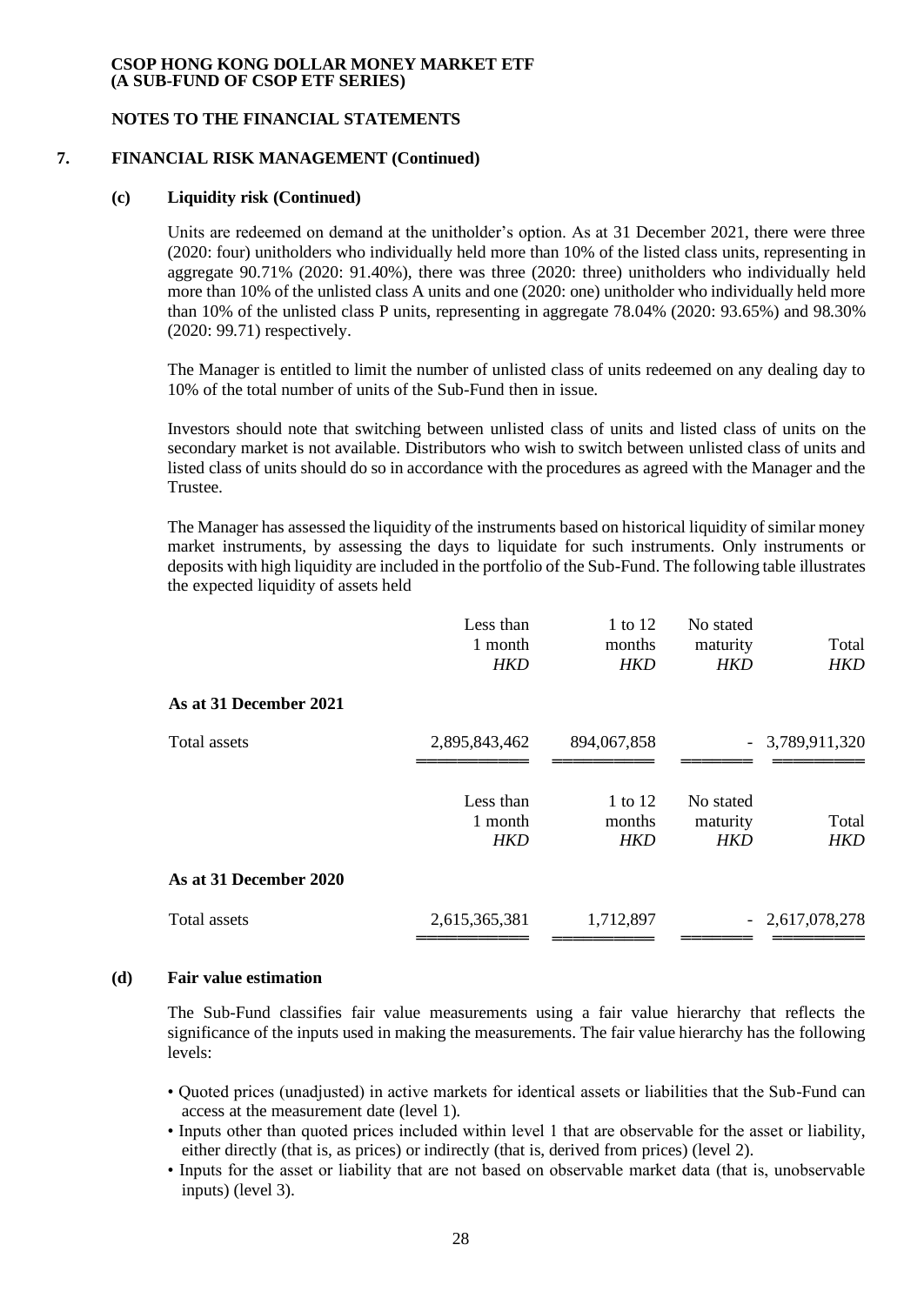## **NOTES TO THE FINANCIAL STATEMENTS**

## **7. FINANCIAL RISK MANAGEMENT (Continued)**

#### **(d) Fair value estimation (Continued)**

The level in the fair value hierarchy within which the fair value measurement is categorised in its entirety is determined on the basis of the lowest level input that is significant to the fair value measurement in its entirety. For this purpose, the significance of an input is assessed against the fair value measurement in its entirety. If a fair value measurement uses observable inputs that require significant adjustment based on unobservable inputs, that measurement is a level 3 measurement. Assessing the significance of a particular input to the fair value measurement in its entirety requires judgment, considering factors specific to the asset or liability.

The determination of what constitutes "observable" requires significant judgment by the Sub-Fund. The Sub-Fund considers observable data to be that market data that is readily available, regularly distributed or updated, reliable and verifiable, not proprietary, and provided by independent sources that are actively involved in the relevant market.

The following table analyses within the fair value hierarchy the Sub-Fund's financial assets (by class) measured at fair value at 31 December 2021:

|                          | Level 1                  | Level 2     | Level 3    | Total       |
|--------------------------|--------------------------|-------------|------------|-------------|
|                          | HKD                      | <b>HKD</b>  | <b>HKD</b> | <b>HKD</b>  |
| As at 31 December 2021   |                          |             |            |             |
| <b>Assets</b>            |                          |             |            |             |
| Unquoted debt securities |                          |             |            |             |
| - Short-term notes       | $\overline{\phantom{0}}$ | 610,000,000 | -          | 610,000,000 |
|                          |                          |             |            |             |
| <b>Total assets</b>      | -                        | 610,000,000 | -          | 610,000,000 |
|                          |                          |             |            |             |

No investments were held as at 31 December 2020

Investments whose values are based on quoted market prices in active markets, and therefore classified within level 1, include active listed equities. The Sub-Fund does not adjust the quoted price for these instruments.

Financial instruments that trade in markets that are not considered to be active but are valued based on quoted market prices, dealer quotations or alternative pricing sources supported by observable inputs are classified within level 2. As at 30 December 2021, Short-term notes are classified within level 2.

Investments classified within level 3 have significant unobservable inputs, as they trade infrequently or do not trade. As at 31 December 2021 and 2020, the sub fund did not hold any investments classified in level 3.

During the year ended 31 December 2021 and 2020, there has been no securities transferred from level 2 to level 1

Transfer between levels of the fair value hierarchy are deemed to have occurred at the beginning of the reporting period.

The assets and liabilities included in the statement of financial position are carried at amortised cost. The carrying value of these financial assets and liabilities are considered by the Manager to approximate their fair value as they are short term in nature and the effect of discounting is immaterial. There are no other assets and liabilities not carried at fair value but for which fair value is disclosed.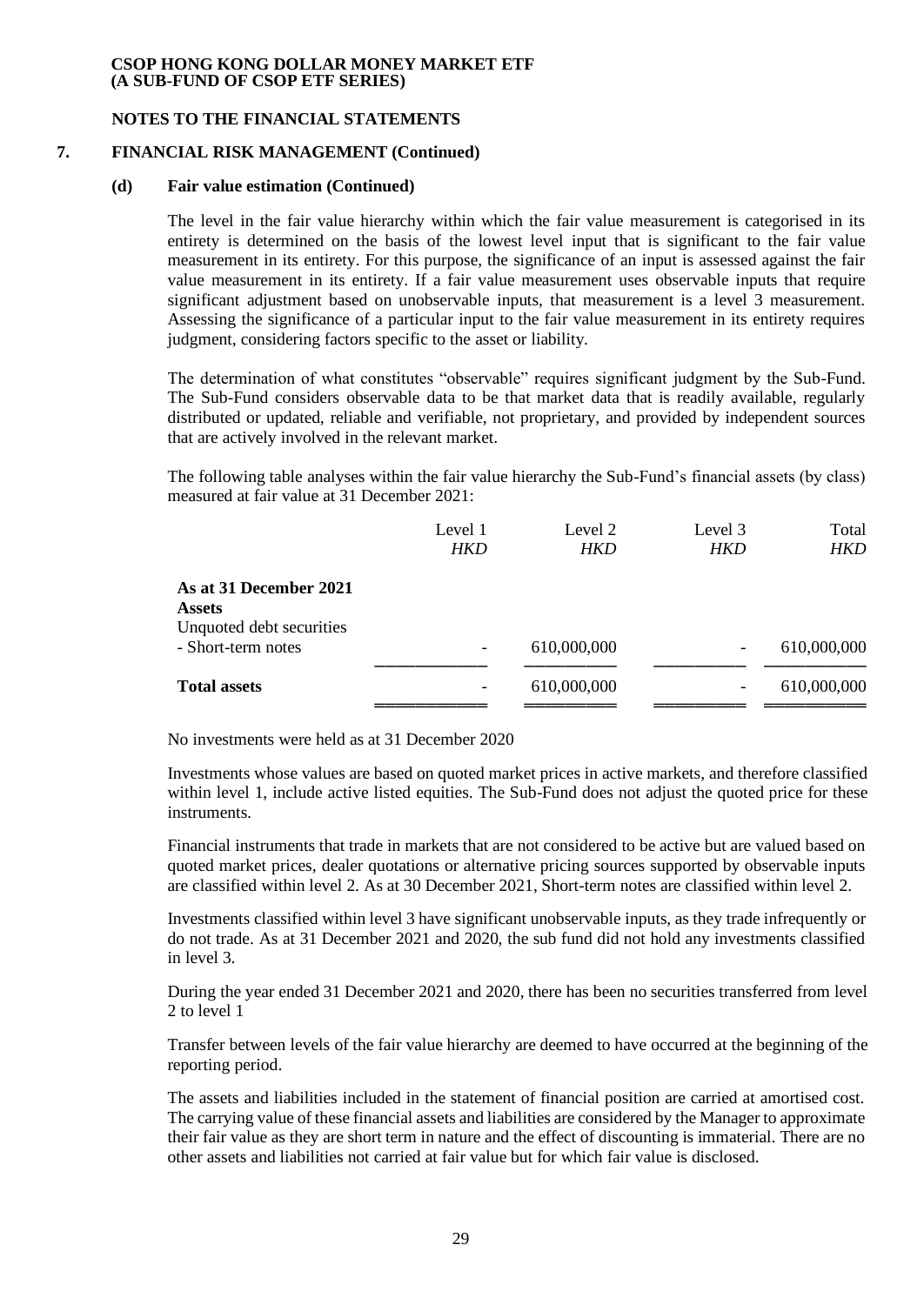## **NOTES TO THE FINANCIAL STATEMENTS**

## **7. FINANCIAL RISK MANAGEMENT (Continued)**

#### **(e) Capital risk management**

The Sub-Fund's capital is represented by the redeemable units outstanding. The Sub-Fund's objective is to achieve a return in line with prevailing money market rates. The Manager may:

- Redeem and issue new units on a daily basis in accordance with the constitutive documents of the Sub-Fund;
- Exercise discretion when determining the amount of distributions of the Sub-Fund to the unitholders; and
- Suspend the creation and redemption of units under certain circumstance as currently disclosed in the Prospectus of the Sub-Fund.

## **8. DISTRIBUTION**

There was no distribution during the year ended 31 December 2021 and 2020.

# **9. FINANCIAL INSTRUMENTS BY CATEGORY**

As of 31 December 2021 and 2020, other than investments as disclosed in the financial statements which are classified as financial assets at fair value through profit or loss, all financial assets including, interest receivable and bank balances are categorised as and carried at amortised cost. All the financial liabilities of the Sub-Fund are carried at amortised cost.

# **10. INVESTMENT LIMITATION AND PROHIBITIONS UNDER THE SFC CODE**

The aggregate value of a scheme's holding of instruments and deposits issued by a single issuer may not exceed 10% of the total net asset value of the scheme except:

- (i) where the issuer is a substantial financial institution and the total amount does not exceed 10% of the issuer's issued capital and published reserves, the limit may be increased to 25%; or
- (ii) in the case of Government and other public securities, up to 30% may be invested in the same issue; or
- (iii) in respect of any deposit of less than US\$1,000,000 or its equivalent in the base currency of the scheme, where a scheme cannot otherwise diversify as a result of its size.

As at 31 December 2021 and 2020, the Sub-Fund held short-term deposits collectively more than 10% of net assets value, issued by single issuer as follows.

As at 31 December 2021

| <i><u><b>Issuer</b></u></i>                | $\%$ of NAV |
|--------------------------------------------|-------------|
| China Everbright Bank Co., Ltd             | 22.96       |
| Industrial Bank Co., LTD. Hong Kong Branch | 22.94       |
| The Bank of East Asia, Limited, Hong Kong  | 12.54       |

As at 31 December 2020

| <b>Issuer</b>                              | $\%$ of NAV |
|--------------------------------------------|-------------|
| China Everbright Bank Co., Ltd             | 21.63       |
| Industrial Bank Co., LTD. Hong Kong Branch | 19.99       |
| The Bank of East Asia, Limited, Hong Kong  | 12.54       |

During the year ended 31 December 2021, the net asset value per unit of the listed share class increased by 0.08%, the net asset value per unit of the unlisted class  $A<sup>1</sup>$  increased by 0.08% and the net asset value per unit of the unlisted class  $P^2$  increased by 0.02%.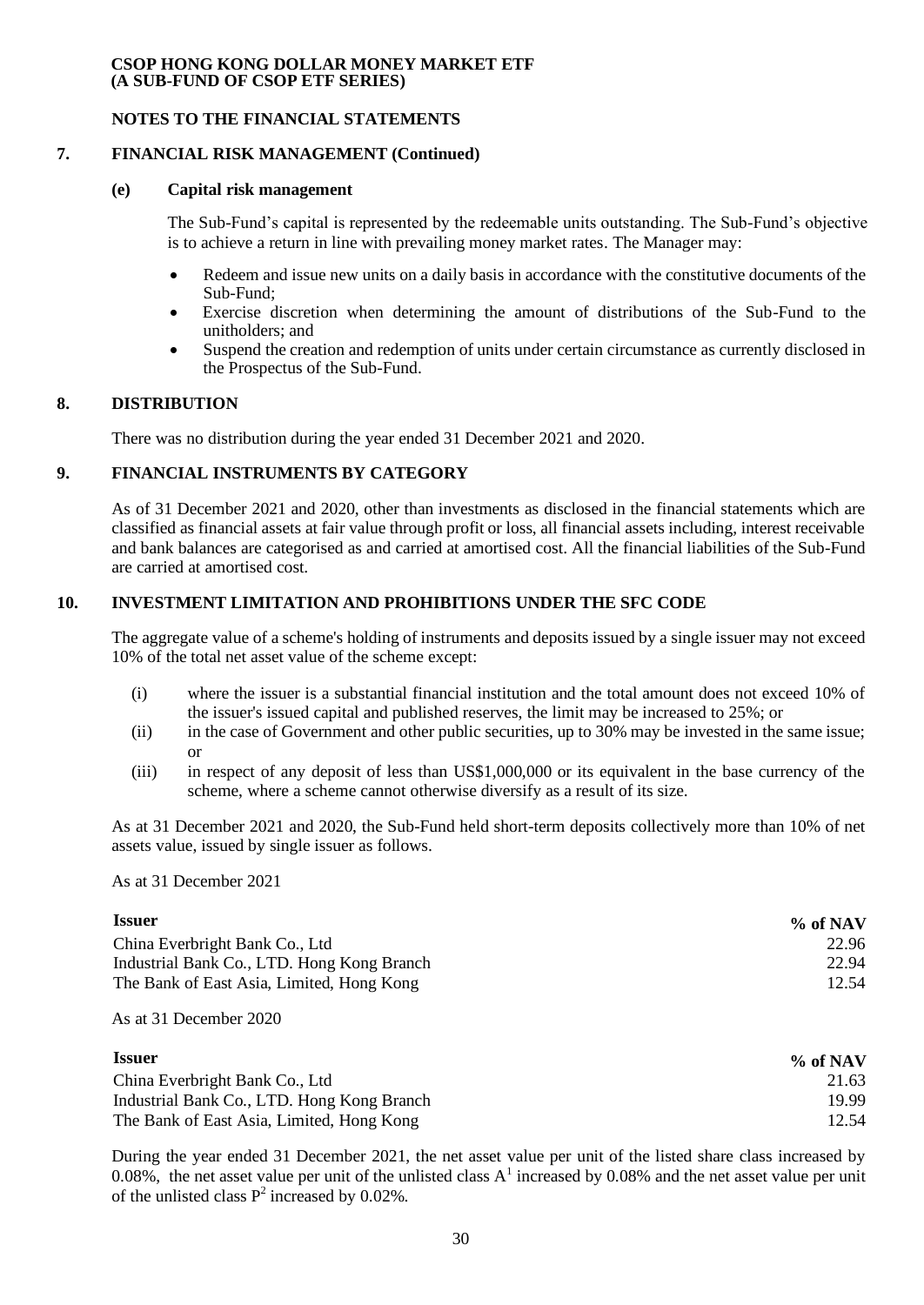## **NOTES TO THE FINANCIAL STATEMENTS**

## **10. INVESTMENT LIMITATION AND PROHIBITIONS UNDER THE SFC CODE (Continued)**

During the year ended 31 December 2020, the net asset value per unit of the listed share class increased by 1.04% while the 3-month HIBOR increased by 1.40%. During the year ended 31 December 2020, the net asset value per unit of the unlisted class  $A<sup>1</sup>$  increased by 1.04% while the 3-month HIBOR increased by 1.40%. During the period from 7 July 2020 to 31 December 2020, the net asset value per unit of the unlisted class  $P^2$ increased by 0.10% while the 3-month HIBOR increased by 0.26%.

- 1 Unlisted class A was issued on 31 July 2019.
- <sup>2</sup> Unlisted class P was issued on 06 July 2020.

# **11. SOFT COMMISSION ARRANGEMENTS**

The Manager and its connected persons confirms that there have been no soft commission arrangements existing during the year ended 31 December 2021 and 2020 in relation to directing transactions of the Sub-Fund through a broker or dealer.

# **12. SEGMENT INFORMATION**

The Manager makes the strategic resource allocations on behalf of the Sub-Fund and has determined the operating segments based on the reports reviewed which are used to make strategic decisions.

The Manager considers that the Sub-Fund has a single operating segment which is investing in short-term deposits. The objectives of the Sub-Fund are to invest in short-term deposits and high quality money market investments. It seeks to achieve a return in Hong Kong Dollars in line with prevailing money market rates.

The internal financial information used by the Manager for the Sub-Fund's assets, liabilities and performance is the same as that disclosed in the statement of financial position and statement of comprehensive income.

The Sub-Fund is domiciled in Hong Kong. The Sub-Fund's income is derived from investments in short-term deposits and high quality money market investments.

The Sub-Fund has no other assets classified as non-current assets. As at 31 December 2020, the Sub-Fund did not have a portfolio of investments. There were three (2020: three) issuers of short-term deposits who individually accounted for more than 10% of the Sub-Fund's net asset value as at 31 December 2021.

# **13. APPROVAL OF FINANCIAL STATEMENTS**

The financial statements were approved by the Trustee and the Manager on 28 April 2022.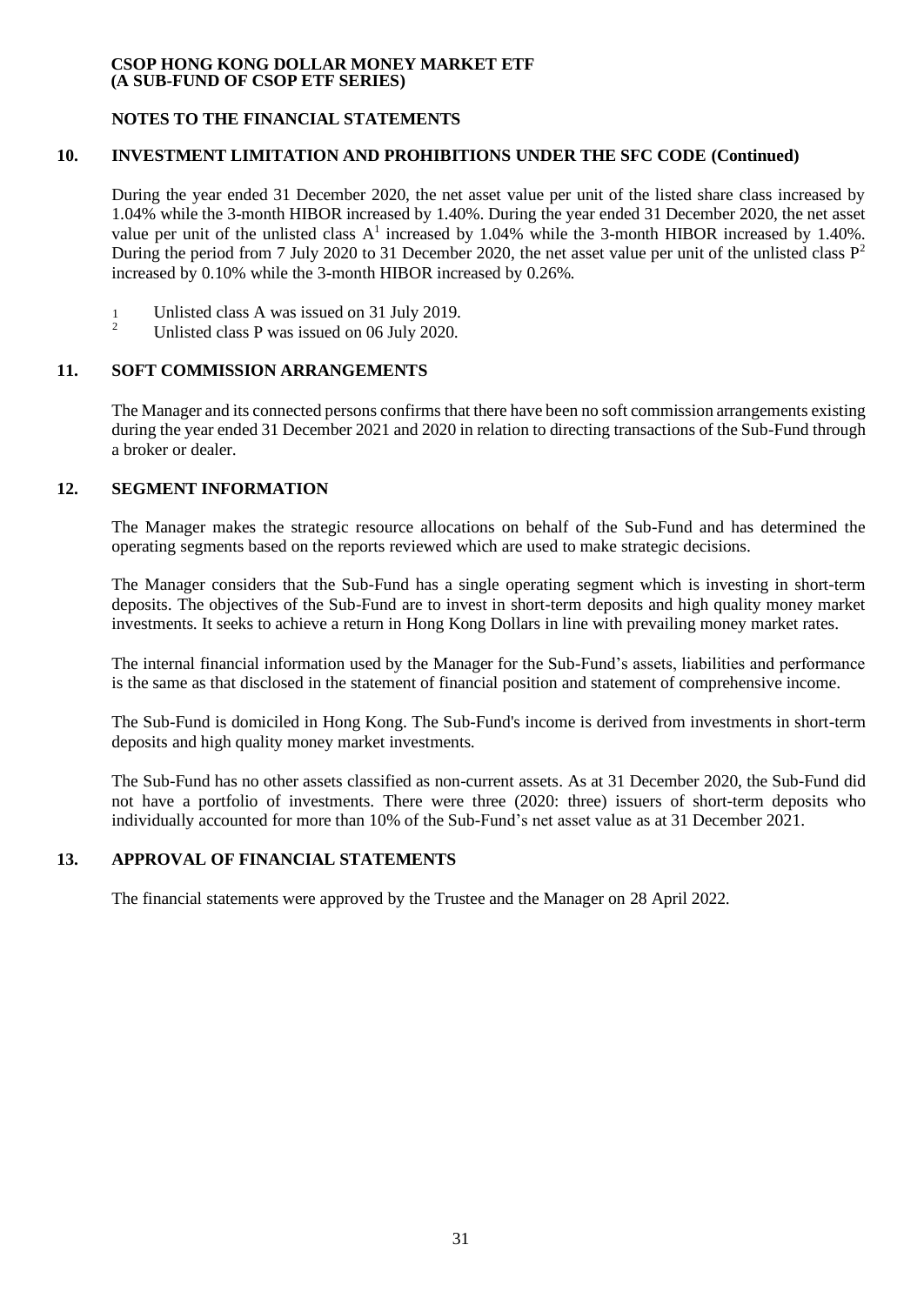# **INVESTMENT PORTFOLIO (Unaudited)**

*As at 31 December 2021*

| <b>Investments</b>                                                                                                                                                 | <b>Holdings</b>                         | <b>Fair value</b><br><b>HKD</b>         | $%$ of net<br>asset<br>value |
|--------------------------------------------------------------------------------------------------------------------------------------------------------------------|-----------------------------------------|-----------------------------------------|------------------------------|
| Unquoted debt securities (16.10%)                                                                                                                                  |                                         |                                         |                              |
| Short-term notes $(16.10\%)$                                                                                                                                       |                                         |                                         |                              |
| Hong Kong (16.10%)                                                                                                                                                 |                                         |                                         |                              |
| CHINA MERCHANTS BANK/HK 0.74% (REG) 25 MAY 2022<br>CHINA MERCHANTS BANK/HK 0.91% 10 MAY 2022<br>CMB INTER (SER EMTN) (REG S) (REG) 0.50% 27<br><b>JANUARY 2022</b> | 80,000,000<br>210,000,000<br>50,000,000 | 80,000,000<br>210,000,000<br>50,000,000 | 2.11<br>5.54<br>1.32         |
| GUOTAI JUNAN FINANCIAL PRODUCT (REG) 0.75% 03<br><b>JANUARY 2022</b><br><b>GUOTAI JUNAN FINANCIAL PRODUCT 0.85 % 22 JUNE</b><br>2022                               | 70,000,000<br>200,000,000               | 70,000,000<br>200,000,000               | 1.85<br>5.28                 |
| <b>Total Unquoted short-term notes</b>                                                                                                                             |                                         | 610,000,000                             | 16.10                        |
| Total investments<br>Other net assets                                                                                                                              |                                         | 610,000,000<br>3,178,752,204            | 16.10<br>83.90               |
| Net assets attributable to unitholders                                                                                                                             |                                         | 3,788,752,204                           | 100.00                       |
| Total investments at cost                                                                                                                                          |                                         | 609,999,941                             |                              |
|                                                                                                                                                                    |                                         | <b>Fair value</b><br><b>HKD</b>         | % of net<br>asset<br>value   |
| Daily liquid assets<br>Weekly liquid assets                                                                                                                        |                                         | 506,843,462<br>1,290,843,462            | 13.38<br>34.07               |

The weighted average maturity and the weighted average life of the portfolio of the Sub-Fund are 34.80 days and 34.80 days respectively.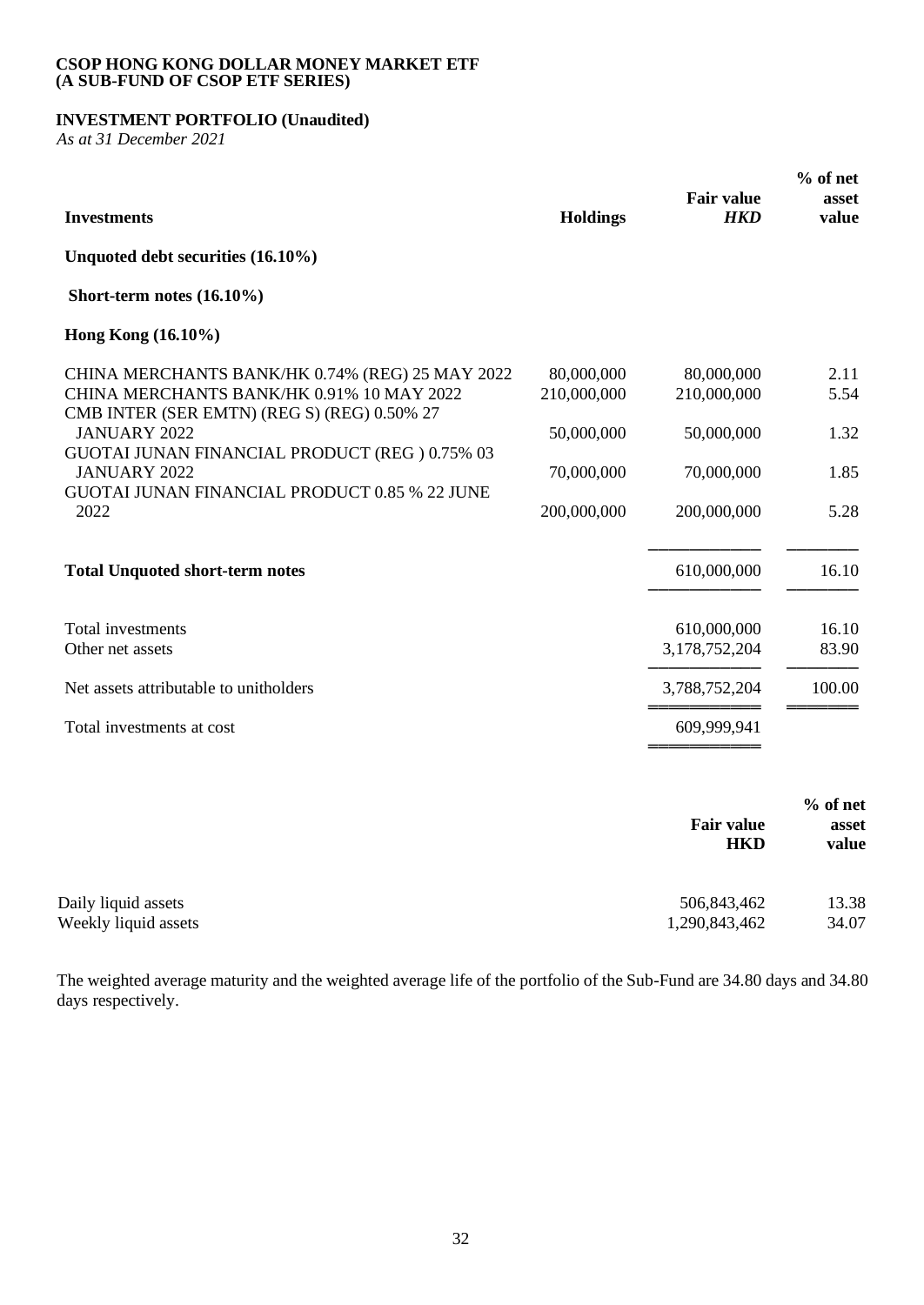# **STATEMENT OF MOVEMENTS IN INVESTMENT PORTFOLIO (Unaudited)**

*For the year ended 31 December 2021*

|                                 | <b>Holdings</b> |                  |           |                  |             |
|---------------------------------|-----------------|------------------|-----------|------------------|-------------|
|                                 | 1 January       |                  | Corporate |                  | 31 December |
|                                 | 2021            | <b>Additions</b> | actions   | <b>Disposals</b> | 2021        |
| <b>Investments</b>              |                 |                  |           |                  |             |
| <b>Unquoted debt securities</b> |                 |                  |           |                  |             |
| <b>Short-term notes</b>         |                 |                  |           |                  |             |
| <b>CHINA MERCHANTS BANK/HK</b>  |                 |                  |           |                  |             |
| 0.74% (REG) 25 MAY 2022         |                 | 80,000,000       |           |                  | 80,000,000  |
| <b>CHINA MERCHANTS BANK/HK</b>  |                 |                  |           |                  |             |
| 0.91% 10 MAY 2022               |                 | 210,000,000      |           |                  | 210,000,000 |
| CMB INTER (SER EMTN) (REG S)    |                 |                  |           |                  |             |
| (REG) 0.45% 21 SEPTEMBER        |                 |                  |           |                  |             |
| 2021                            |                 | 100,000,000      |           | (100,000,000)    |             |
| CMB INTER (SER EMTN) (REG S)    |                 |                  |           |                  |             |
| (REG) 0.50% 27 JANUARY 2022     |                 | 50,000,000       |           |                  | 50,000,000  |
| <b>GUOTAI JUNAN FINANCIAL</b>   |                 |                  |           |                  |             |
| <b>PRODUCT (REG) 0.75% 03</b>   |                 |                  |           |                  |             |
| <b>JANUARY 2022</b>             |                 | 70,000,000       |           |                  | 70,000,000  |
| <b>GUOTAI JUNAN FINANCIAL</b>   |                 |                  |           |                  |             |
| PRODUCT (REG) 0.85% 22          |                 |                  |           |                  |             |
| DECEMBER 2021                   |                 | 200,000,000      |           | (200,000,000)    |             |
| <b>GUOTAI JUNAN FINANCIAL</b>   |                 |                  |           |                  |             |
| PRODUCT 0.85 % 22 JUNE 2022     |                 | 200,000,000      |           |                  | 200,000,000 |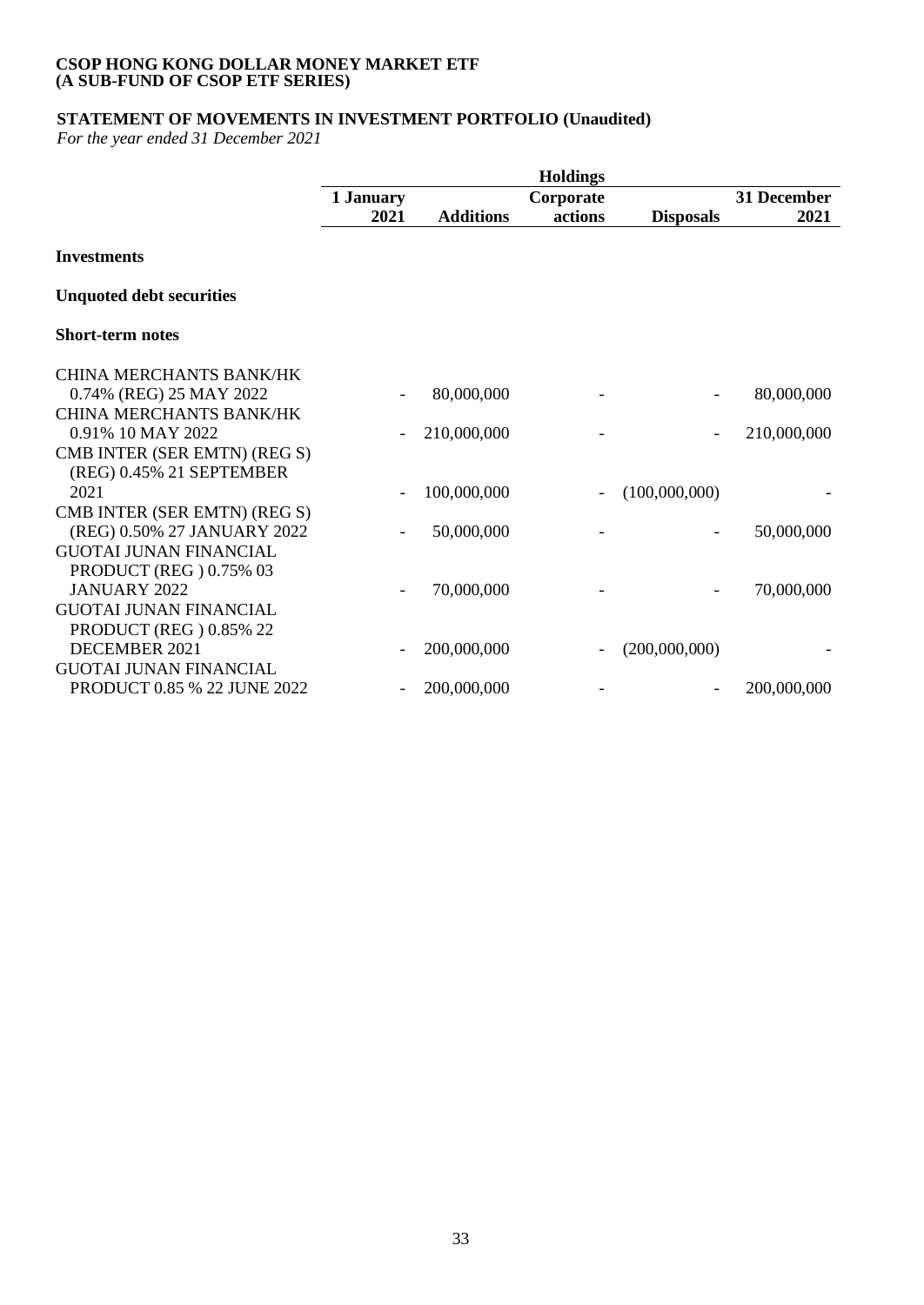# **PERFORMANCE RECORD (Unaudited)**

#### **Net asset value**

|                                           | Dealing net asset value of<br>the Sub-Fund*<br>HKD | Dealing net asset value<br>per unit<br>HKD |
|-------------------------------------------|----------------------------------------------------|--------------------------------------------|
| At the end of financial year/period dated |                                                    |                                            |
| 31 December 2021                          |                                                    |                                            |
| <b>Listed Class</b>                       | 1,785,662,312                                      | 1,034.5608                                 |
| Unlisted Class A                          | 2,002,500,742                                      | 10.3455                                    |
| Unlisted Class P                          | 589,150                                            | 10.3278                                    |
| 31 December 2020                          |                                                    |                                            |
| <b>Listed Class</b>                       | 1,990,066,569                                      | 1,033.7954                                 |
| Unlisted Class A                          | 622,983,018                                        | 10.3379                                    |
| <b>Unlisted Class P</b>                   | 3,425,814                                          | 10.3266                                    |
| 31 December 2019                          |                                                    |                                            |
| <b>Listed Class</b>                       | 2,575,423,441                                      | 1,023.2012                                 |
| Unlisted Class A                          | 33,316,923                                         | 10.2320                                    |

## **Highest and lowest net asset value per unit**

|                                                           | Highest net asset value<br>per unit<br>HKD | Lowest net asset value<br>per unit<br><b>HKD</b> |
|-----------------------------------------------------------|--------------------------------------------|--------------------------------------------------|
| Financial year/period ended                               |                                            |                                                  |
| 31 December 2021                                          |                                            |                                                  |
| <b>Listed Class</b>                                       | 1,034.5599                                 | 1,033.8200                                       |
| Unlisted Class A                                          | 10.3455                                    | 10.3382                                          |
| <b>Unlisted Class P</b>                                   | 10.3278                                    | 10.3267                                          |
| 31 December 2020                                          |                                            |                                                  |
| <b>Listed Class</b>                                       | 1,033.7939                                 | 1,023.3514                                       |
| Unlisted Class A                                          | 10.3379                                    | 10.2335                                          |
| <b>Unlisted Class P</b>                                   | 10.3266                                    | 10.3163                                          |
| 31 December 2019 (Since 12 July 2018 (date of inception)) |                                            |                                                  |
| <b>Listed Class</b>                                       | 1,023.2012                                 | 1,000.0710                                       |
| Unlisted Class A                                          | 10.2320                                    | 10.1539                                          |
|                                                           |                                            |                                                  |

*\*The dealing net asset value of the Sub-Fund disclosed is calculated in accordance with the Trust's Prospectus.*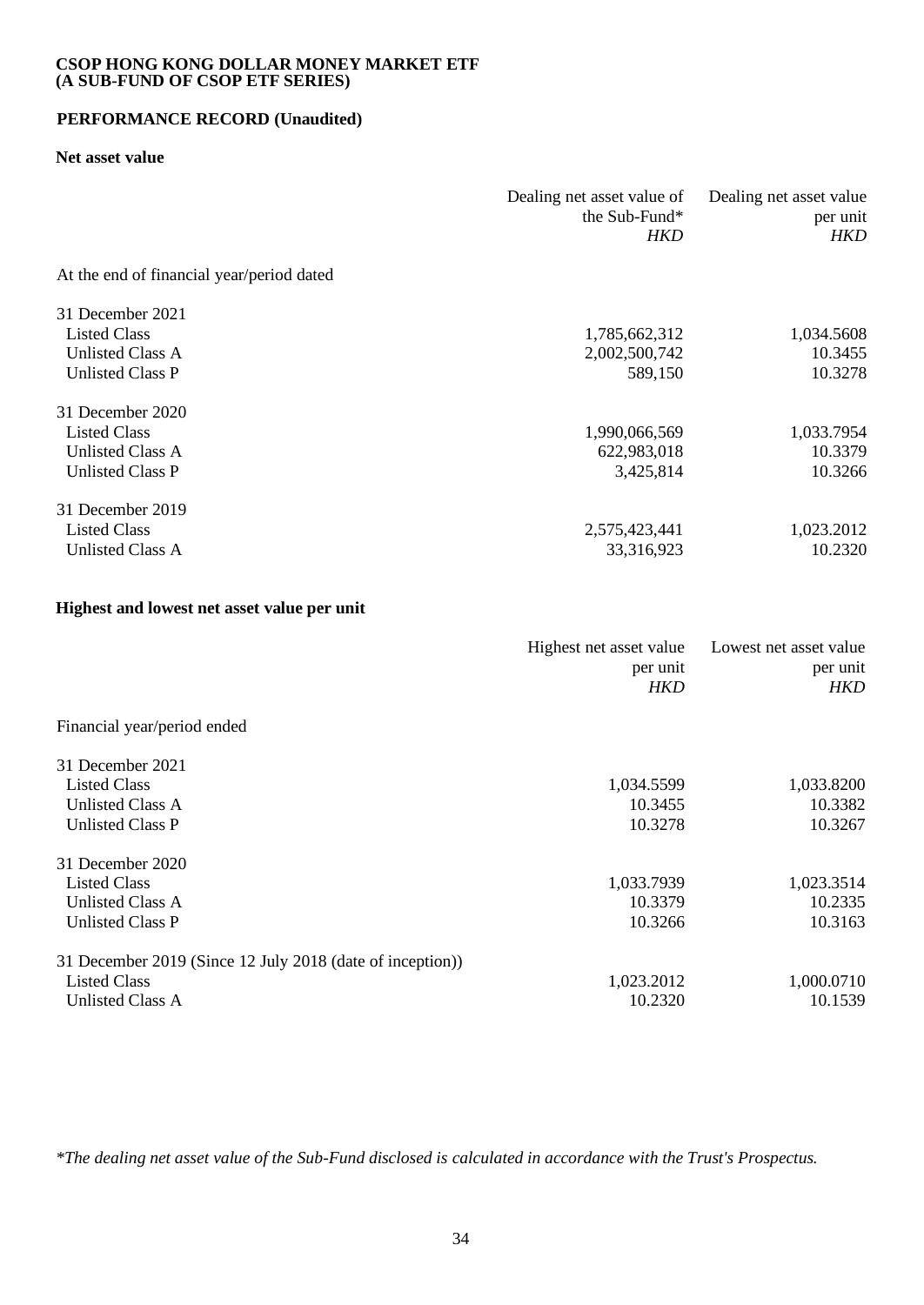# **MANAGEMENT AND ADMINISTRATION**

CSOP Asset Management Limited<br>
2801 - 2803, Two Exchange Square<br>
Gaobo Zhang 2801 - 2803, Two Exchange Square Gaobo Zhang<br>8 Connaught Place Gaobo Zhang<br>2 Xiaosong Yang 8 Connaught Place Central Xiuyan Liu Hong Kong

# **Trustee and Registrar**

HSBC Institutional Trust Services (Asia) Limited **Legal Adviser to the Manager** 1 Oueen's Road Central Simmons & Simmons 8 Simmons & Simmons Hong Kong 30th Floor, One Taikoo Place

The Hongkong and Shanghai Banking Corporation Limited **Auditor** 1 Queen's Road Central PricewaterhouseCoopers Hong Kong Certified Public Accountants

# **Service Agent** Central

HK Conversion Agency Services Limited Hong Kong 1st Floor, One & Two Exchange Square 8 Connaught Place **Adviser**

# **Manager Directors of the Manager**

Zhiwei Liu Zhongping Cai

979 King's Road **Custodian** Hong Kong

Registered Public Interest Entity Auditor 22/F Prince's Building

Central, Hong Kong **ICBC** Asset Management (Global) Company Limited Unit 2501, 25/F, ICBC Tower 3 Garden Road, Central Hong Kong